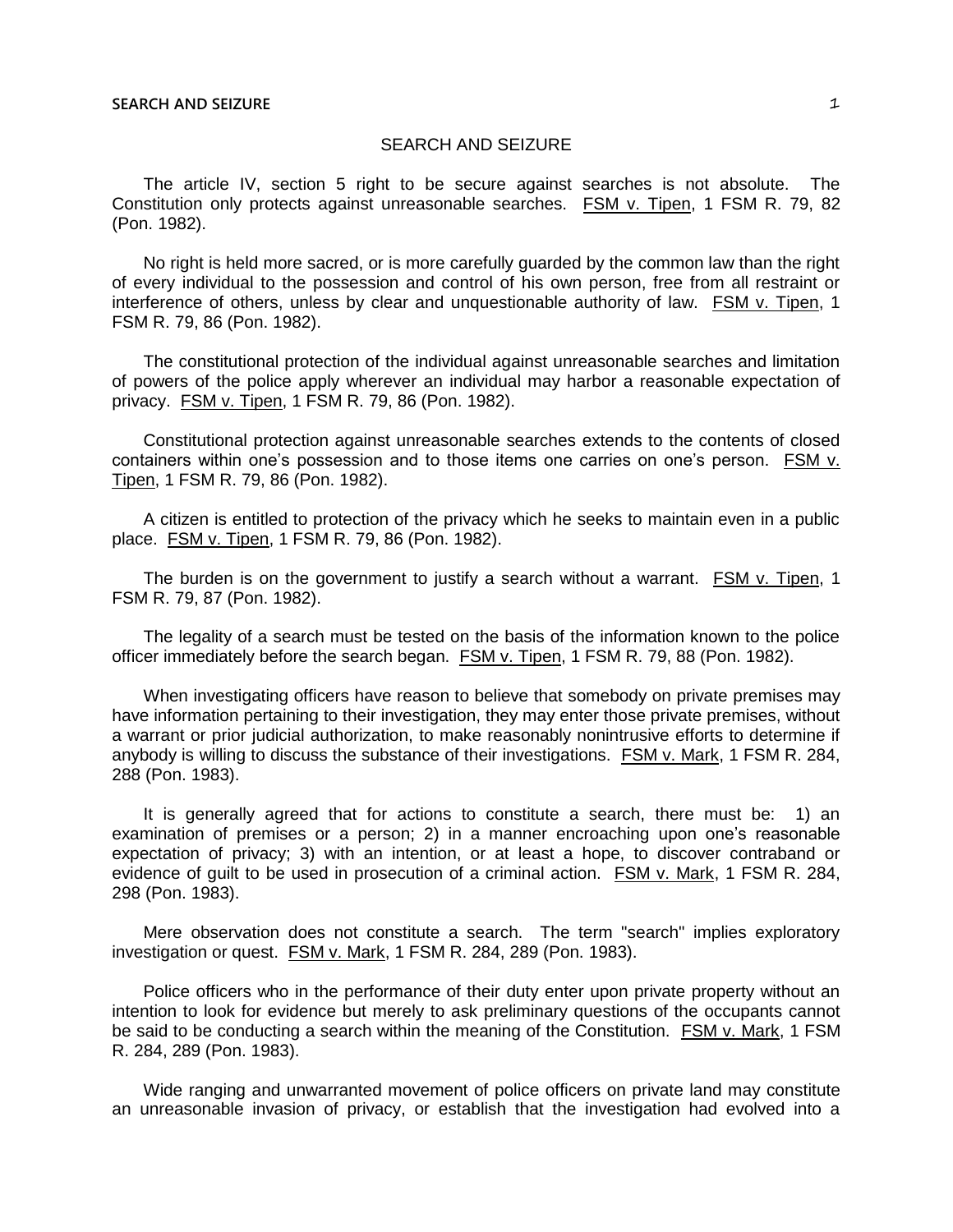search. FSM v. Mark, 1 FSM R. 284, 290 (Pon. 1983).

The starting point and primary focus of legal analysis for a claim of unreasonable search and seizure should normally be the Constitution's Declaration of Rights, not the statutory "Bill of Rights." FSM v. George, 1 FSM R. 449, 455 (Kos. 1984).

The principal difference between FSM Constitution article IV, section 5 and 1 F.S.M.C. 103 is that the Constitution, in addition to prohibiting unreasonable searches and seizures also contains a prohibition against invasions of privacy. FSM v. George, 1 FSM R. 449, 455 n.1 (Kos. 1984).

While the existence of probable cause to believe that a crime has been committed and that a particular person has committed it is not in itself sufficient to justify a warrantless search, the establishment of probable cause is nevertheless critical to any unconsented search. FSM v. George, 1 FSM R. 449, 460-61 (Kos. 1984).

Without probable cause, no search warrant may be obtained and no unconsented search may be conducted. FSM v. George, 1 FSM R. 449, 461 (Kos. 1984).

Constitutional prohibitions against unreasonable searches, seizures or invasions of privacy must be applied with full vigor when a dwelling place is the object of the search.  $FSM v$ . George, 1 FSM R. 449, 461 (Kos. 1984).

Article IV, section 5 of the FSM Constitution, based upon the fourth amendment of the United States Constitution, permits reasonable, statutorily authorized inspections of a fishing vessel in FSM ports, under various theories upheld under the United States Constitution, when the vessel is reasonably suspected of having engaged in fishing activities. Ishizawa v. Pohnpei, 2 FSM R. 67, 74 (Pon. 1985).

It is extraordinarily difficult for law enforcement authorities to police the vast waters of the Federated States of Micronesia. Yet, effective law enforcement to prevent fishing violations is crucial to the economic interests of this new nation. Accordingly, the historical doctrines applied under the United States Constitution which expand the right to search based upon border search, administrative inspection and exigent circumstances theories, appear suitable for application to fishing vessels within the Federated States of Micronesia. Ishizawa v. Pohnpei, 2 FSM R. 67, 74 (Pon. 1985).

Searches and seizures both constitute a substantial intrusion upon the privacy of an individual whose person or property is affected, but a seizure often imposes more onerous burdens. Ishizawa v. Pohnpei, 2 FSM R. 67, 75 (Pon. 1985).

A temporary seizure is itself a significant taking of property, depriving the owner of possession, an important attribute of property. Ishizawa v. Pohnpei, 2 FSM R. 67, 75 (Pon. 1985).

While the power to seize a vessel is crucial to the interests of the Federated States of Micronesia and its states, there are also compelling factors demanding that seizures take place only where fully justified and that procedures be established and scrupulously followed to assure that the power to seize is not abused. Ishizawa v. Pohnpei, 2 FSM R. 67, 75 (Pon. 1985).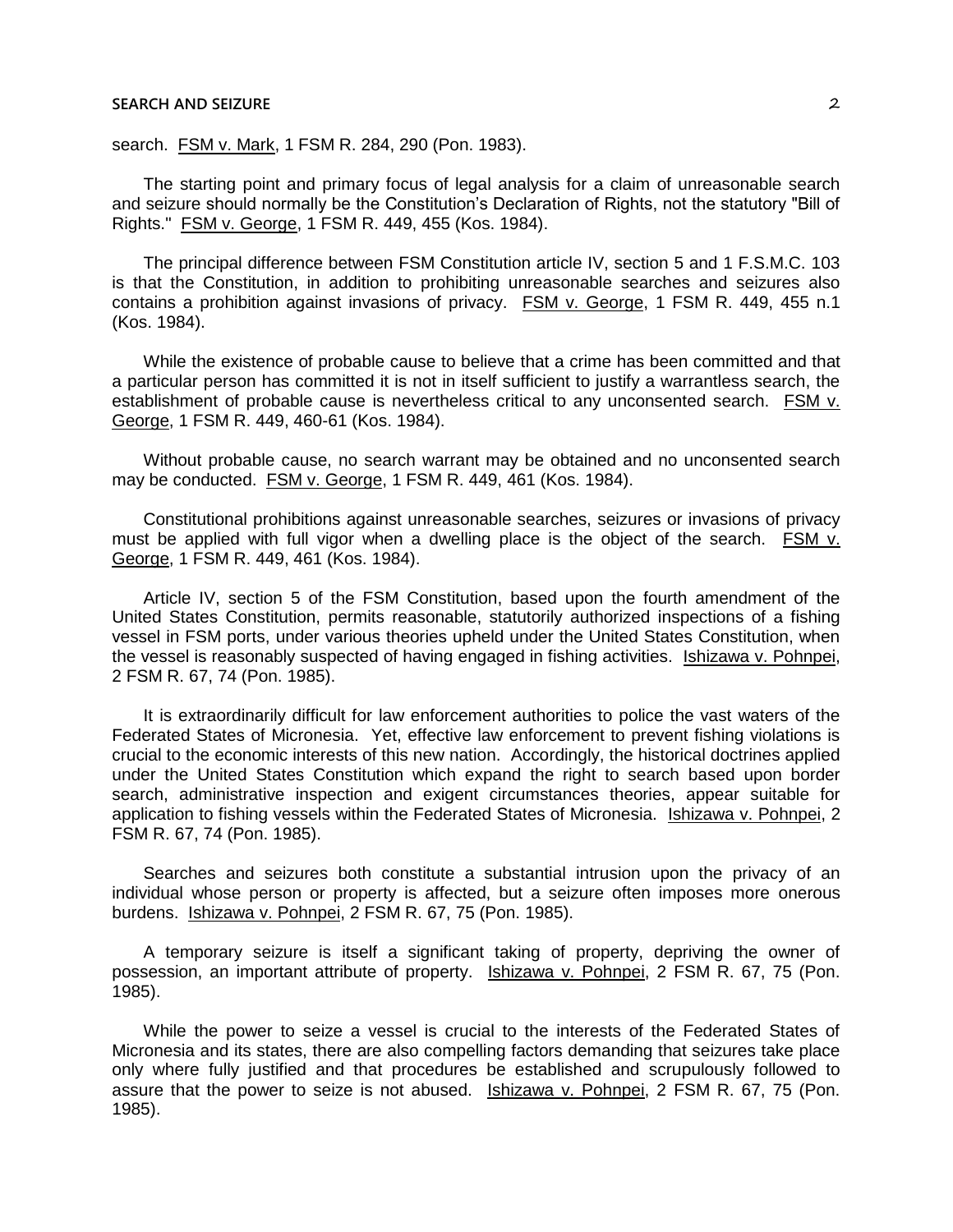It is normally required that a hearing be held prior to seizure of a property. In extraordinary situations a seizure may take place prior to hearing, but the owner must be afforded a prompt post-seizure hearing at which the person seizing the property must at least make a showing of probable cause. Unreasonable delay in providing a post-seizure hearing may require that an otherwise valid seizure be set aside. Ishizawa v. Pohnpei, 2 FSM R. 67, 76 (Pon. 1985).

Where a seizure is for forfeiture rather than evidentiary purposes, the constitutional prohibitions against taking property without due process come into play. Ishizawa v. Pohnpei, 2 FSM R. 67, 76 (Pon. 1985).

The general requirement under article IV, section 5 of the Constitution is that before a search or seizure may occur there must exist "probable cause," that is, a reasonable ground for suspicion, sufficiently strong to warrant a cautious person to believe that a crime has been committed and that the item to be seized has been used in the crime. Ishizawa v. Pohnpei, 2 FSM R. 67, 76 (Pon. 1985).

Any attempt to grant statutory authority to permit seizure of a fishing vessel upon a lesser standard than probable cause would raise serious questions of compatibility with article IV, sections 3 and 4 of the Constitution. Such an interpretation should be avoided unless clearly mandated by statute. Ishizawa v. Pohnpei, 2 FSM R. 67, 77 (Pon. 1985).

Where defendants accompanied police officers, then defendants entered their homes and obtained the stolen goods and turned them over to the police, the question of whether there has been an unreasonable seizure in violation of article IV, section 5 of the Constitution turns on whether the defendants' actions were voluntary. **FSM v. Jonathan, 2 FSM R. 189, 198-99 (Kos.** 1986).

The prohibition in article II, section 1(d) of the Constitution of Kosrae against any unreasonable search and seizure is to assure the individual of his fundamental right to the possession of and control over his own person and property. Kosrae v. Alanso, 3 FSM R. 39, 42 (Kos. S. Ct. Tr. 1985).

Because the Kosrae State Constitution does not provide an exact standard for determining whether a search is "reasonable," this court will first turn to the framers' intent. In the absence of an official journal of the First Constitutional Convention, this court will then look to FSM and U.S. judicial decisions interpreting the search and seizure provision in their respective constitutions. Kosrae v. Alanso, 3 FSM R. 39, 42 (Kos. S. Ct. Tr. 1985).

Few rights are more important than the freedom from unreasonable governmental intrusion into a citizen's privacy and courts must protect this right from well-intentioned, but unauthorized, governmental action. Kosrae v. Alanso, 3 FSM R. 39, 44 (Kos. S. Ct. Tr. 1985).

An individual's home, even one located on public land, qualifies for constitutional protection against warrantless searches. FSM v. Rodriquez, 3 FSM R. 385, 386 (Pon. 1988).

The protection in article IV, section 5 of the Constitution of the Federated States of Micronesia against unreasonable search and seizure is based upon the comparable provision in the fourth amendment of the United States Constitution. FSM v. Rodriquez, 3 FSM R. 385, 386 (Pon. 1988).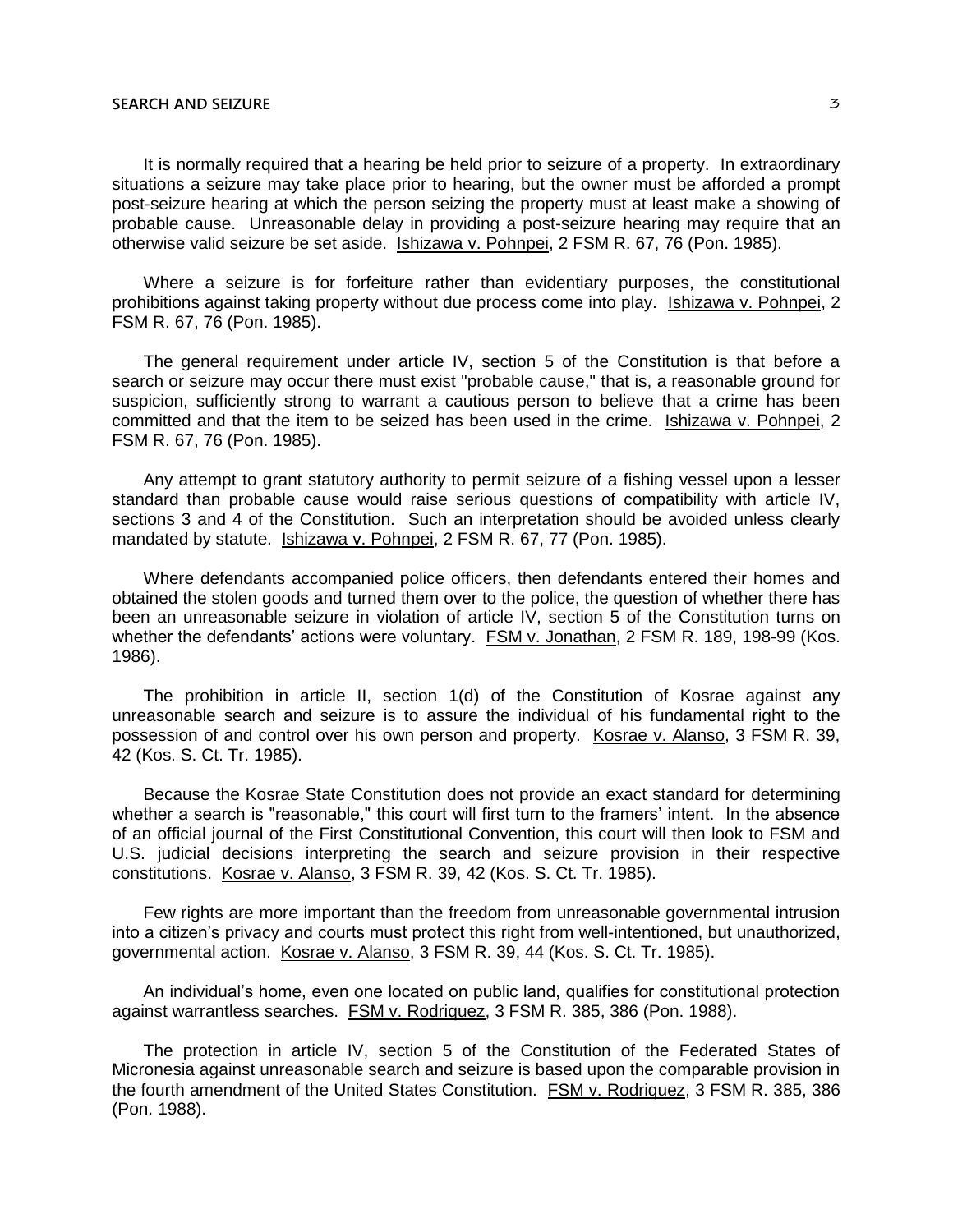Although an individual acting without state authorization has constructed a sleeping hut and has planted crops on state-owned public land, state police officers may nevertheless enter the land without a search warrant to make reasonable inspections of it and may observe and seize illegally possessed plants in open view and plainly visible from outside the sleeping hut. FSM v. Rodriquez, 3 FSM R. 385, 386 (Pon. 1988).

When investigators, acting without a search warrant on advance information, conduct searches in privately owned areas beyond the immediate area of a dwelling house, and seize contraband, they do not thereby violate the prohibitions in article IV, section 5 of the Constitution of the Federated States of Micronesia against unreasonable search and seizure. FSM v. Rosario, 3 FSM R. 387, 388-89 (Pon. 1988).

The standard for engaging in a search of private property is less exacting than the standard required for seizing such property. FSM v. Zhong Yuan Yu No. 621, 6 FSM R. 584, 588 n.4 (Pon. 1994).

For purposes of article IV, section 5 protection, a search is any governmental intrusion into an area where a person has a reasonable expectation of privacy. Thus, the constitutional protections do not attach unless the search or seizure can be attributed to governmental conduct *and* the defendant had a reasonable expectation of privacy in the items searched. FSM Social Sec. Admin. v. Weilbacher, 7 FSM R. 137, 142 (Pon. 1995).

Administrative searches designed to aid in the collection of taxes rightly owing to the government must be conducted according to the same requirements laid down for other searches and seizures. FSM Social Sec. Admin. v. Weilbacher, 7 FSM R. 137, 142 (Pon. 1995).

An administrative agency may either request certain records be provided or formally subpoena the desired information, rather than obtain a court-ordered search warrant. In either situation, the subject of the inspection may decide whether to refuse or cooperate with the government's request. Only when a person refuses to permit the requested search does the Constitution prohibit the administrative agency from coercing that person to turn over records without first obtaining a valid search warrant. FSM Social Sec. Admin. v. Weilbacher, 7 FSM R. 137, 143 (Pon. 1995).

Where a person refuses to cooperate with the inspection requests of the administrative agency, the government will be required to demonstrate to a neutral and detached magistrate that the requested material is reasonable to the enforcement of the administrative agency's statutory responsibilities and that the inspection is being conducted pursuant to a general and neutral enforcement plan in order to obtain the required search warrant. FSM Social Sec. Admin. v. Weilbacher, 7 FSM R. 137, 143 (Pon. 1995).

Where a vessel has been arrested pursuant to a warrant, a post-seizure hearing is required by the constitutional guarantee of due process. FSM v. M.T. HL Achiever (II), 7 FSM R. 256, 257 (Chk. 1995).

An owner of seized property cannot challenge the statute it was seized under as unconstitutional because the statute fails to provide for notice and a hearing, if procedural due process, notice and a right to a hearing, are provided. FSM v. M.T. HL Achiever (II), 7 FSM R.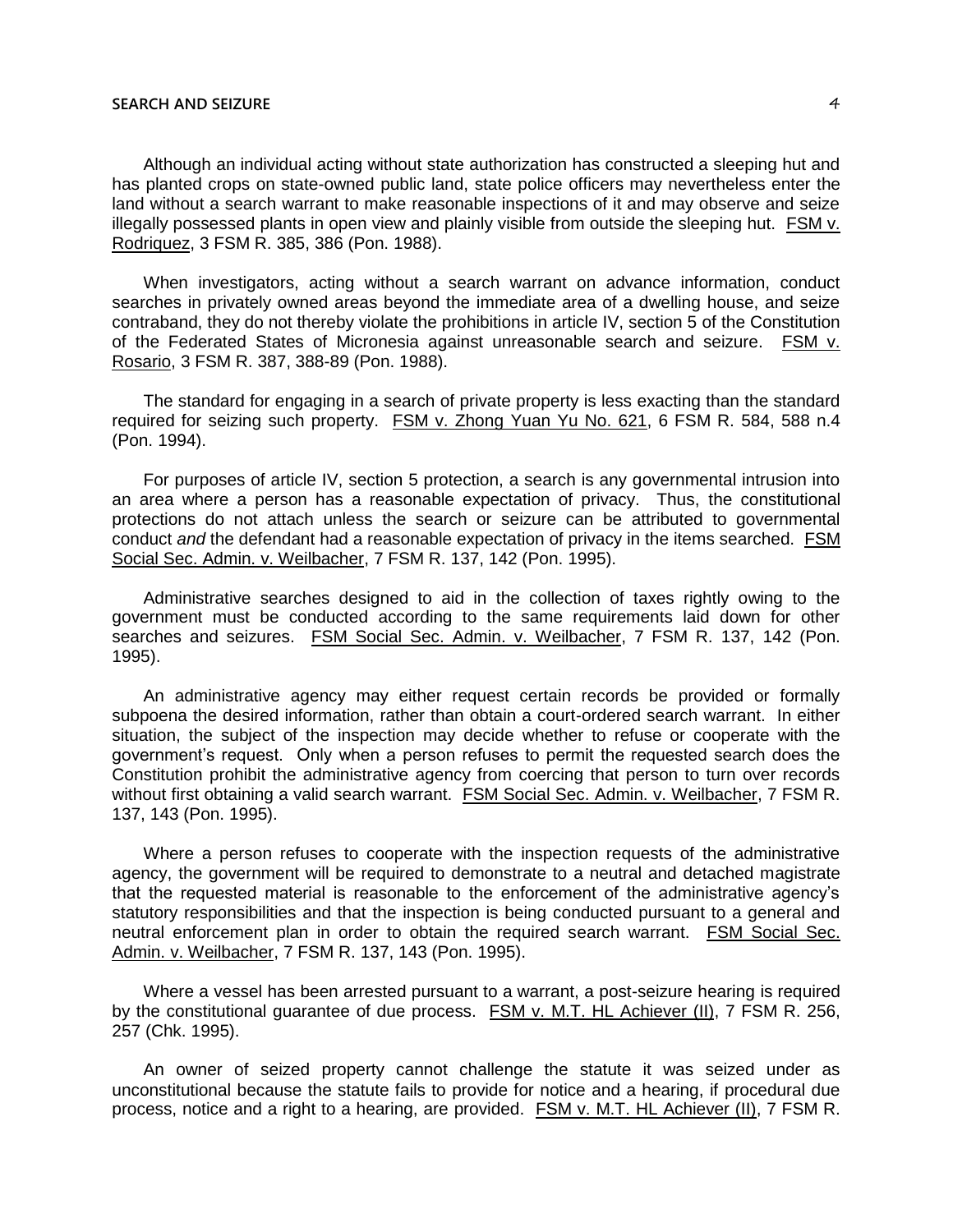256, 258 (Chk. 1995).

The Chuuk Constitution protects persons from an unreasonable invasion of privacy. The right to privacy depends upon whether a person has a reasonable expectation that the thing, paper or place should remain free from governmental intrusion. A person's right to privacy is strongest when the government is acting in its law enforcement capacity. In re Legislative Subpoena, 7 FSM R. 261, 266 (Chk. S. Ct. Tr. 1995).

It is unreasonable for a public official, required by law to cooperate with legislative investigating committees, to have an expectation of privacy in matters that are linked to his performance in office, and it is unreasonable for a public official, such as the Governor, who is a trustee of the state's finances and who owes a fiduciary duty to the state to expect that his personal finances will be kept private if there is some reason to believe he has violated his trust. In re Legislative Subpoena, 7 FSM R. 261, 267 (Chk. S. Ct. Tr. 1995).

Persons are secure in their persons, houses, and possessions against an unreasonable invasion of privacy. An invasion of privacy occurs when the government intrudes into any place where the individual harbors a reasonable expectation of privacy. A claim to privacy must be viewed in the specific context in which it arises. In re Legislative Subpoena, 7 FSM R. 328, 334 (Chk. S. Ct. App. 1995).

An person's expectation that his bank records will remain private is not reasonable because bank records are not the person's private papers, but are the bank's business records. This does not mean that such records are open to unrestrained production and inspection. For such records to be produced or inspected, the purpose of the intrusion must not be unreasonable. In re Legislative Subpoena, 7 FSM R. 328, 335 (Chk. S. Ct. App. 1995).

Apprehension of a person suspected of committing a crime by use of deadly force is a seizure, but the shooting of a bystander, who is not a suspect, by the police is not. Davis v. Kutta, 7 FSM R. 536, 547 (Chk. 1996).

A person can only complain of an unlawful search or seizure if it is his own rights which have been violated, such as when the person had ownership or a possessory right to the place searched, or was the owner of the items seized. A person also has standing to challenge a search and seizure of items as illegal when possession is an element of the crime charged, or when the person is legitimately on the premises searched and fruits of the search are to be used against him. FSM v. Skico, Ltd. (I), 7 FSM R. 550, 553 (Chk. 1996).

A vessel arrested pursuant to a warrant has, upon request, a right to a post-seizure hearing to contest the warrant and any deficiency in the arrest proceeding. FSM v. Skico, Ltd. (II), 7 FSM R. 555, 556 (Chk. 1996).

The Due Process Clause does not require an immediate post-seizure probable cause hearing in advance of a civil forfeiture trial. It only requires that the government begin the forfeiture action within a reasonable time of the seizure. FSM v. Skico, Ltd. (II), 7 FSM R. 555, 557 (Chk. 1996).

A civil forfeiture statute is not unconstitutional in failing to set out a requirement for a postseizure hearing and a notice of that right nor is the government constitutionally required to inform the defendant of such notice and a right to a hearing. FSM v. Skico, Ltd. (II), 7 FSM R.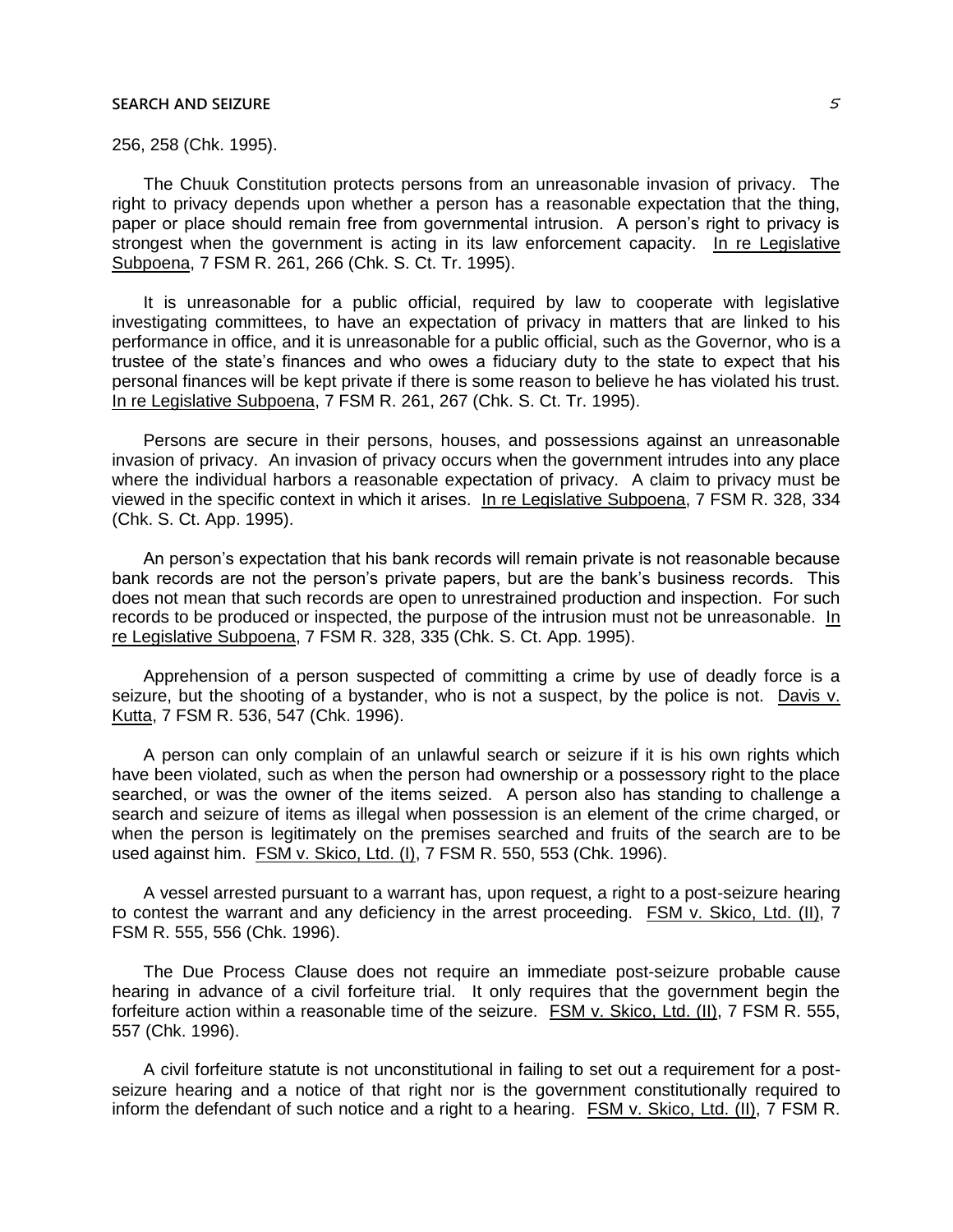555, 557 (Chk. 1996).

A court may suppress evidence obtained by an unlawful search and seizure. FSM v. Santa, 8 FSM R. 266, 268 (Chk. 1998).

When a warrantless search or seizure is conducted the burden is on the government to justify the search or seizure, but when the search or seizure is conducted pursuant to a judicially-issued warrant the burden rests with the defendant to prove the illegality of the search or seizure. FSM v. Joseph, 9 FSM R. 66, 69 (Chk. 1999).

When no search or arrest warrant had been issued or sought and the defendant moves to suppress the evidence seized, although it is the defendant's suppression motion, it is the government's burden to prove that the searches were reasonable and therefore lawful under section 5 of article IV of the FSM Constitution. FSM v. Joseph, 9 FSM R. 66, 69 (Chk. 1999).

The border search doctrine is suitable for application to fishing vessels in the FSM. The principle should be the same for aircraft. FSM v. Joseph, 9 FSM R. 66, 70 n.2 (Chk. 1999).

All aircraft entering FSM ports of entry are subject to immigration inspection, customs inspections, agricultural inspections and quarantines, and other administrative inspections authorized by law. In Chuuk, the Chuuk International Airport is the only port of entry for aircraft. FSM v. Joseph, 9 FSM R. 66, 70 (Chk. 1999).

An agriculture quarantine inspector's duty is to enforce the provisions of plant and animal quarantine controls, quarantines, and regulations, the purpose of which is to protect the agricultural and general well-being of the people of the FSM from injurious insects, pests, and diseases. Goods entering or transported within the FSM can be inspected. Those goods known to be, or suspected of being, infected or infested with disease or pests may be refused entry into or movement within the FSM, and anything attempted to be brought into or transported within the FSM in contravention of the agricultural inspection scheme shall be seized and may be destroyed. FSM v. Joseph, 9 FSM R. 66, 70 (Chk. 1999).

Customs officers have the right to examine all goods subject to customs control, and it is unlawful to import into the FSM any goods whose use, possession or import is prohibited or contrary to restrictions imposed by the FSM or the state into which the goods are imported. FSM v. Joseph, 9 FSM R. 66, 70 (Chk. 1999).

Border searches and searches at the functional equivalent of a border are an exception to the warrant requirement of section 5 of the FSM Declaration of Rights. FSM v. Joseph, 9 FSM R. 66, 70 (Chk. 1999).

Passing through security screening and boarding a foreign-registered airplane in Pohnpei that has arrived from a foreign country without it and its cargo having cleared customs in the FSM and whose passengers have not cleared immigration in the FSM, unless they deplaned, is passing out of and across a functional border of the FSM. The same passenger landing in Chuuk and entering the customs inspection area is crossing a functional equivalent of a border back into the FSM. FSM v. Joseph, 9 FSM R. 66, 70-71 (Chk. 1999).

Because entering the Chuuk International Airport customs inspection area after deplaning from a through flight is crossing the functional equivalent of a border a warrantless search there is reasonable under section 5 of the FSM Declaration of Rights. This analysis is consistent with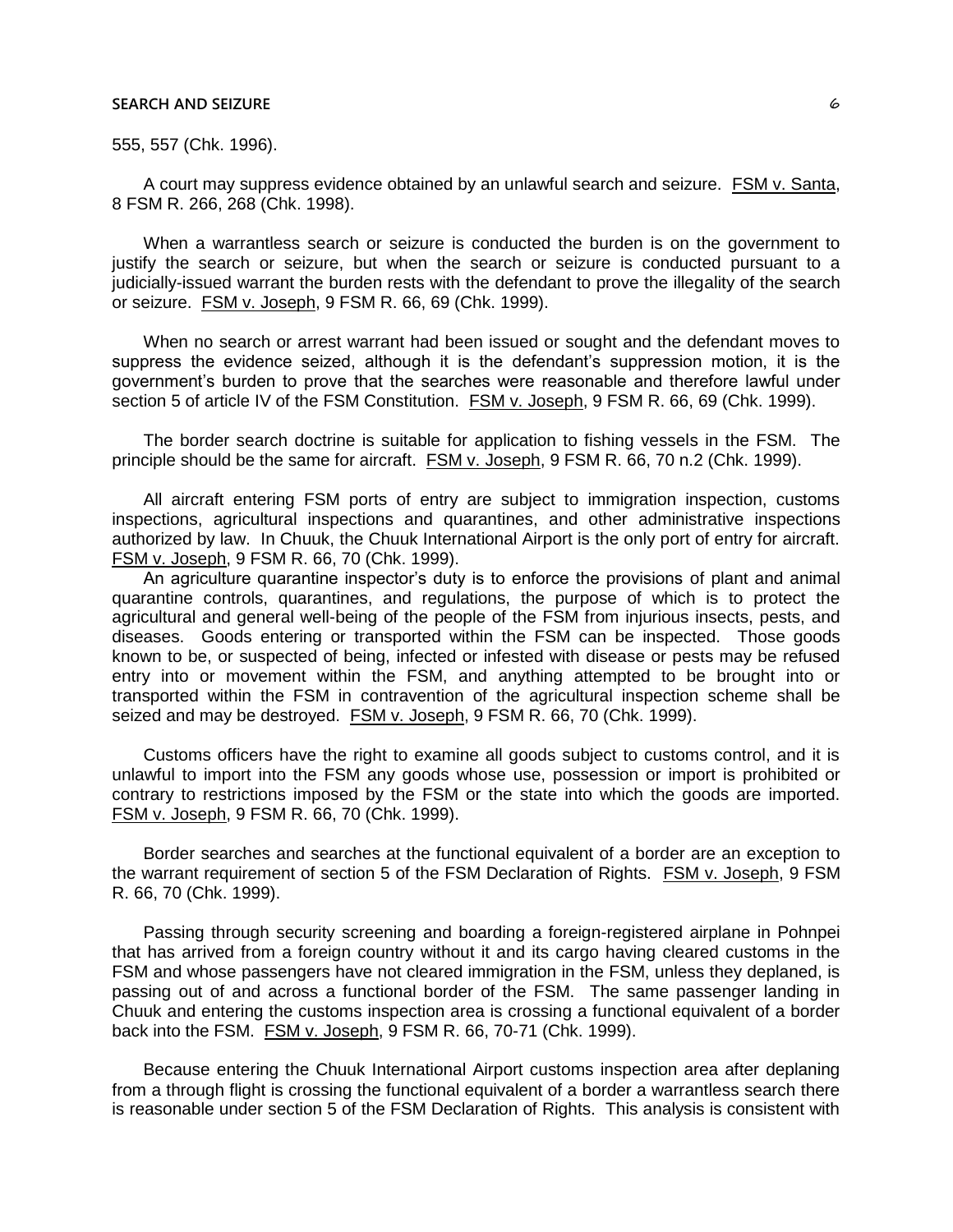the geographical configuration of Micronesia, with the statutory schemes of agricultural inspection, and customs inspection. FSM v. Joseph, 9 FSM R. 66, 71 (Chk. 1999).

An airport inspection of arriving passengers and their luggage does not violate an FSM citizen's right to travel within the FSM and the right to privacy. FSM v. Joseph, 9 FSM R. 66, 71 (Chk. 1999).

A search and seizure at the police station of an arrestee's possessions is not the unlawful fruit of the poisonous tree when the arrest was lawful. FSM v. Joseph, 9 FSM R. 66, 72 (Chk. 1999).

The protection in article IV, section 5 of the FSM Constitution against unreasonable search and seizure is based upon the comparable provision in the U.S. Constitution's fourth amendment. FSM v. Inek, 10 FSM R. 263, 265 (Chk. 2001).

When no search or arrest warrant had been issued or sought and the defendant moves to suppress the evidence seized, although it is the defendant's suppression motion, it is the government's burden to prove that the searches were reasonable and therefore lawful under section 5 of article IV of the FSM Constitution. FSM v. Inek, 10 FSM R. 263, 265 (Chk. 2001).

Once the police have a reasonable suspicion that a person may be armed and dangerous they may do a patdown search of or frisk that person for weapons in order to protect themselves and others from possible danger. FSM v. Inek, 10 FSM R. 263, 266 (Chk. 2001).

When the police received the information from a known independent source that a person was carrying a handgun, the police not only had a reasonable suspicion that he was armed and carrying a handgun, they also had probable cause to believe that he was, and it was constitutionally permissible for the police to conduct a patdown search of or to frisk him for weapons. Such a warrantless search is reasonable. FSM v. Inek, 10 FSM R. 263, 266 (Chk. 2001).

In order for a warrant or a criminal summons to issue, the affidavits, or affidavits and exhibits, attached to a criminal information should make a prima facie showing of probable cause, not proof beyond a reasonable doubt. FSM v. Wainit, 10 FSM R. 618, 621 (Chk. 2002).

The search and seizure provision of the FSM Constitution's Declaration of Rights is similar to and drawn from a provision in the U.S. Constitution's Bill of Rights, and when a provision of the FSM Declaration of Rights is patterned after a provision of the U.S. Constitution, U.S. authority may be consulted to understand its meaning. FSM v. Wainit, 11 FSM R. 424, 434 (Chk. 2003).

Few rights are more important than the freedom from unreasonable governmental intrusion into a citizen's privacy. The FSM Supreme Court, mindful of these principles, must protect these rights from well-intentioned, but unauthorized, government action. In re FSM Nat'l Police Case No. NP 10-04-03, 12 FSM R. 248, 250 (Pon. 2003).

Article IV, section 5 of the FSM Constitution states that "[t]he right of the people to be secure in their persons, houses, papers, and other possessions against unreasonable search, seizure or invasion of privacy may not be violated." For article IV, section 5 purposes, a search is any governmental intrusion into an area where a person has a reasonable expectation of privacy. In re FSM Nat'l Police Case No. NP 10-04-03, 12 FSM R. 248, 250 (Pon. 2003).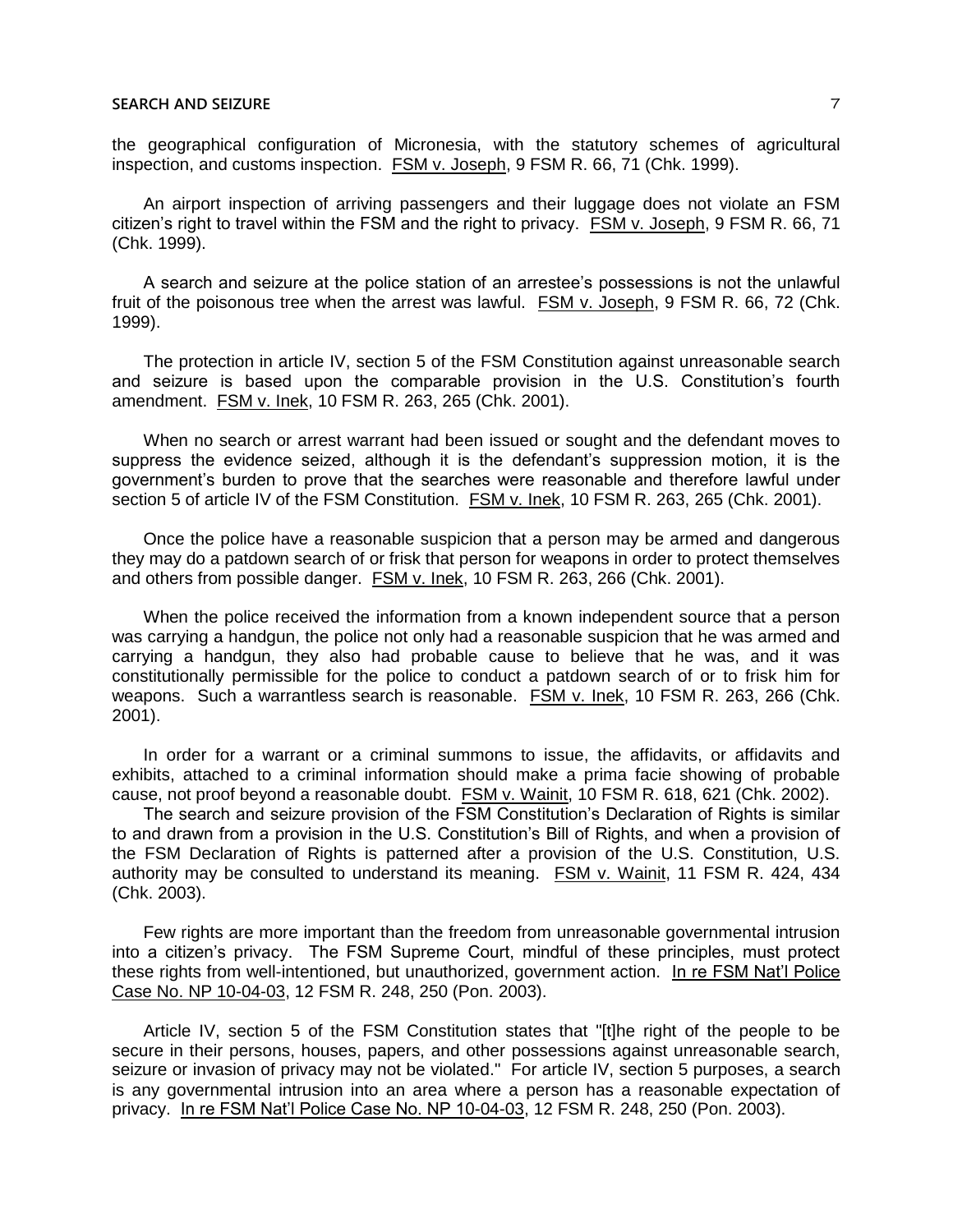When an officer has made a warrantless arrest by relying upon a tip from an informant, the reviewing court will evaluate the tip based upon the totality of the circumstances, including the informant's truthfulness and reliability, and the basis of his or her knowledge. Deficiency in one prong may be compensated for by a strong showing of the other. Kosrae v. Tosie, 12 FSM R. 296, 299 (Kos. S. Ct. Tr. 2004).

The remedy for a victim of an illegal search is not the self-help of resistance. Resistance to such authority to search and seize by self-help is not recognized in courts of law. Whoever suffers the imposition of an unlawful police search has the assurance that any evidence so acquired is rendered inadmissible in a subsequent criminal trial by the exclusionary rule. And in any event damage remedies are available in the courts for violations of constitutional rights stemming from either an unlawful search or arrest. These remedies are present in the FSM. FSM v. Wainit, 13 FSM R. 433, 446 (Chk. 2005).

When a criminal offense has been committed, and a policeman has reasonable ground to believe that the person to be arrested has committed it, such policeman may arrest the person without a warrant, but there may be one exception to this rule, however, and that is when a routine felony arrest takes place inside the suspect's home and there are no exigent circumstances (an emergency or a dangerous situation) to overcome the warrant requirement. Warren v. Pohnpei State Dep't of Public Safety, 13 FSM R. 483, 496 n.4 (Pon. 2005).

The prohibition in Article II, Section 1(d) of the Kosrae State Constitution against any unreasonable search and seizure is to assure the individual of his fundamental right to the possession of and control over his own person and property. Kosrae v. Noda, 14 FSM R. 37, 40 (Kos. S. Ct. Tr. 2006).

It is generally agreed that for actions to constitute a search, there must be: 1) an examination of premises or a person; 2) in a manner encroaching upon one's reasonable expectation of privacy; 3) with an intention, or at least a hope, to discover contraband or evidence of guilt to be used in prosecution of a criminal action. Kosrae v. Noda, 14 FSM R. 37, 40 (Kos. S. Ct. Tr. 2006).

The constitutional protection against unreasonable searches and limitation of powers of the police apply wherever an individual may harbor a reasonable expectation of privacy. The burden is on the government to justify a search without a warrant and the search's legality must be tested on the basis of the information known to the police officer immediately before the search began. Kosrae v. Noda, 14 FSM R. 37, 40 (Kos. S. Ct. Tr. 2006).

When all warrants, monitoring orders, and subpoenas duces tecum were served or executed on either the Bank of Guam or the Bank of the Federated States of Micronesia, a defendant's motion to suppress those warrants, monitoring orders, and subpoenas duces tecum and any evidence seized pursuant to those search warrants as the fruits of illegal searches will be denied since the defendant lacks standing to challenge the searches of those bank records because he lacks an expectation of privacy therein. FSM v. Kansou, 14 FSM R. 136, 138 (Chk. 2006).

The protection in article IV, section 5 of the FSM Constitution against unreasonable search and seizure is based upon and drawn from the comparable provision in the U.S. Constitution's fourth amendment. The addition of the phrase "invasion of privacy" to the FSM version was not intended to expand the search and seizure protections in the FSM any further. It was intended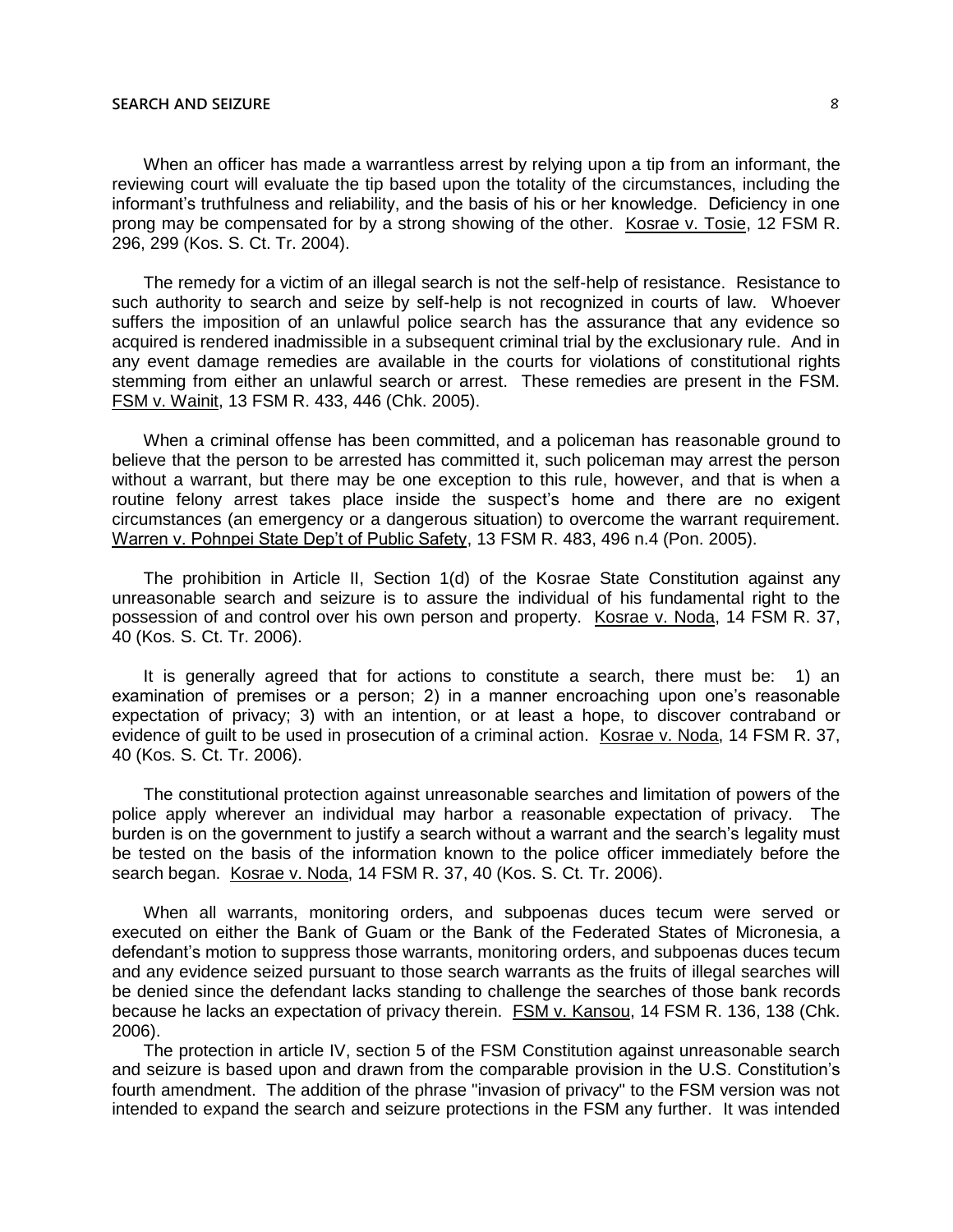to more adequately express its meaning. FSM v. Kansou, 14 FSM R. 136, 138 (Chk. 2006).

Evidence obtained as the result of violations of Title 12 is not admissible against an accused. FSM v. Kansou, 14 FSM R. 136, 138 (Chk. 2006).

The Declaration of Rights protects persons from acts of the governments, and those acting under them, established or recognized by the Constitution. The constitutional provision barring the invasion of a person's privacy only protects persons from governmental intrusion into their affairs, not from intrusions by private persons. FSM Dev. Bank v. Adams, 14 FSM R. 234, 247 (App. 2006).

For actions to constitute a search, there must be: 1) an examination of premises or a person; 2) in a manner encroaching upon one's reasonable expectation of privacy; and 3) with an intention, or at least a hope, to discover contraband or evidence of guilt to be used in prosecution of a criminal action. FSM v. Louis, 15 FSM R. 348, 351 (Pon. 2007).

In order for a search to take place the police officers' intention to discover contraband or evidence is not enough. There also must be 1) an examination of premises or a person and 2) in a manner encroaching upon one's reasonable expectation of privacy. FSM v. Louis, 15 FSM R. 348, 352 (Pon. 2007).

When the evidence before the court plainly shows that the officers did not conduct an examination of any premises or person but approached the funeral at a neighbor's house, asked for Louis, and Louis came out and then Louis directed the officers to his office in Palikir and upon arrival in Palikir, the police remained in the vehicle, while Louis went to his office and returned with the handgun. Under these facts, a search cannot be said to have taken place. It also cannot be said that the officers encroached upon Louis's reasonable expectation of privacy. FSM v. Louis, 15 FSM R. 348, 352 (Pon. 2007).

Various arguments concerning a lack of probable cause, including the discrepancy in the dates cited for his arrest – either January 5, 2005, as cited in the accompanying affidavit, or January 6, 2005, as cited in the police reporter introduced as evidence during the hearing are simply misplaced at this point. FSM v. Tosy, 15 FSM R. 463, 465-66 (Chk. 2008).

Where the court finds that an accused's statement was voluntarily made after he had been informed of, and understood his rights, and chose to waive those rights, that will not end the analysis if the accused has established a relationship between unlawful police activity and the evidence sought to be suppressed, because the burden is on the prosecution to show that the evidence is still admissible. FSM v. Sam, 15 FSM R. 491, 493 (Chk. 2008).

When the defendant's advice of rights form waiving his rights was dated the day after his arrest and when the government presented no evidence as to the time of day on that the defendant made his statement on the day following his arrest or as to whether the statement was made within 24 hours of his arrest, the statement will be suppressed because once the defendant has established the government's unlawful act, it is the government's burden to show that the challenged evidence was not the result of that unlawful act. FSM v. Sam, 15 FSM R. 491, 493 (Chk. 2008).

When no search or arrest warrant had been issued or sought and the defendant moves to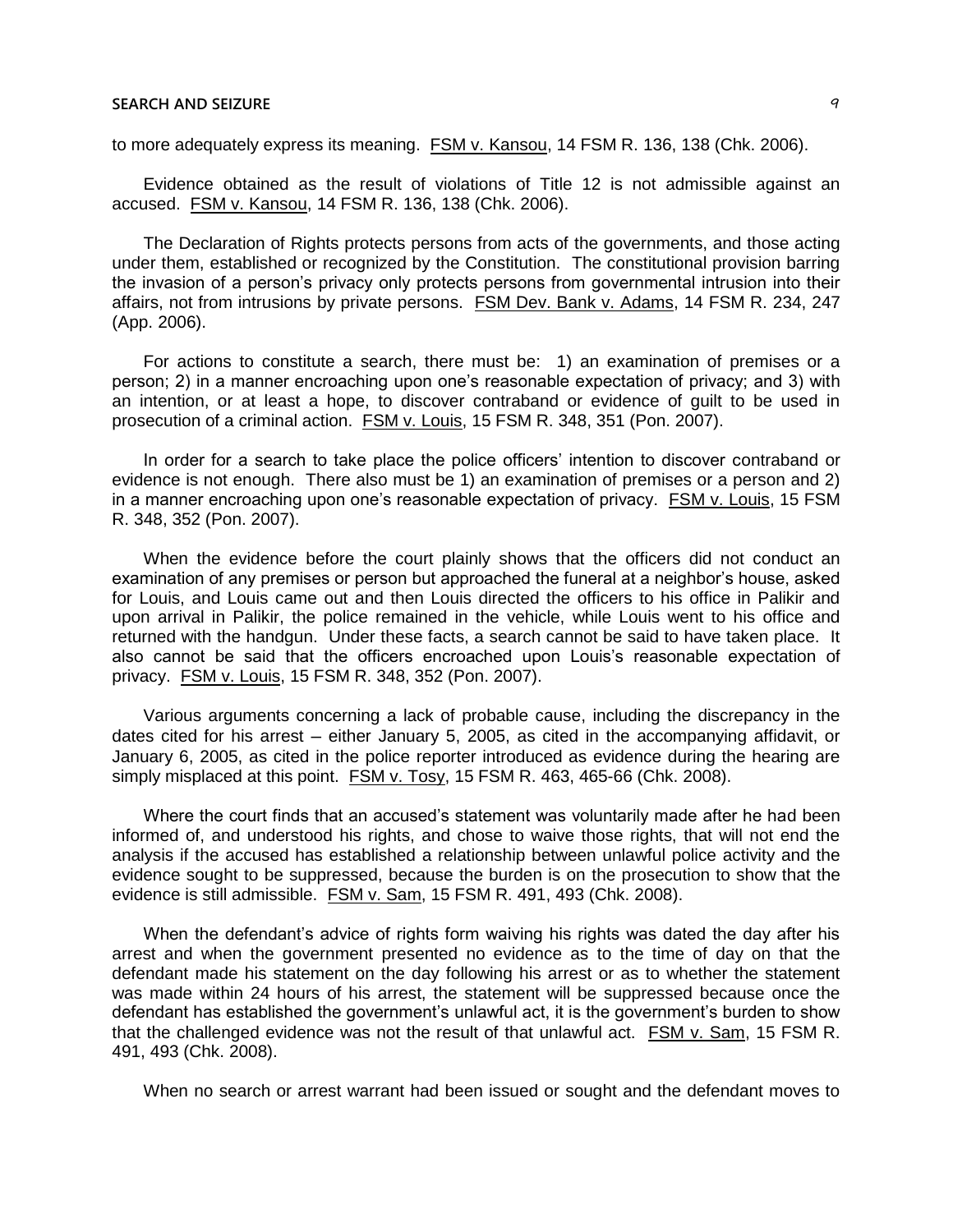suppress the evidence seized, although it is the defendant's suppression motion, it is the government's burden to prove that the seizures were reasonable and therefore lawful under section 5 of article IV of the FSM Constitution. FSM v. Sato, 16 FSM R. 26, 29 (Chk. 2008).

When a search or seizure is conducted without a warrant the burden is on the government to justify the search or seizure, but when the search or seizure is conducted pursuant to a judicially-issued warrant the burden rests with the defendant to prove the illegality of the search or seizure. FSM v. Aiken, 16 FSM R. 178, 184 (Chk. 2008).

A motion to suppress the evidence against an accused on the ground that the evidence was obtained as the result of "an arrest that was not in compliance with the law" is not sufficiently particular since it does not indicate the reason(s) why the accused asserts that the arrest was illegal. A suppression movant must articulate in his motion with sufficient particularity the specific reason on which he bases his claim that the seizure was illegal, and a written motion to suppress evidence must specify with particularity the grounds upon which the motion is based. FSM v. Aiken, 16 FSM R. 178, 184 (Chk. 2008).

Grounds for relief in broad and literal conclusory terms, such as a conclusory statement in an accused's suppression motion that his arrest was not in compliance with the law, are, without more, insufficient to raise a suppression question. FSM v. Aiken, 16 FSM R. 178, 184 (Chk. 2008).

A motion to suppress is, in effect, a pleading to the extent that it frames the issues to be determined in a pretrial hearing on the motion. The fundamental role of a pleading is to give an opposing party notice of the pleader's position concerning the facts and law so that the opposing party can begin to prepare his defense. A pleading thus both defines and limits the areas of consideration at a trial or other evidentiary hearing. Furthermore, the pleading assists the court in the conduct of the hearing. For example, by enabling the court to determine the relevance of the offered evidence. FSM v. Aiken, 16 FSM R. 178, 184 (Chk. 2008).

At least as much specificity should be required in a pretrial objection to the admissibility of evidence, i.e., a motion to suppress, as is required in an oral objection made during the course of a trial. In fact, even more specificity could reasonably be required because the pretrial objection can be researched and written under relatively calm circumstances, as distinguished from an extemporaneous objection made in the heat of trial. Broadly worded and vague objections are inappropriate in either context. FSM v. Aiken, 16 FSM R. 178, 185 (Chk. 2008).

When, after the accused had been questioned for some time without being informed of his rights, the accused went into his residence, retrieved a handgun and five shells, and came out and turned the gun and ammunition over to the officer, the firearm was not seized as the result of an illegal search because the police officer did not conduct a search of the residence or even enter it, but since the accused's surrender of the handgun and ammunition was the result of the officer's questioning and the incriminating statements made when the accused was interrogated without having been informed of his rights, the handgun and ammunition are thus inadmissible as they are the fruit of the poisonous tree. FSM v. Sippa, 16 FSM R. 247, 249 (Chk. 2009).

An individual's constitutional protection against unreasonable searches and the limitation of police powers apply wherever an individual may harbor a reasonable expectation of privacy. For actions to constitute a search, there must be: 1) an examination of premises or a person; 2) in a manner encroaching upon one's reasonable expectation of privacy; 3) with an intention, or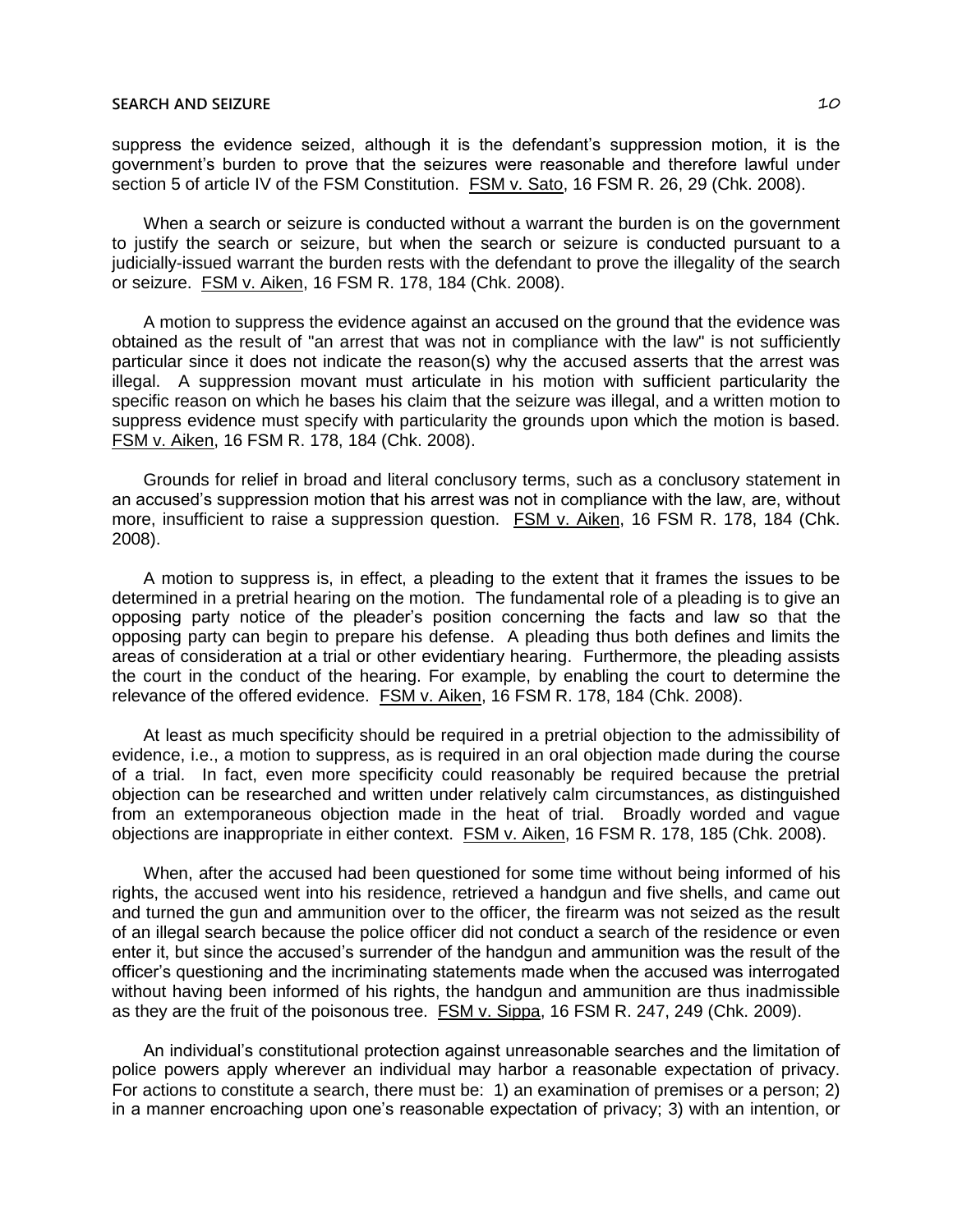at least a hope, to discover contraband or evidence of guilt to be used in prosecution of a criminal action. FSM v. Sapusi, 16 FSM R. 315, 317 (Chk. 2009).

When the police officer did not enter the accused's home or any house in which he was staying; when there was no evidence that the accused had an expectation of privacy in anything present in another's house that was entered; when there was no evidence that the accused resided there, or that he stayed there intermittently, or that he had permission to leave any personal items there, or that he had permission or authority to enter and use the house, or even that the bag seized was his; when there is also no evidence about how the other came to have possession of the pistol and ammunition; when the accused does not claim a property interest in the pistol and ammunition or the bag; and when the accused also was not present in the house when the police officer entered it, the accused lacks standing to object to the entry of the house and the seizure of the pistol and ammunition after the other gave the bag it was in the the officer. FSM v. Sapusi, 16 FSM R. 315, 317 (Chk. 2009).

Exigent circumstances may make it necessary or constitutionally reasonable to proceed with a search without first obtaining a warrant. Exigent circumstances are present when a police officer has heard three gunshots fired in a residential area since people's lives could have been in danger if more shots were fired and when the officer did not know who was firing and had no reason to know whether more would be fired. Thus, exigent circumstances existed that required the officer to investigate the possible sources of the gunfire. FSM v. Sapusi, 16 FSM R. 315, 318 (Chk. 2009).

Since the FSM Constitution's Declaration of Rights protection against unreasonable search and seizure is similar to and drawn from a provision in the U.S. Constitution's Bill of Rights, U.S. authority may be consulted to understand its meaning. FSM v. Aliven, 16 FSM R. 520, 527 n.2 (Chk. 2009).

For the purposes of FSM Constitution article IV, § 5, a search is any governmental intrusion into an area where a person has a reasonable expectation of privacy. For actions to constitute a search, there must be: 1) an examination of a premises or a person; 2) in a manner encroaching upon one's reasonable expectation of privacy; 3) with an intention, or at least a hope, to discover contraband or evidence of guilt to be used in the prosecution of a criminal action. FSM v. Phillip, 17 FSM R. 413, 421 (Pon. 2011).

The FSM Constitution guarantees that the right of the people to be secure in their persons, houses, papers, and other possessions against unreasonable search, seizure, or invasion of privacy may not be violated. This protection prohibits the police from making a warrantless and nonconsenual entry into a suspect's home in order to make a routine felony arrest. Alexander v. Pohnpei, 18 FSM R. 392, 398 (Pon. 2012).

When an FSM Declaration of Rights provision is patterned after a U.S. Constitution provision (such as Section Five of the Declaration of Rights which is patterned after the U.S. Constitution's Fourth Amendment), U.S. authority may be consulted to understand its meaning. Alexander v. Pohnpei, 18 FSM R. 392, 398 n.4 (Pon. 2012).

Merely entering a person's property is often not enough to violate a person's right to be secure in her house. For instance, if the police do not enter the home but wait for the occupant to emerge from the house before effecting an arrest, the right is not violated. Alexander v. Pohnpei, 18 FSM R. 392, 398 (Pon. 2012).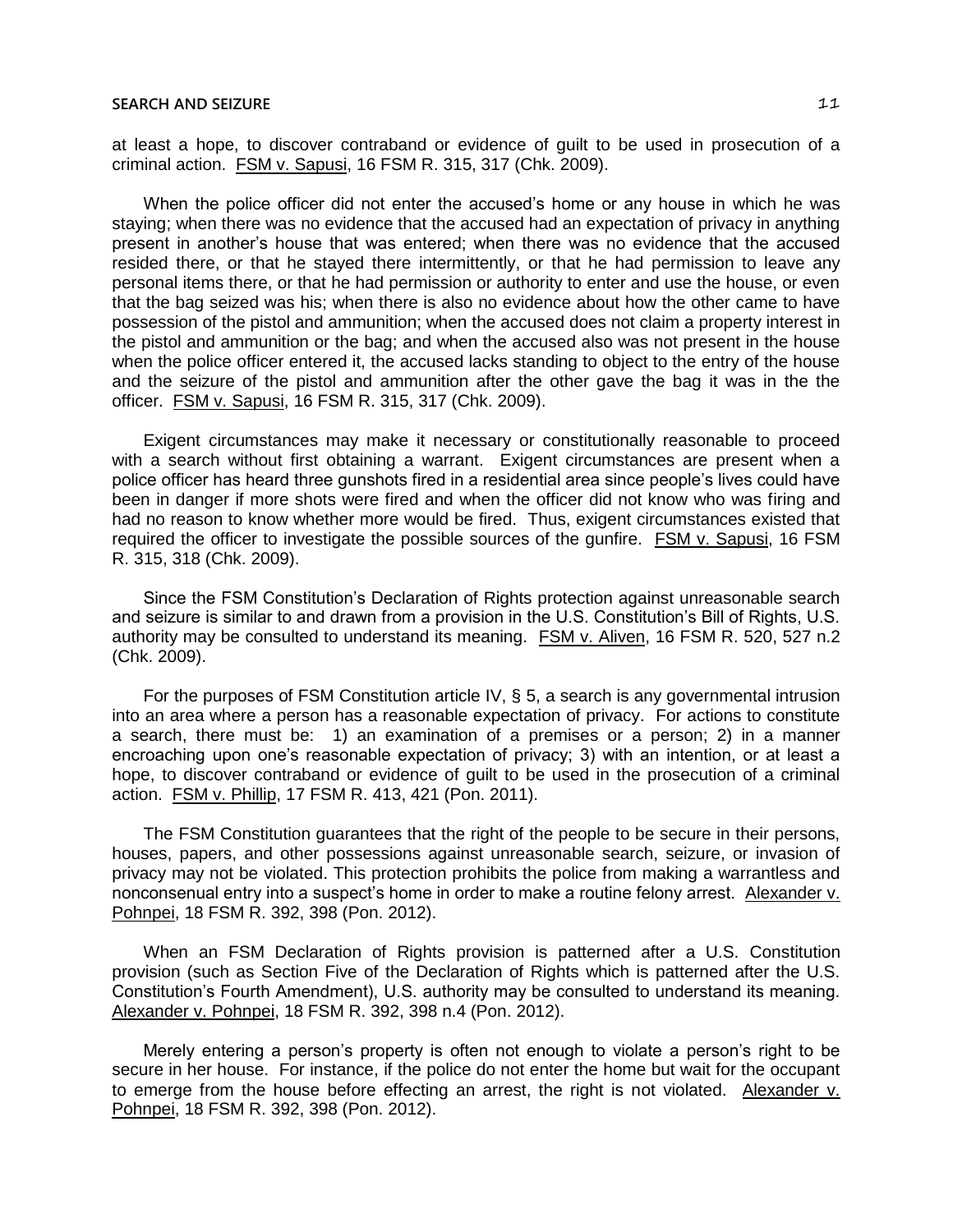A test for whether a particular area is constitutionally protected from unreasonable searches and seizures is whether the area is included within an enclosure surrounding the home, the nature of the uses to which the area is put, and the steps taken by the resident to protect the area from observation by people passing by. Under this test, section five certainly protects a person's shower house area as the nature of its use is one in which there is a high expectation of privacy. Alexander v. Pohnpei, 18 FSM R. 392, 398 n.5 (Pon. 2012).

When the officers told the plaintiff, while she was still in her shower house, that they were there to arrest her and once the officers told her that that was what they were there for, she was not free to leave except in their custody. In other words, the police arrested her while she was in her shower house even though they were outside. Alexander v. Pohnpei, 18 FSM R. 392, 398 (Pon. 2012).

It is the location of the arrested person, and not the arresting agents, that determines whether an arrest occurs within a home. When the plaintiff was arrested while she was in an area protected by Section five of the Declaration of Rights (her shower house) and when the police did not have a warrant, her arrest was illegal because the police needed a warrant to arrest her where they did and they did not have one. Alexander v. Pohnpei, 18 FSM R. 392, 398-99 (Pon. 2012).

When the government had not complied with 12 F.S.M.C. 218 by releasing or charging the defendant within 24 hours of his arrest, the statements made and evidence retrieved thereafter until he was released will be suppressed because evidence obtained as a result of a violation of 12 F.S.M.C. 218 is not admissible against an accused. FSM v. Edward, 18 FSM R. 444, 451 (Pon. 2012).

Although evidence and statements lawfully obtained from an accused before he has been detained over 24 hours will be admissible, the accused is entitled to the suppression of any evidence of statements obtained from him after the first 24 hours of his detention. FSM v. Edward, 18 FSM R. 444, 451 (Pon. 2012).

Due process would seem to require a prompt post-seizure hearing before the administrative agency that has administratively levied execution of unpaid taxes. Harper v. Chuuk State Dep't of Admin. Servs., 19 FSM R. 147, 155 (Chk. 2013).

The Chuuk Legislature can grant a state administrative agency the power to levy in the manner of a levy of an execution for statutory liens held by the state so long as due process concerns are addressed by such mechanisms as a prompt post-levy (or post-execution) hearing being available. Harper v. Chuuk State Dep't of Admin. Servs., 19 FSM R. 147, 155 (Chk. 2013).

A Customs officer has the right to examine all goods subject to Customs control, and among the goods subject to Customs control are all goods for export, from the time such goods are brought to any port, airport, or other place for export until their exportation to any country outside of the FSM. In re Wrecked/Damaged Helicopter, 22 FSM R. 447, 461 (Pon. 2020).

A facility that is not itself a port or airport, but is in close proximity to both the port and airport, can be considered an "other place for export" to the extent that it is a container yard — it stores packed containers ready for shipment abroad. In re Wrecked/Damaged Helicopter, 22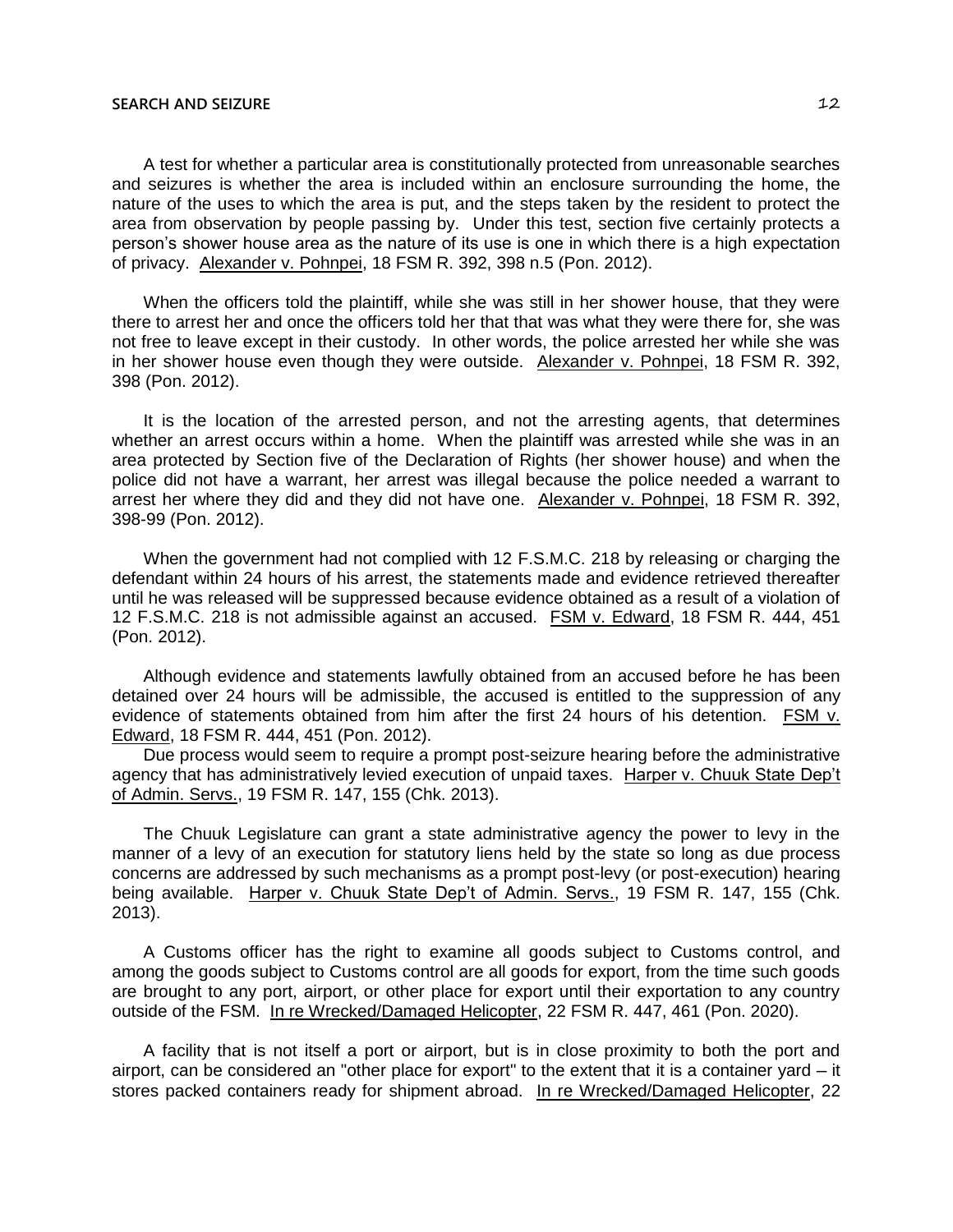FSM R. 447, 461 (Pon. 2020).

That an examination was not done by a customs officer, but by the national police, a different FSM law enforcement agency, but one that is tasked with the general enforcement of all FSM national law, instead of the narrow specialized area that customs officers are restricted to, should not invalidate the examination when it was one that was permissible for Customs officers to do. In re Wrecked/Damaged Helicopter, 22 FSM R. 447, 461 (Pon. 2020).

Ports, airports, and other places for export such as a container yard are functional equivalents of a border. Border searches and searches at the functional equivalent of a border are an exception to the warrant requirement of section 5 of the FSM Declaration of Rights. In re Wrecked/Damaged Helicopter, 22 FSM R. 447, 461 (Pon. 2020).

─ By Consent

The Ponape state consent statute does not authorize the search of a nonconsenting bar or restaurant customer. Pon. Code. ch. 3, §§ 3-13. FSM v. Tipen, 1 FSM R. 79, 81 (Pon. 1982).

Under Ponape state law, a bar or restaurant patron's denial of an authorized person's request to search the person of the patron merely subjects the patron to exclusion from the establishment. Pon. Code ch. 3, §§ 3-13. FSM v. Tipen, 1 FSM R. 79, 81 (Pon. 1982).

The government bears the burden of proving the existence of voluntary consent. Acquiescence in the desire of law enforcement personnel to search will not be presumed but must be affirmatively demonstrated. FSM v. George, 1 FSM R. 449, 456 (Kos. 1984).

A demand, even if courteously expressed, is different from a request, and a citizen's compliance with a police officer's demand, backed by apparent force of law, is perhaps subtly, but nonetheless significantly, different from voluntary consent to a request. FSM v. George, 1 FSM R. 449, 458 (Kos. 1984).

On matters relating to a warrantless search, it is for the court to decide whether voluntary consent, as opposed to passive submission to legal authority, occurred. The government must put before the court facts, not mere conclusions of police officers, which will permit the judge to decide whether consent was given. FSM v. George, 1 FSM R. 449, 458 (Kos. 1984).

The unconsented and warrantless entry into defendant's house, without any subsequent action on the officer's part to impress upon the defendant that they could be influenced by his wishes as to whether a search might be conducted, erases any possibility of finding any aspect of the search in the house or the resultant seizure of evidence, to be either consented to or untainted. FSM v. George, 1 FSM R. 449, 459 (Kos. 1984).

Officers entering a house by consent for purposes of a search must keep in mind the eventual likelihood that they will need to establish that consent was voluntary. FSM v. George, 1 FSM R. 449, 463 (Kos. 1984).

Only under rare circumstances would the FSM Supreme Court likely find that a homeowner who neither says nor does anything to indicate affirmative consent has consented to a warrantless search of his house. FSM v. George, 1 FSM R. 449, 463 (Pon. 1984).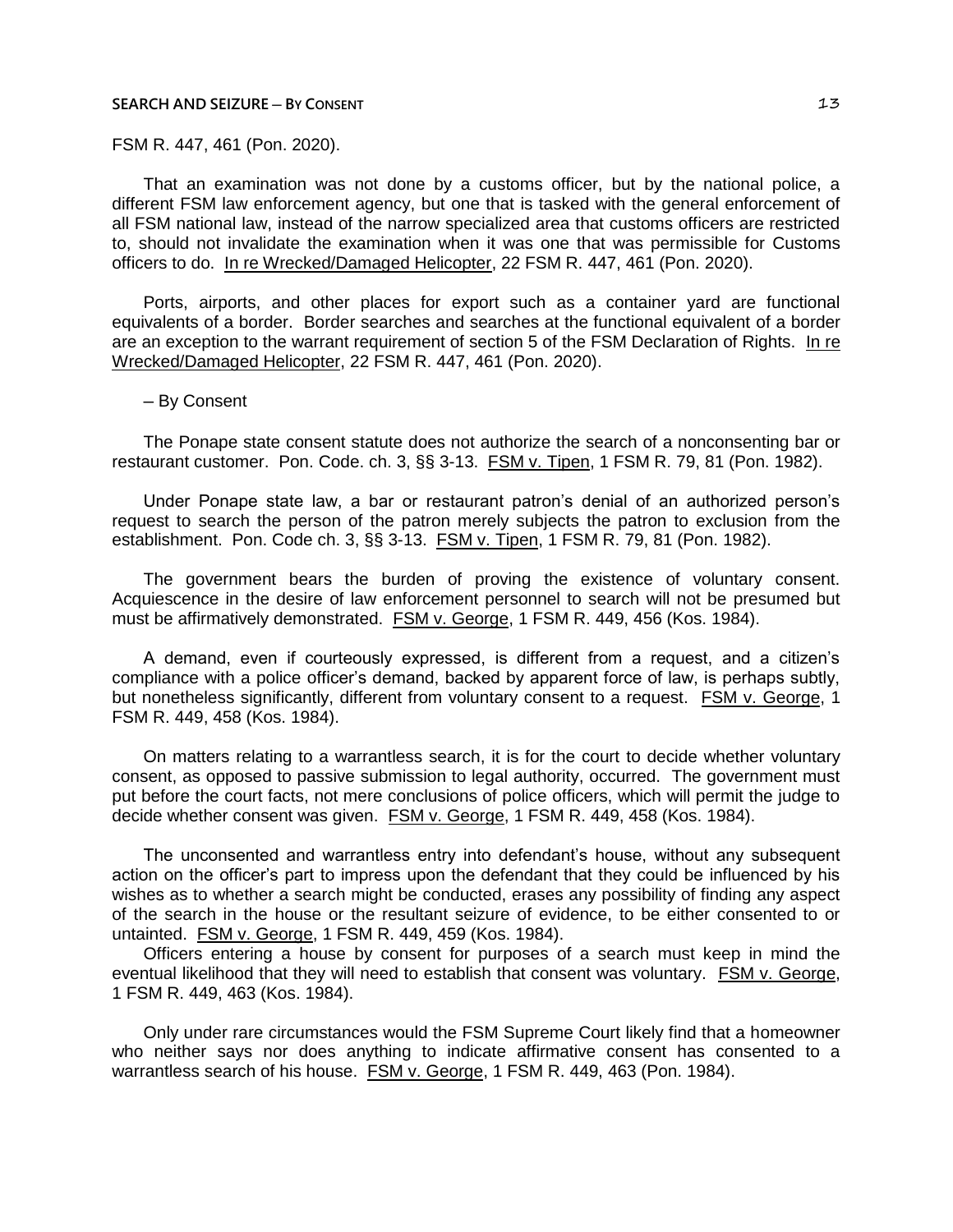To determine whether a search is reasonable, the Kosrae State Court will be guided by the principle that, with the exception of a few carefully defined types of cases, any search of private property without proper consent is unreasonable, unless previously authorized by a valid search warrant. Kosrae v. Alanso, 3 FSM R. 39, 43 (Kos. S. Ct. Tr. 1985).

The Kosrae State Court, consistent with U.S. and FSM precedent, recognizes consent as a valid exception to the need for a search warrant. However, consent is understood to be an informed and voluntary relinquishment of a known right and the burden will be on the government to show that there was consent. Kosrae v. Alanso, 3 FSM R. 39, 43 (Kos. S. Ct. Tr. 1985).

To protect the right to be free from unreasonable search and seizure, this court requires clear proof, not merely that consent was given, but also that a right was knowingly and voluntarily waived. It is fundamental that a citizen be aware of the right he is giving up in order for consent to be found. Kosrae v. Alanso, 3 FSM R. 39, 44 (Kos. S. Ct. Tr. 1985).

Consent, given in the face of a police request to search without the consenting person having been informed of his right to refuse consent, and without any written evidence that consent was voluntarily and knowingly given, renders such consent inadequate to permit a warrantless search absent probable cause. Kosrae v. Alanso, 3 FSM R. 39, 44 (Kos. S. Ct. Tr. 1985).

In an administrative agency inspection, as in any other governmental search and seizure, a warrant is unnecessary where the government obtains the voluntary consent of the party to be searched. FSM Social Sec. Admin. v. Weilbacher, 7 FSM R. 137, 143 (Pon. 1995).

If a police officer had permission to search a home, then no warrant was necessary; if he needed a warrant, then he did not have permission to enter the house. Consent to conduct a search must be proven by a preponderance of the evidence. Warren v. Pohnpei State Dep't of Public Safety, 13 FSM R. 483, 497 (Pon. 2005).

When no search took place, it is unnecessary for the court to decide whether the defendant gave his consent. FSM v. Louis, 15 FSM R. 348, 352 (Pon. 2007).

The FSM Constitution's prohibition against "unreasonable searches and seizures" generally requires the police to obtain a search warrant by showing probable cause to believe that a search will uncover evidence of contraband or a crime. However, there are certain well delineated exceptions to having a valid warrant prior to commencing a search under FSM Const. art. IV, § 5. One such exception arises when a person authorized to give consent does so prior to the initiation of the search. FSM v. Phillip, 17 FSM R. 413, 421 (Pon. 2011).

FSM Constitution article IV, § 5 requires the police to prove that consent to perform a search was given voluntarily and was not the product of duress or coercion. FSM v. Phillip, 17 FSM R. 413, 423 (Pon. 2011).

FSM Constitution article IV, § 5 protects FSM citizens against unreasonable searches and seizures. There is a legitimate need, under certain circumstances, for FSM law enforcement officers to perform searches based on an individual's voluntary consent since such searches are often the only means available to obtain important and reliable evidence, and may result in considerably less inconvenience for the subject of the search than other means by which to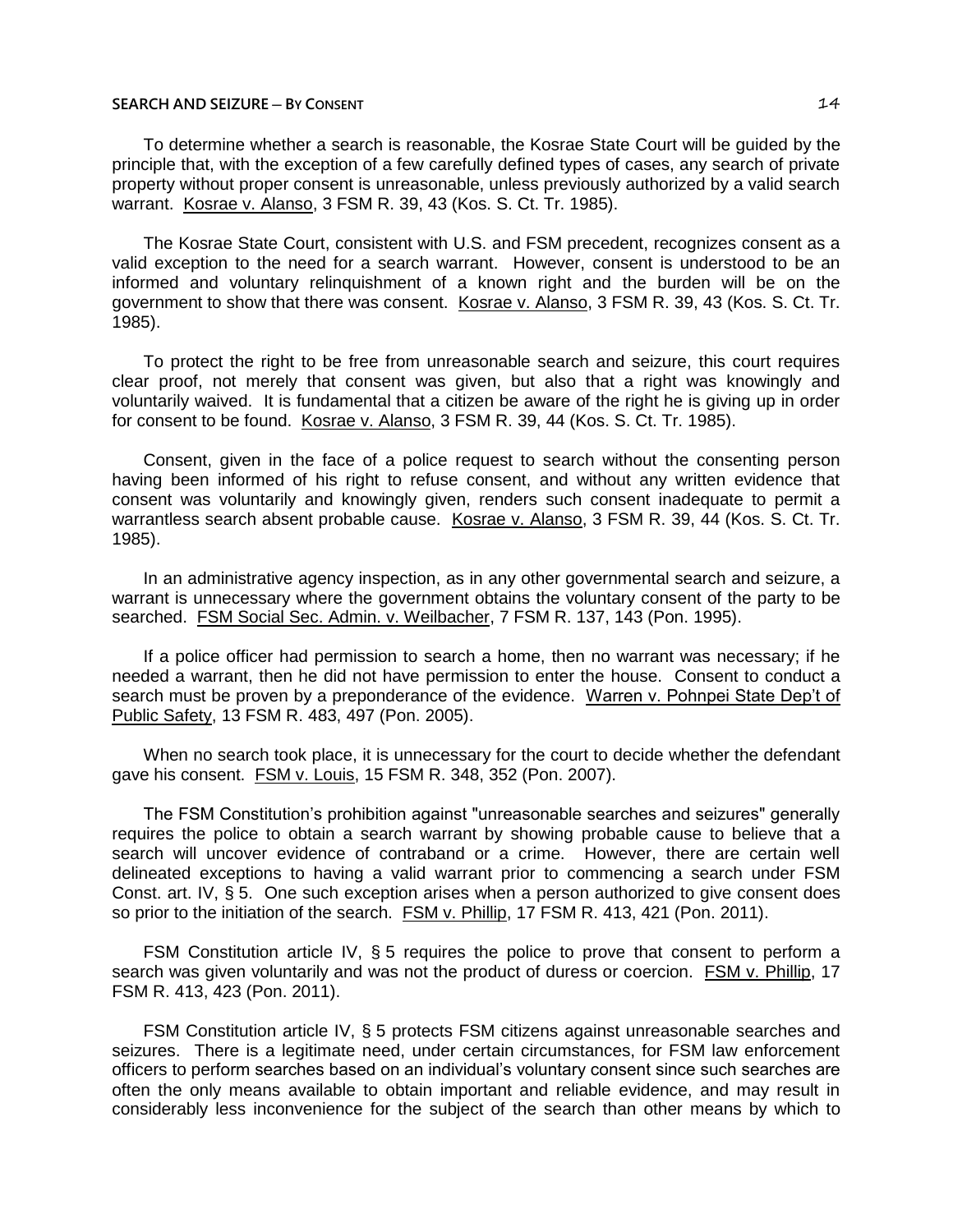obtain the sought-after evidence. FSM v. Phillip, 17 FSM R. 413, 423 (Pon. 2011).

A search pursuant to consent often occurs under informal conditions in which the due process considerations inherent in a custodial interrogation or criminal trials do not apply. FSM v. Phillip, 17 FSM R. 413, 423 (Pon. 2011).

FSM Constitution article IV, § 5 contains no requirement that law enforcement officers inform a consenting individual that he has the right to refuse to give consent. Instead, to ensure that consent not be coerced, by explicit or implicit means, by implied threat or covert force, the court will consider the "totality of the circumstances" to determine whether a criminal defendant's consent was voluntarily given. In doing so, any searches that are the product of law enforcement coercion can be filtered out without undermining the continuing validity of consent searches. FSM v. Phillip, 17 FSM R. 413, 423-24 (Pon. 2011).

When, of foremost importance, an officer asked the defendant whether they could look inside the backpack, he said, "Yes"; when there was insufficient evidence showing that the officers involved intimidated or harassed the defendant into making his response; when the officers did not brandish weapons, threaten him, or make any intimidating movements; when they were dressed in street clothes, not public safety uniforms, and were not carrying weapons; when the officers were also known to the defendant; and when, while the officers did not advise the defendant that he could refuse consent, that knowledge of the right to refuse consent is not mandatory for a valid consent search to occur, the court will find, based on its examination of the totality of the circumstances, that the defendant voluntarily consented to the search of the backpack. FSM v. Phillip, 17 FSM R. 413, 424 (Pon. 2011).

In situations where law enforcement have some evidence of illegal activity but lack probable cause to arrest or search, a search authorized by a valid consent may be the only means of obtaining important and reliable evidence. FSM v. Phillip, 17 FSM R. 413, 424 (Pon. 2011).

When, under the circumstances, it was objectively reasonable for the officers to believe that the scope of the suspect's consent permitted them to remove items from the his backpack and open closed containers because a reasonable person would have believed that to "look inside" a backpack may well necessitate the removal of certain items from the backpack; when the defendant gave his consent to also search the Tupperware container and there was no evidence to suggest that he attempted to limit the scope of the officers' search when they began removing items from the backpack; when the defendant was present when the search was conducted; and when the officers were searching for marijuana, and a reasonable person may be expected to know that marijuana is generally transported in some form of container, the officers' search of the Tupperware container within the defendant's backpack was reasonable because the defendant gave his consent to search the Tupperware container and failed to place any limitation on the scope of the search. FSM v. Phillip, 17 FSM R. 413, 425 (Pon. 2011).

When it is determined that the searches were conducted with the defendant's voluntary consent, the defendant's claims of a violation of his right not to incriminate himself pursuant to FSM Const. art. IV, § 7 also fail because a confession's voluntariness is determined by reference to the totality of surrounding circumstances. FSM v. Phillip, 17 FSM R. 413, 425 (Pon. 2011).

The possibility that Micronesians may be more apt to acquiesce when asked to give their consent by an authority figure may be one of the factors that a court may consider in evaluating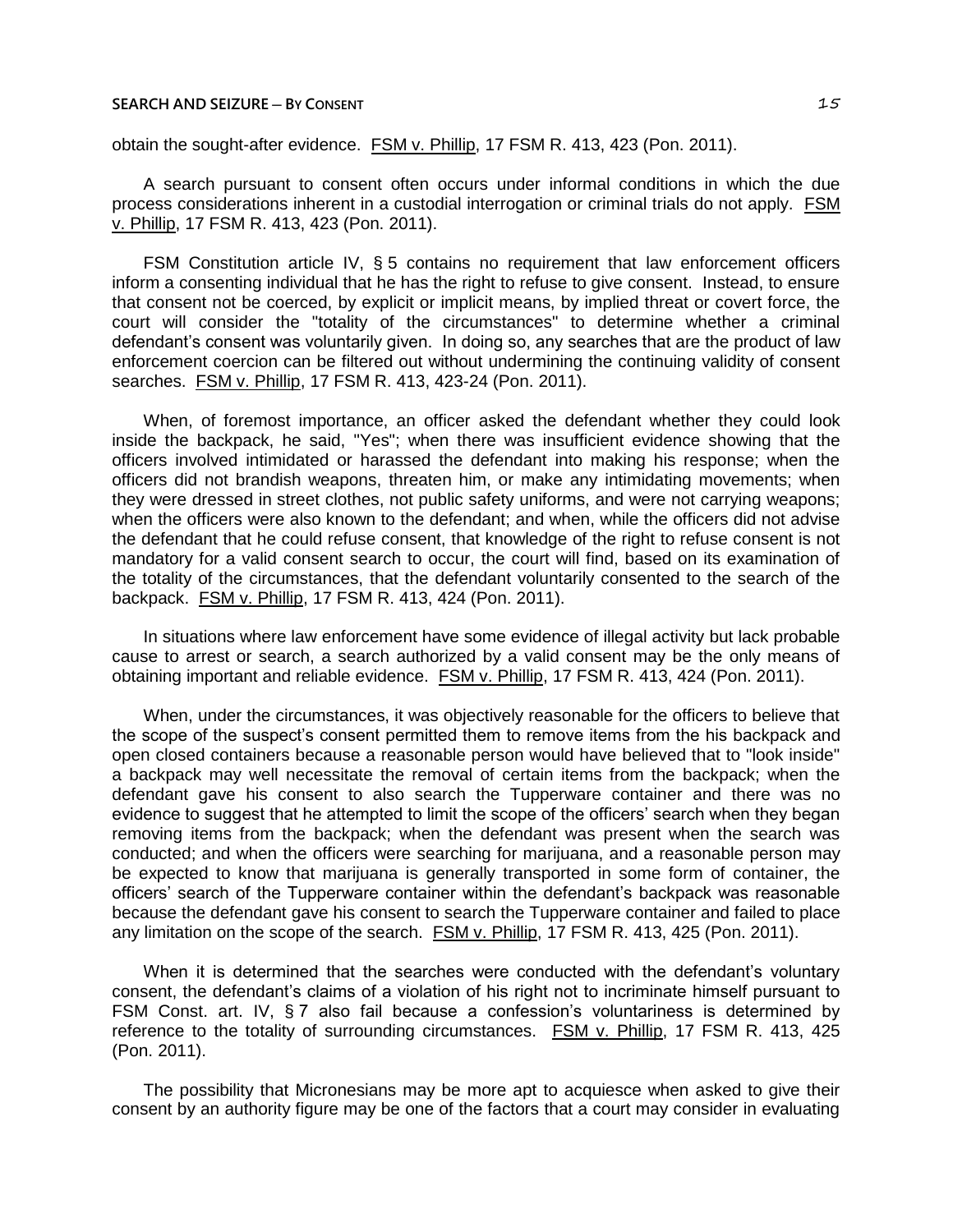the "totality of the circumstances" to determine whether consent was voluntarily given. Such an assessment must be performed on a case-by-case basis, and the court would be overly presumptive to assume that all Micronesians would respond to police questioning in the same manner. FSM v. Phillip, 17 FSM R. 595, 600 (Pon. 2011).

While the court may be sensitive to the possibility of a Micronesian suspect's simple submission to what is considered the authority or the power of the state to search, a tendency by individuals to accede to the demands of authority figures is not unique to Micronesia. FSM v. Phillip, 17 FSM R. 595, 600 (Pon. 2011).

A consent search simply does not rise to the level of a custodial interrogation or trial, both situations in which a defendant must be specifically informed of his rights. FSM v. Phillip, 17 FSM R. 595, 600 (Pon. 2011).

A warning is required when a custodial interrogation takes place and a suspect has been deprived of his freedom in a significant way. This differs from the situation where there was some evidence of illegal activity prior to the search, but it did not meet the probable cause standard necessary to arrest or search. In this type of situation, a search authorized by valid consent may be the only method by which evidence may be obtained. FSM v. Phillip, 17 FSM R. 595, 600 (Pon. 2011).

If the court were to impose an explicit proof of knowledge requirement in determining the reasonableness of consent searches, it would seriously limit police officers' ability to use consent searches at all, as it would be very difficult for the prosecution to ever show that a suspect affirmatively knew of his right to refuse consent. Under such a standard, defendants could simply fail to admit that they knew of their right to refuse consent, creating an unrealistically high burden for prosecutors seeking to introduce evidence obtained as a result of a consent search. FSM v. Phillip, 17 FSM R. 595, 600 (Pon. 2011).

Explicit knowledge of the right to refuse consent is not mandatory for a valid consent search to occur. FSM v. Phillip, 17 FSM R. 595, 601 (Pon. 2011).

When, based on the totality of the circumstances, the court finds that the defendant voluntarily consented to the search of his backpack, his motion to suppress evidence will be denied. FSM v. Phillip, 17 FSM R. 595, 601 (Pon. 2011).

#### ─ Exclusionary Rule

The FSM Supreme Court is vested, by statute, with authority to suppress or exclude, evidence obtained by unlawful search and seizure. 12 F.S.M.C. 312. FSM v. Tipen, 1 FSM R. 79, 92 (Pon. 1982).

This court will apply the exclusionary rule on a case-by-case basis. The exclusionary rule has been devised as a necessary device to protect the right to be free from unreasonable search and seizure. Kosrae v. Alanso, 3 FSM R. 39, 44 (Kos. S. Ct. Tr. 1985).

Under the exclusionary rule, any evidence obtained through an illegal search and seizure, whether physical or verbal, is a fruit of the illegal search and seizure, is tainted by illegality, and must be excluded. Kosrae v. Alanso, 3 FSM R. 39, 44 (Kos. S. Ct. Tr. 1985).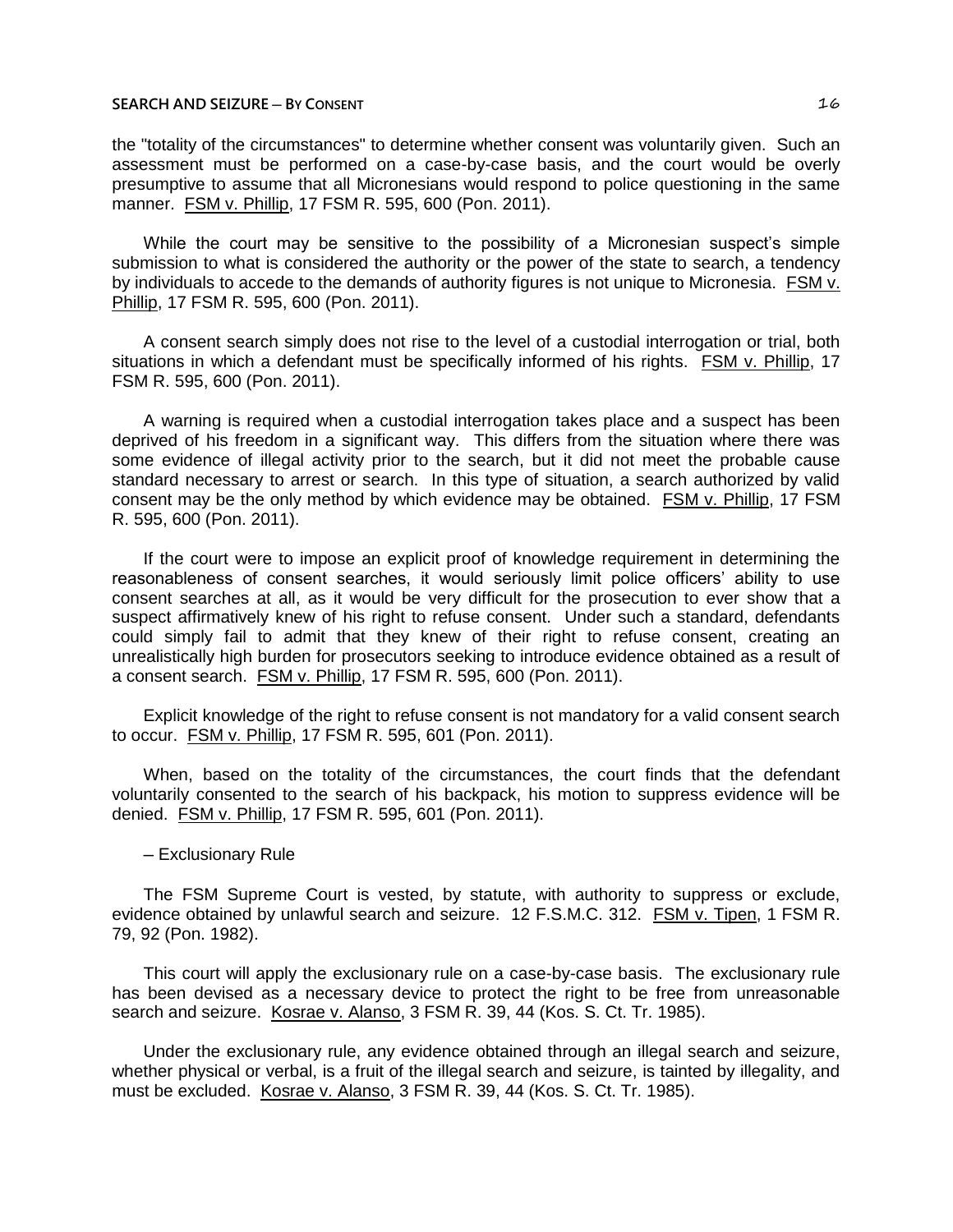#### **SEARCH AND SEIZURE ─ EXCLUSIONARY RULE** 17

Generally, whatever evidence is obtained pursuant to an unlawful arrest may be suppressed. One exception to the general rule is when the government obtains the evidence based on an independent source. If knowledge of such facts is gained from an independent source they may be proved like any others. FSM v. Inek, 10 FSM R. 263, 265 (Chk. 2001).

Exclusion of evidence obtained as a result of a violation of one's constitutional rights has no applicability to evidence obtained by the prosecution from sources factually unrelated to violations of a defendant's rights. FSM v. Inek, 10 FSM R. 263, 266 (Chk. 2001).

Society's interest in deterring unlawful police conduct and the public interest in having factfinders receive all probative evidence of a crime are properly balanced by putting the police in the same, not a worse, position than they would have been if no police error or misconduct had occurred. When the challenged evidence has an independent source, exclusion of such evidence would put the police in a worse position than they would have been in absent any error or violation. FSM v. Inek, 10 FSM R. 263, 266 (Chk. 2001).

When the police received information that the defendant was carrying a handgun from a known informant with whom they knew the defendant had lived for three years while he was in Nema, and when their conduct of the ensuing search was based on that and not on the prior unlawful arrest, that independent tip makes the search reasonable because the information given the police while the defendant was detained was a source independent from the unlawful arrest. FSM v. Inek, 10 FSM R. 263, 266 (Chk. 2001).

Whoever suffers the imposition of an unlawful police search has the assurance that any evidence so acquired is rendered inadmissible in a subsequent criminal trial by the exclusionary rule and that damage remedies are available for violations of constitutional rights stemming from either an unlawful search or arrest. Both these remedies are present in the FSM. FSM v. Wainit, 11 FSM R. 424, 435 (Chk. 2003).

The remedy for a victim of an illegal search is not the self-help of resistance. Resistance to such authority to search and seize by self-help is not recognized in courts of law. Whoever suffers the imposition of an unlawful police search has the assurance that any evidence so acquired is rendered inadmissible in a subsequent criminal trial by the exclusionary rule. And in any event damage remedies are available in the courts for violations of constitutional rights stemming from either an unlawful search or arrest. These remedies are present in the FSM. FSM v. Wainit, 13 FSM R. 433, 446 (Chk. 2005).

The exclusionary rule is well established in the FSM. FSM v. Benjamin, 19 FSM R. 342, 348 (Pon. 2014).

The court will apply the exclusionary rule on a case-by-case basis. The exclusionary rule has been devised as a necessary device to protect right to be free from unreasonable search and seizure. FSM v. Benjamin, 19 FSM R. 342, 348 (Pon. 2014).

Under the exclusionary rule, any evidence obtained through an illegal search and seizure, whether physical or verbal, is a fruit of the illegal search and seizure and is tainted by illegality, and must be excluded. FSM v. Benjamin, 19 FSM R. 342, 348 (Pon. 2014).

When admissions have been obtained in the course of questioning that violated 12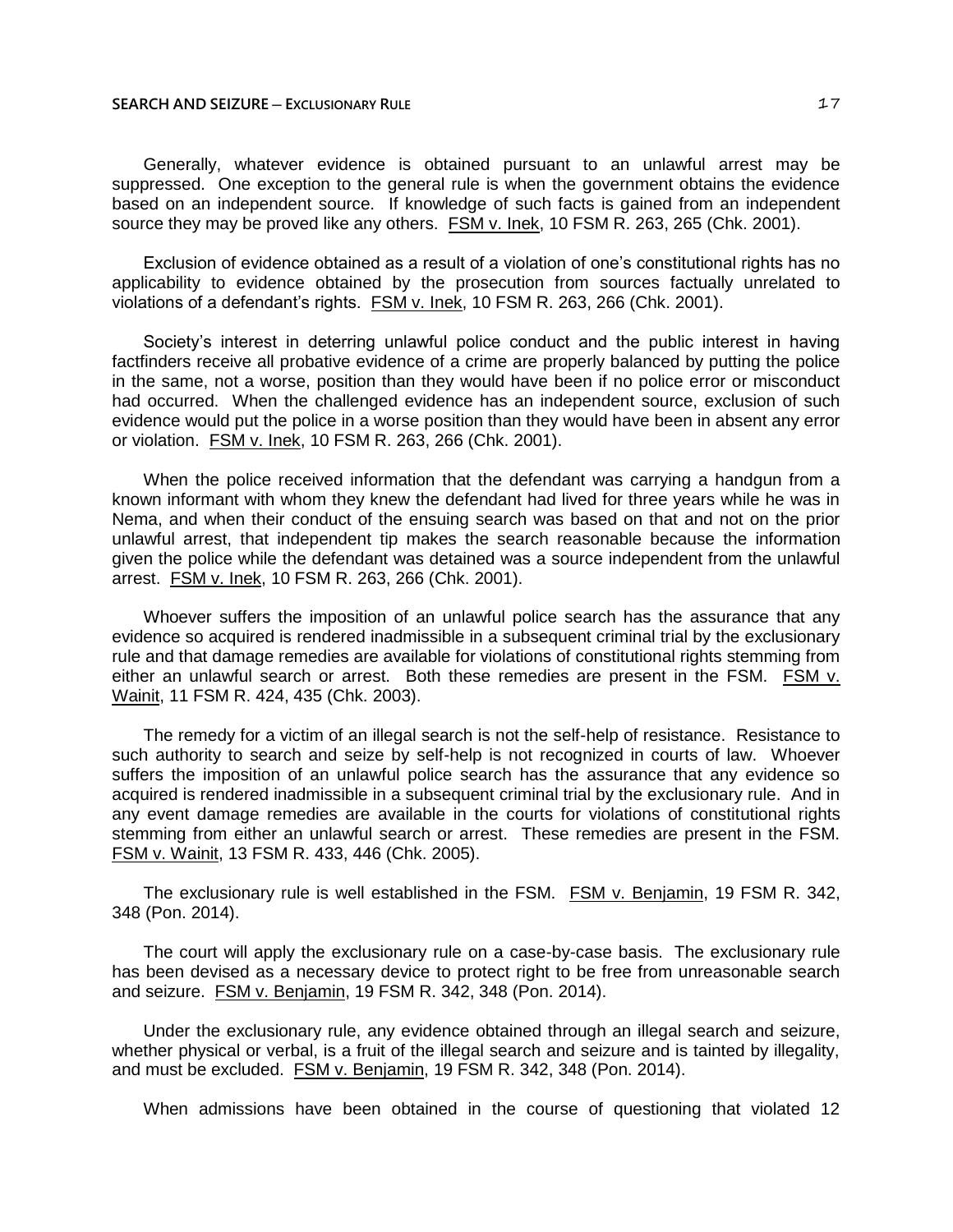#### **SEARCH AND SEIZURE** — INCIDENT TO AN ARREST **18**

F.S.M.C. 218, statutory policy calls for a presumption that subsequent admissions were obtained as a result of the violation. Statements made by a person being questioned by police without being advised of all his rights violates 12 F.S.M.C. 218. A statement so obtained is rendered inadmissible by 12 F.S.M.C. 220. FSM v. Benjamin, 19 FSM R. 342, 348-49 (Pon. 2014).

When some evidence was obtained by means sufficiently distinguishable to be purged of the primary taint, it will not be suppressed, and therefore the court will not quash the information. FSM v. Benjamin, 19 FSM R. 342, 350 (Pon. 2014).

The usual remedy for a person's failure to be informed of his rights is the suppression of any evidence against him that resulted from that failure. Palasko v. Pohnpei, 20 FSM R. 90, 97 (Pon. 2015).

# ─ Incident to an Arrest

A constitutional search may be conducted without a warrant if the search is incidental to a lawful arrest. Ludwig v. FSM, 2 FSM R. 27, 32 (App. 1985).

A police officer making an arrest has a limited right to conduct a search incident to that arrest. This right to search is for the limited purposes of preventing the arrested person from reaching concealed weapons to injure the officer or others, and from destroying evidence. Although the right to search is of limited scope, it plainly authorizes a reasonable search of the person being arrested. Ludwig v. FSM, 2 FSM R. 27, 34 (App. 1985).

An officer making an arrest has a limited right to conduct a warrantless search incident to that arrest. This right to search is for the limited purposes of preventing the arrested person from reaching concealed weapons to injure the officer or others, and from destroying evidence. Yinmed v. Yap, 8 FSM R. 95, 100 (Yap S. Ct. App. 1997).

A search incident to valid arrest must be confined to the person and the area from within which he or she might have reached weapons or destructible evidence and be done on the spot or later at the place of detention. Yinmed v. Yap, 8 FSM R. 95, 100 (Yap S. Ct. App. 1997).

When the police, after arresting the accused and while he was being escorted away, returned to seize items that had been lying next to him when arrested did make the seizure, they did no more than they were entitled to do incident to the usual custodial arrest, and the accused was no more imposed upon than he would have been had the seizure taken place simultaneously with his arrest. The seizure was thus valid under the search incident to lawful arrest exception to the warrant rule. Yinmed v. Yap, 8 FSM R. 95, 100-01 (Yap S. Ct. App. 1997).

A search that was not done at the place of the arrest and at the time of the arrest or immediately thereafter is not a valid search incident to a lawful arrest. FSM v. Aki, 9 FSM R. 345, 348 (Chk. 2000).

The most basic principle underlying a warrantless search incident to a lawful arrest is that the arrest itself must be justified, and when the arrest is invalid, the search is invalid. Warren v. Pohnpei State Dep't of Public Safety, 13 FSM R. 483, 496-97 (Pon. 2005).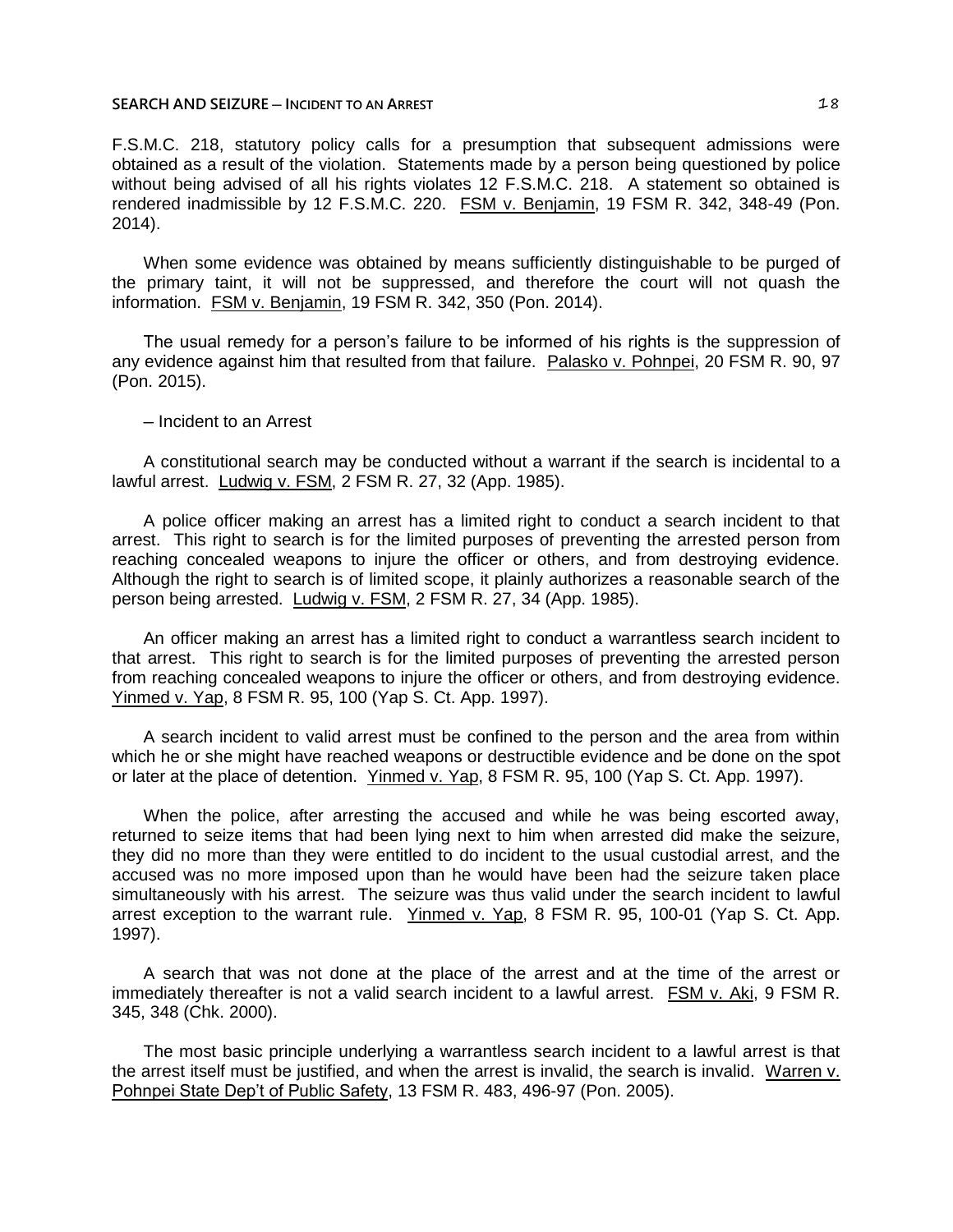When the police had probable cause to arrest the defendant because he was intoxicated and in a public place, a bag seized from the defendant was therefore seized pursuant to a lawful arrest. The search of the bag was thus not unreasonable because a constitutional search may be conducted without a warrant if the search is incidental to a lawful arrest. FSM v. Menisio, 14 FSM R. 316, 319 (Chk. 2006).

A police officer making an arrest has a limited right to conduct a search incident to that arrest. This right to search is for the limited purposes of preventing the arrested person from reaching concealed weapons to injure the officer or others, and from destroying evidence. Although the right to search is of limited scope, it plainly authorizes a reasonable search of the person being arrested. FSM v. Menisio, 14 FSM R. 316, 319 (Chk. 2006).

Searches incidental to a lawful arrest, and inventory searches, are exceptions to the Constitution's warrant requirement, and, as such, do not violate the Constitution's prohibition of unreasonable searches. FSM v. Menisio, 14 FSM R. 316, 319 (Chk. 2006).

Generally, a constitutional search may be conducted without a warrant if the search is incidental to a lawful arrest. This right to search is for the limited purposes of preventing the arrested person from reaching concealed weapons to injure the officer or others, and from destroying evidence. With respect to dwellings, an officer may conduct a warrantless search with validly obtained consent and, if evidence is discovered, the officer may seize it pursuant to the plain view doctrine. Chuuk v. Sipenuk, 15 FSM R. 262, 265-66 n.3 (Chk. S. Ct. Tr. 2007).

It is not unreasonable for the police, as part of the routine incident to an arrest, to search any container or article in the arrestee's possession or in his vicinity. The justification for such searches does not rest on probable cause, and hence the absence of a warrant is immaterial to the reasonableness of the search. FSM v. Tosy, 15 FSM R. 463, 467 (Chk. 2008).

Where a taxi driver was arrested and taken into custody and the zippered waist bag that he had was searched incident to his arrest because the bag was in close proximity to him when he was arrested and the officers discovered the bag and searched it, the search of that bag was not only reasonable, but lawful and the accused's assertion that the police lacked probable cause to search the bag is simply immaterial to the reason that such a search was even conducted and the accused's motion to suppress the weapon and ammunition that were found in the bag will be denied. FSM v. Tosy, 15 FSM R. 463, 467 (Chk. 2008).

Persons are constitutionally protected from unreasonable searches and seizures. But when a policeman has made a lawful custodial arrest of the occupant of an automobile, he may, as a contemporaneous incident of that arrest, search that automobile's passenger compartment. It follows from this conclusion that the police may also examine the contents of any containers found within the passenger compartment for if the passenger compartment is within reach of the arrestee, so also will the containers in it be within his reach. FSM v. Aliven, 16 FSM R. 520, 527 (Chk. 2009).

An officer making an arrest has a limited right to conduct a warrantless search incident to that arrest and this right to search is for the limited purposes of preventing the arrested person from reaching concealed weapons to injure the officer or others, and from destroying evidence. FSM v. Aliven, 16 FSM R. 520, 528 (Chk. 2009).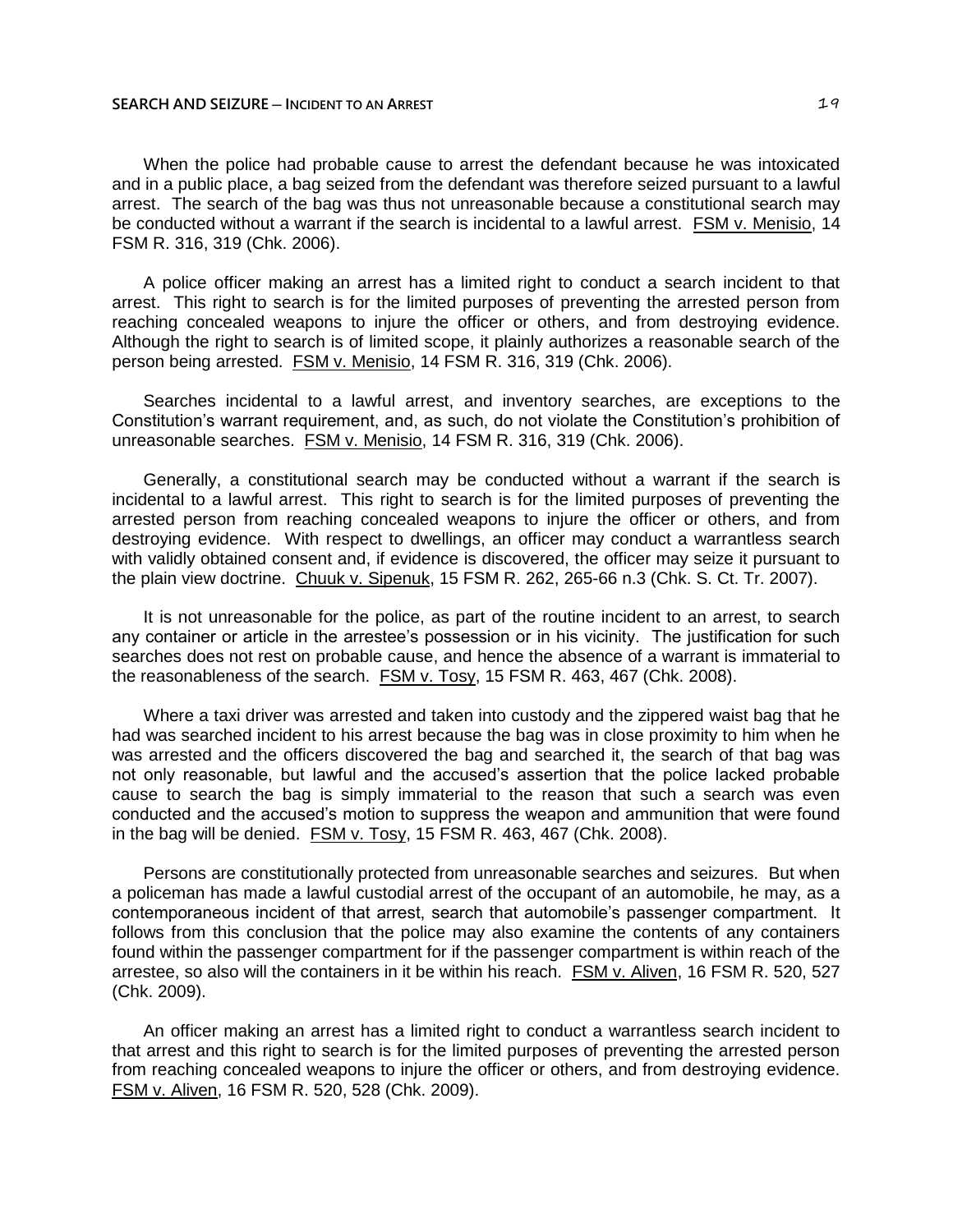## **SEARCH AND SEIZURE ─ INVENTORY SEARCH** 20

A search incident to valid arrest is confined to the person and the area from within which he or she might have reached weapons or destructible evidence and may be done on the spot or even later at the place of detention. Such incidental searches include a vehicle's passenger compartment, even after the occupants have been ordered out and are standing nearby. FSM v. Aliven, 16 FSM R. 520, 528 (Chk. 2009).

When the police had a reasonable belief that there was a firearm in the vehicle, a search of the vehicle incident to an arrest might also be viewed as reasonable if it were done for the purpose of protecting the general public from a firearm that was believed to be in the vehicle and that might fall into the wrong hands. FSM v. Aliven, 16 FSM R. 520, 528 (Chk. 2009).

#### ─ Inventory Search

It is not unreasonable for police, as part of the routine procedure incident to incarcerating an arrested person, to search any container or article in his possession, in accordance with established inventory procedures. The justification for such searches does not rest on probable cause, and hence the absence of a warrant is immaterial to the reasonableness of the search. FSM v. Joseph, 9 FSM R. 66, 72 (Chk. 1999).

A standardized procedure for inventorying an arrestee's possessions at the stationhouse is an entirely reasonable administrative procedure that not only deters an arrestee's false claims of missing or damaged property but also inhibits theft or careless handling of the arrestee's property and protects people from any dangerous instrumentalities that may be found. FSM v. Joseph, 9 FSM R. 66, 72 (Chk. 1999).

An inventory search is reasonable when police follow standardized procedures and are not acting in bad faith or for the sole purpose of investigation. FSM v. Joseph, 9 FSM R. 66, 72 (Chk. 1999).

Standardized or established routine must govern inventory searches because an inventory search must not be a ruse for a general rummaging in order to discover incriminating evidence. The policy or practice governing inventory searches should be designed to produce an inventory. FSM v. Joseph, 9 FSM R. 66, 72 (Chk. 1999).

Because the police also looked for contraband while doing an inventory that does not mean that the search was done in bad faith or for the sole purpose of investigation. FSM v. Joseph, 9 FSM R. 66, 72 (Chk. 1999).

To be valid, an inventory search must be governed by a standardized or established routine and not be a general rummaging to discover incriminating evidence. The policy or practice governing inventory searches should be designed to produce an inventory. The purpose of a standardized inventory procedure is to deter an arrestee's false claims of missing or damaged property, to inhibit theft or careless handling of an arrestee's property, and to protect against any dangerous instrumentalities that may be found. FSM v. Aki, 9 FSM R. 345, 348-49 (Chk. 2000).

When the police did not follow their own standard procedure for an inventory search of a vehicle and no inventory of the sedan's contents was made, and no listing of the sedan's description and owner made, it can only be described as a warrantless search for evidence, and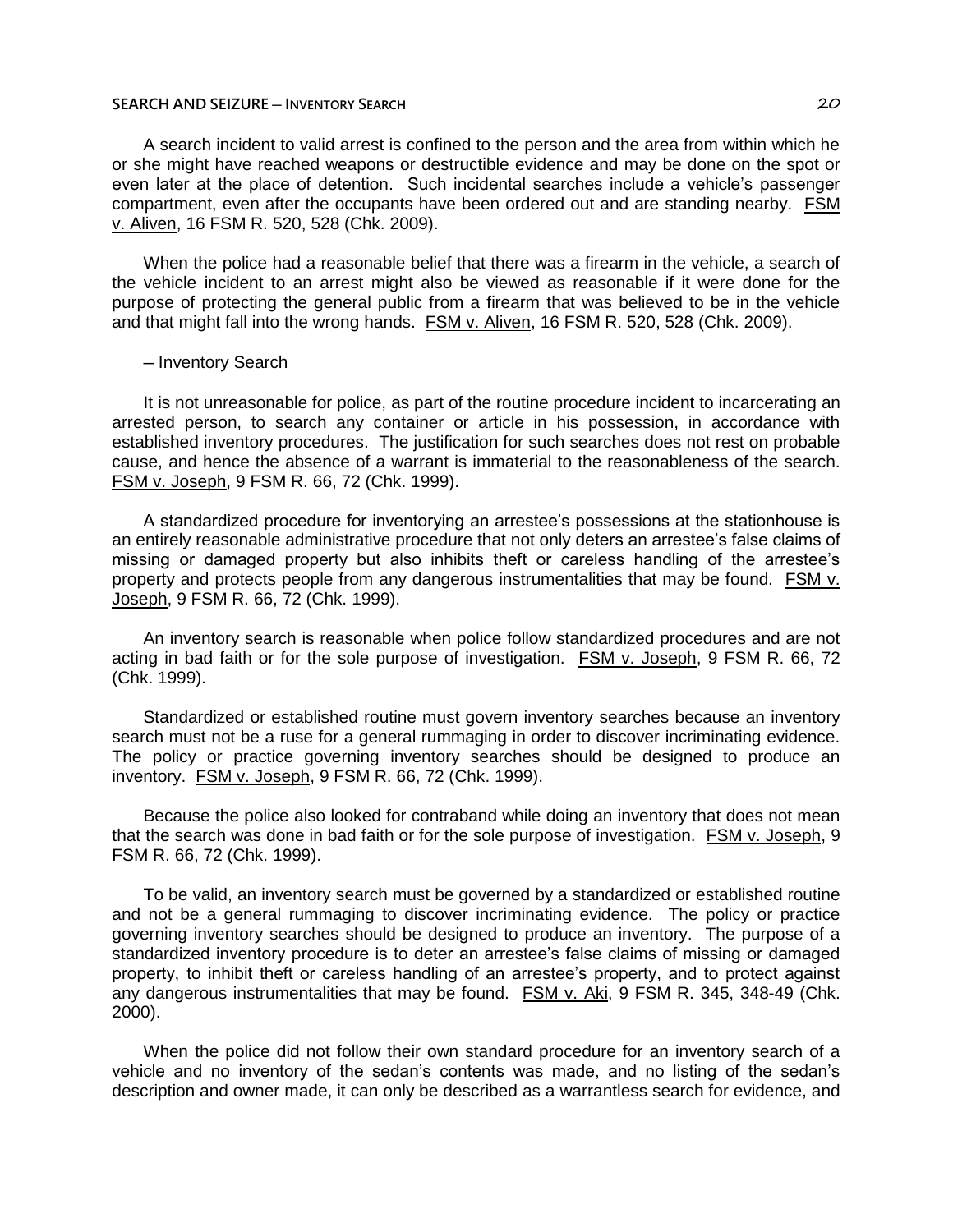## **SEARCH AND SEIZURE ─ INVENTORY SEARCH** 21

as such was an illegal search. FSM v. Aki, 9 FSM R. 345, 349 (Chk. 2000).

It is not unreasonable for police, as part of the routine procedure incident to incarcerating an arrested person, to search any container or article in his possession, in accordance with established inventory procedures. The justification for such searches does not rest on probable cause, and hence the absence of a warrant is immaterial to the reasonableness of the search. FSM v. Menisio, 14 FSM R. 316, 319 (Chk. 2006).

Searches incidental to a lawful arrest, and inventory searches, are exceptions to the Constitution's warrant requirement, and, as such, do not violate the Constitution's prohibition of unreasonable searches. FSM v. Menisio, 14 FSM R. 316, 319 (Chk. 2006).

─ Investigatory Stop

Under Kosrae statute, following commission of an offense a police officer who has reasonable grounds to believe that a particular person has committed the offense may arrest the person. This establishes the standard for the arrest of a person, but it does not establish the standard for the police to conduct an investigatory stop of a vehicle. Kosrae v. Tosie, 12 FSM R. 296, 299 (Kos. S. Ct. Tr. 2004).

Reasonable suspicion is required for police officers to make an investigatory stop of a vehicle. "Reasonable suspicion" is a particularized and objective basis for suspecting that a person is engaged in a criminal activity. Kosrae v. Tosie, 12 FSM R. 296, 299 (Kos. S. Ct. Tr. 2004).

Generally, an anonymous tip is not sufficient justification for a stop by the police. Police need sufficient reasonable articulated suspicion. Kosrae v. Tosie, 12 FSM R. 296, 299 (Kos. S. Ct. Tr. 2004).

Once the police have reasonable suspicion that the defendant has committed a criminal offense, they may conduct an investigatory stop, which is a temporary stop to confirm or dispel the suspicion which initially induced the investigatory stop. Investigatory stops are based upon less than probable cause and are temporary in nature. The information gained at the investigatory stop is then used to confirm or dispel the initial suspicion, and then either arrest or release the defendant. Kosrae v. Tosie, 12 FSM R. 296, 300 (Kos. S. Ct. Tr. 2004).

A criminal prosecution for driving under the influence will not be dismissed when the police officers had sufficient reasonable suspicion to conduct an investigatory stop of the defendant because the reasonable suspicion was supplied by an informant, whose identity, credibility, reputation and reliability were known. When at the investigatory stop, the police observed signs of the defendant's alcohol impairment, these signs provided grounds for the police to administer the field sobriety tests to the defendant, and when the defendant failed two field sobriety tests, it gave the police reasonable grounds and probable cause for defendant's commission of driving under the influence and probable cause to arrest the defendant. Kosrae v. Tosie, 12 FSM R. 296, 300 (Kos. S. Ct. Tr. 2004).

Warrantless arrests are, under certain situations, lawful and authorized by statute. Arrest by police without a warrant is authorized when a criminal offense has been committed, and a policeman has reasonable ground to believe that the person to be arrested has committed it, or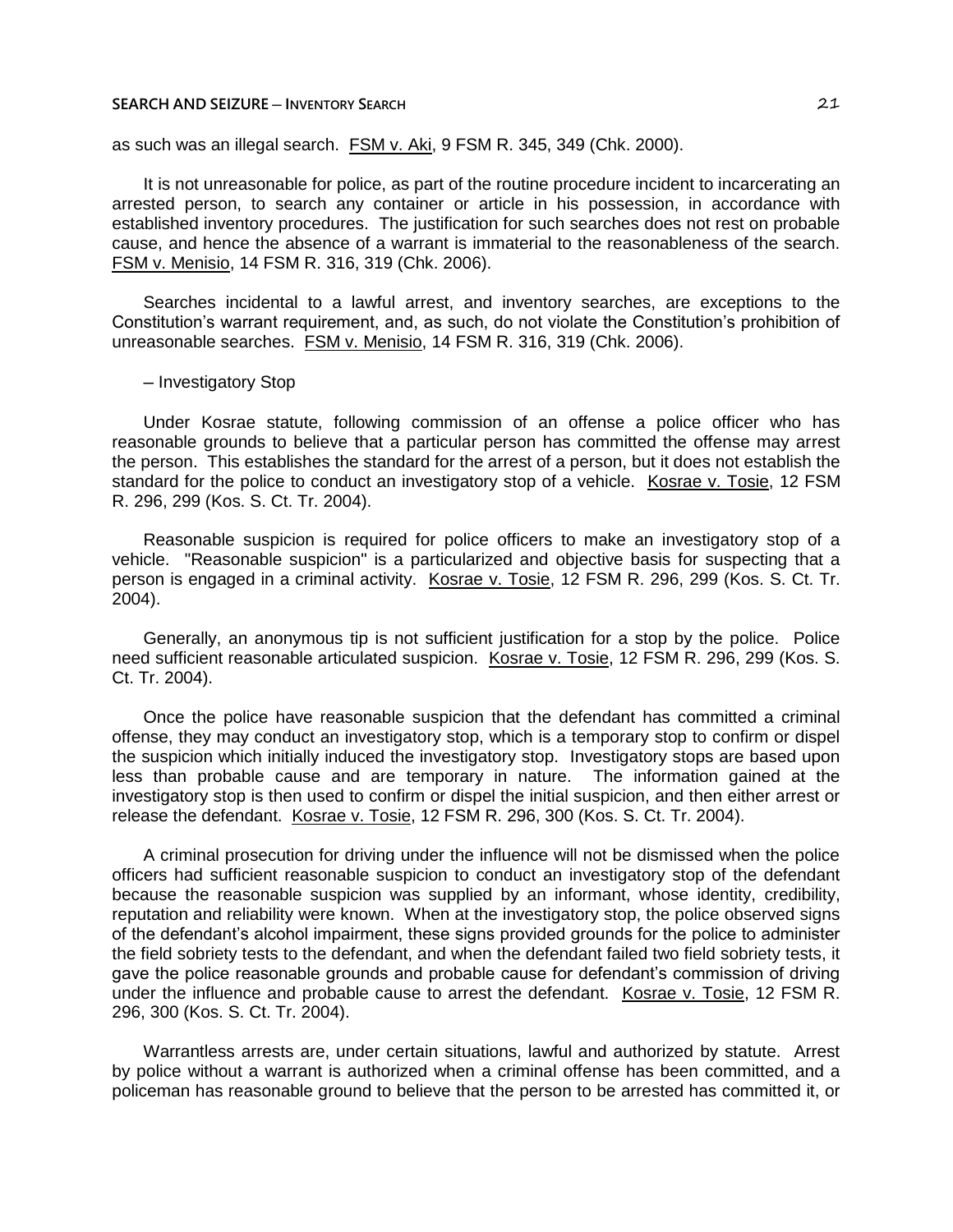#### **SEARCH AND SEIZURE ─ INVESTIGATORY STOP** 22

a policeman, even when it is not certain that a criminal offense has been committed, may detain for examination persons who may be found under such circumstances as justify a reasonable suspicion that they have committed or intend to commit a felony. FSM v. Aliven, 16 FSM R. 520, 527 (Chk. 2009).

When the police knew that a crime had been committed and had either reasonable grounds to believe that the vehicle's occupants had committed the offense or reasonable suspicion that one or more of the vehicle's occupants had committed a felony and when the police knew that someone in that vehicle had fired a handgun from that vehicle, a search of the vehicle's passenger compartment is reasonable under such circumstances. FSM v. Aliven, 16 FSM R. 520, 527 (Chk. 2009).

Once the police have reasonable suspicion that a suspect has committed a criminal offense, they may conduct an investigatory stop. An investigatory stop is a temporary stop of a car and its passengers that is used to confirm or dispel the suspicion that caused the investigatory stop. These stops are based on less than probable cause. Information gathered at the stop can be used to arrest or release the suspects. Berman v. Pohnpei, 16 FSM R. 567, 573-74 (Pon. 2009).

Reasonable suspicion, not probable cause, is all that is required for police officers to make an investigatory stop of a vehicle. "Reasonable suspicion" is a particularized and objective basis for suspecting that a person is engaged in a criminal activity. Investigatory stops are based upon less than probable cause and are temporary in nature, and the information gained at the investigatory stop is used to confirm or dispel the initial suspicion, and then either arrest or release the person stopped. Berman v. Pohnpei, 17 FSM R. 360, 369-70 (App. 2011).

A law enforcement officer may perform an investigatory stop, also known as a field interrogation, if he has reasonable suspicion, based on specific facts, that the suspect has committed or is about to commit a crime. The officers may perform an investigatory stop when swift action is necessary based upon the law enforcement officer's observations. FSM v. Phillip, 17 FSM R. 413, 419 (Pon. 2011).

The question of whether an investigatory stop is a reasonable exception to the prohibition in FSM Const. art. IV, § 5 against unreasonable seizures is whether the facts available to the officers at the moment of the seizure would lead a person of reasonable caution to believe that the action was appropriate. When such situations arise, a warrant is not necessary because there is an element of urgency or speed requiring action while the suspect is present and engaged in suspicious activity. FSM v. Phillip, 17 FSM R. 413, 419 (Pon. 2011).

When officers received a tip that someone was planning to transport marijuana to Pohnpei's outer islands in late December, 2009 and the informant provided the description of a vehicle and a vehicle check revealed that the defendant owned it; when, on arrival at the dock, investigating officers observed the defendant board the *Voyager* with a backpack and disembark a short time later without the backpack; when, at first the defendant denied having a backpack, but after being told that he had been seen carrying a backpack on board, he admitted to having a backpack and told officers that he had given the backpack to another person; and when a check of that person revealed that he had never encountered the defendant on the *Voyager*, these specific facts and the rational inferences drawn from them justified the officers' reasonable suspicion that the defendant had deposited a backpack possibly containing contraband on board the *Voyager*. Under these circumstances, with the *Voyager* scheduled to disembark,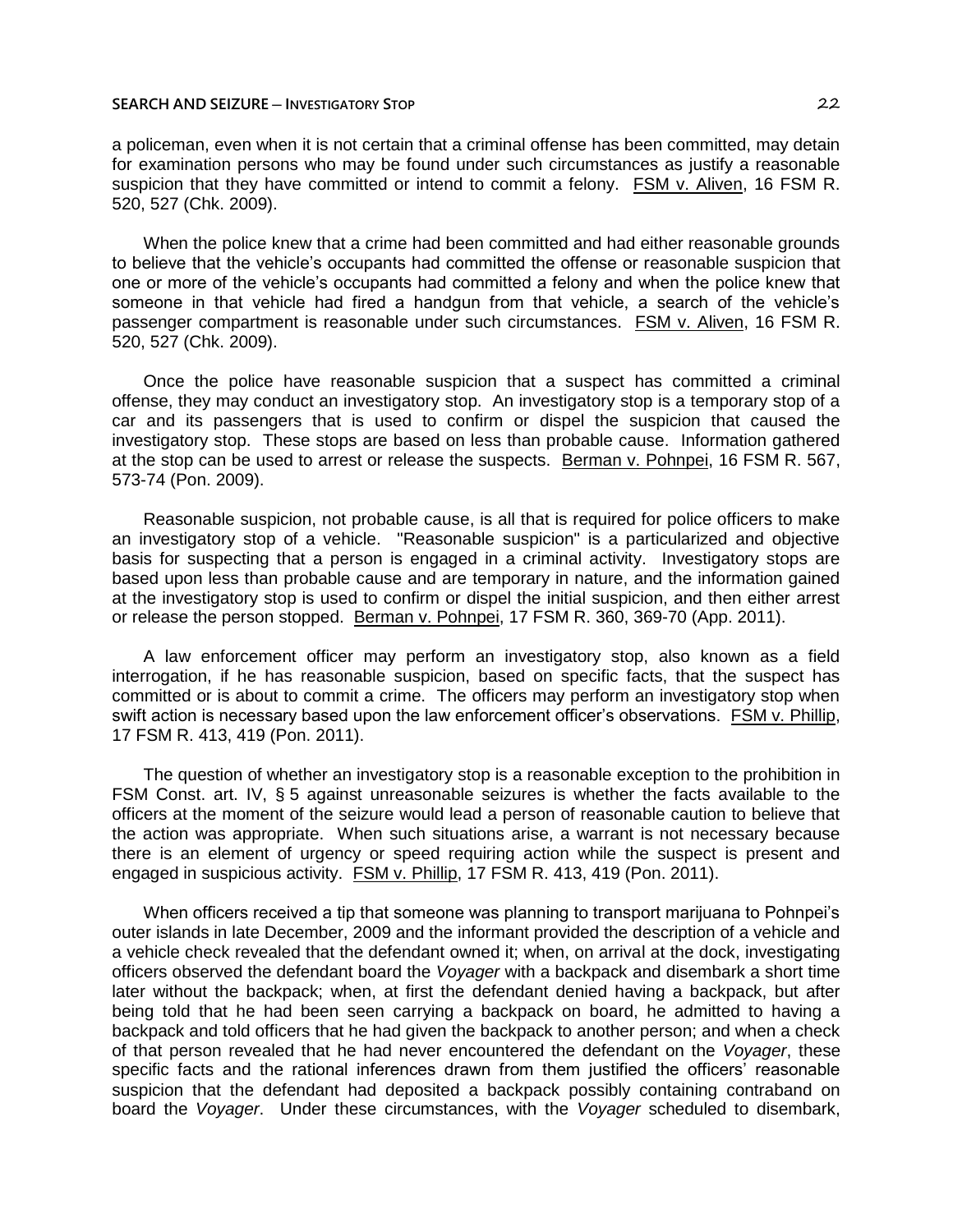#### **SEARCH AND SEIZURE ─ INVESTIGATORY STOP** 23

there was an element of urgency or speed requiring the officers' immediate action. The officers were entitled to perform an investigatory stop of the defendant to determine whether he had or was about to commit a crime because the officers had reasonable suspicion, based on specific facts, that the defendant had committed or was about to commit a crime. FSM v. Phillip, 17 FSM R. 413, 419-20 (Pon. 2011).

When the officers' investigatory stop of the defendant and their questioning him about suspicious circumstances did not constitute an arrest, the officers were not required to advise the defendant of his right to remain silent when they first approached him on the dock. FSM v. Phillip, 17 FSM R. 413, 420 (Pon. 2011).

A law enforcement officer may perform an investigatory stop, also known as a field interrogation, if he has reasonable suspicion that the suspect has committed or is about to commit a crime. The reasonable suspicion standard requires police officers to identify "specific and articulable facts" justifying the stop, rather than a mere hunch. Reasonable suspicion must exist before the investigatory stop occurs for the stop to be valid. FSM v. Phillip, 17 FSM R. 595, 598 (Pon. 2011).

An anonymous tip received regarding the defendant's possible actions to transport contraband to Pingelap, the defendant's appearance at the dock with a backpack, and the defendant's disembarkation from the vessel without the backpack, were sufficient specific and articulable facts that supported the officers' reasonable suspicion that a crime had occurred or was about to occur. FSM v. Phillip, 17 FSM R. 595, 598 (Pon. 2011).

A valid investigatory stop requires only reasonable suspicion, based on specific and articulable facts, that the suspect has committed or is about to commit a crime. FSM v. Phillip, 17 FSM R. 595, 598 (Pon. 2011).

When the specific facts available to the police officers, namely, the informant's tip; that this tip was corroborated when the defendant, who was known to the officers, arrived at the dock carrying a backpack and boarded the vessel; and that some of the officers witnessed the defendant disembark from the ship without his backpack, were more than sufficient to establish reasonable suspicion, the officers were entitled to perform an investigatory stop of the defendant to determine whether he had or was about to commit a crime. FSM v. Phillip, 17 FSM R. 595, 598-99 (Pon. 2011).

The police did not go beyond the scope of an investigatory stop and compel incriminating testimonial evidence because the defendant voluntarily consented to a police request that he assist them in locating a backpack when the officers that approached the defendant were dressed in street clothes, not in uniform; when the police officers were unarmed; when the questioning occurred in a public location; when there was no evidence of any coercion or forceful language being used; and when some of the police officers and the defendant had met each other before and were acquainted with each other. FSM v. Phillip, 17 FSM R. 595, 599 (Pon. 2011).

When the officers had reasonable suspicion, based on specific and articulable facts, to perform an investigatory stop of the defendant after he disembarked from the *Voyager* on December 27, 2009, and when the defendant was not compelled to make an explicit or implicit disclosure of incriminating testimonial information since he volunteered to help the officers locate his backpack, he was not at that time, entitled to a privilege against self-incrimination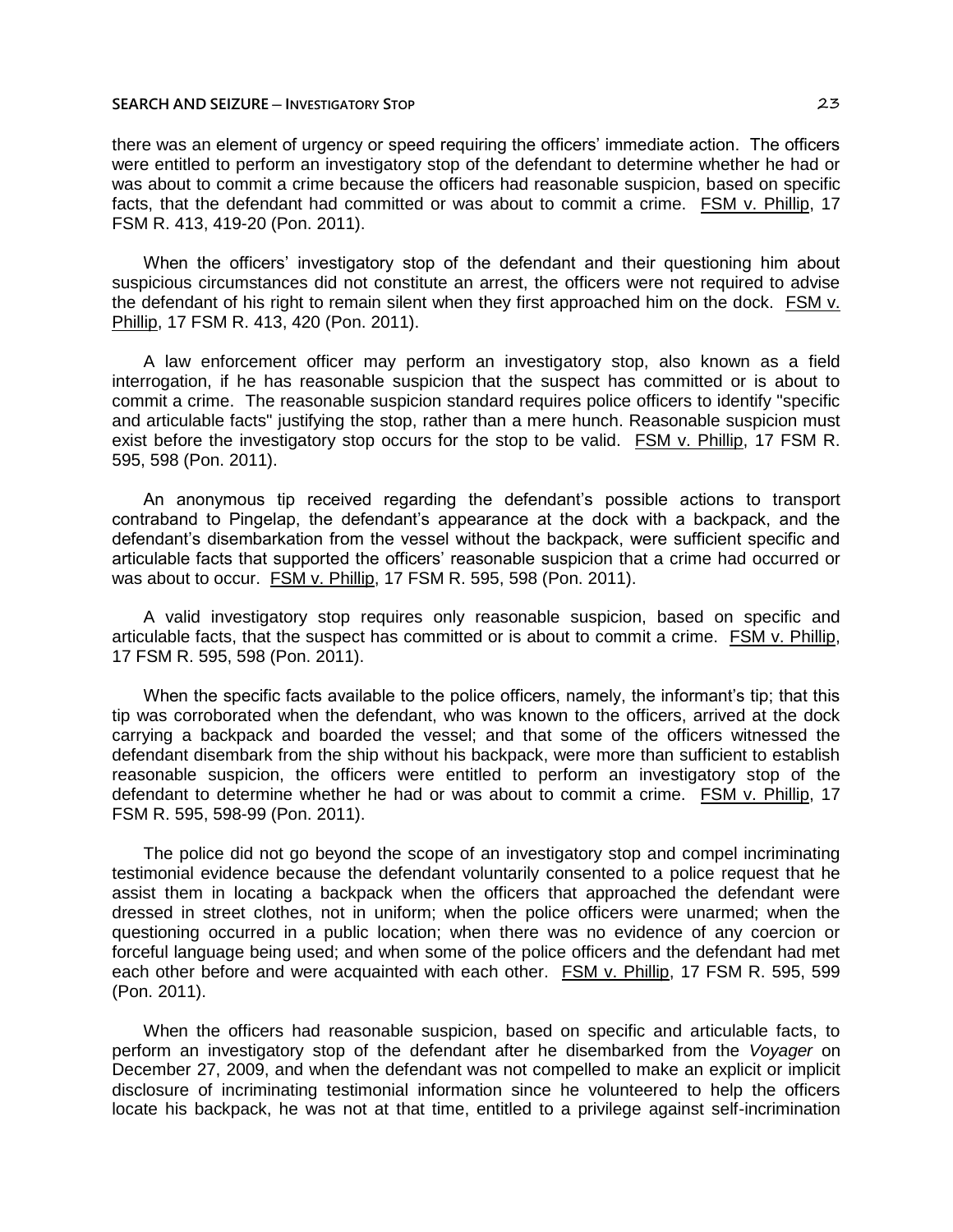#### **SEARCH AND SEIZURE ─ PLAIN VIEW** 24

under FSM Const. art. IV, § 7. FSM v. Phillip, 17 FSM R. 595, 599 (Pon. 2011).

─ Plain View

A warrant is not necessary to authorize seizure when marijuana is in plain view of a police officer who has a right to be in the position to have that view. FSM v. Mark, 1 FSM R. 284, 294 (Pon. 1983).

An officer who, while standing on a road, sees a marijuana plant in plain view on top of a nearby house has not thereby engaged in an unlawful search. Kosrae v. Paulino, 3 FSM R. 273, 276 (Kos. S. Ct. Tr. 1988).

Even on public premises a person may retain an expectation of privacy, but where a person residing on public land makes no effort to preserve the privacy of marijuana plants and seedings, entry of police on the premises and seizure of contraband that is plainly visible from outside the residence is not an unconstitutional search and seizure. FSM v. Rodriquez, 3 FSM R. 368, 370 (Pon. 1988).

The "open fields" exception requires the evidence to be in plain view from a public place. But when the police viewed the open can of beer in the defendant's hand solely as the result of an illegal roadblock at which the car was stopped and would not have viewed the can of beer if the car had not been stopped at the roadblock, the can of beer was not in plain view from a public place and the "open fields" exception is not applicable. Kosrae v. Sikain, 13 FSM R. 174, 177 (Kos. S. Ct. Tr. 2005).

Under the plain view exception to the warrant requirement, if a police officer has a right to be in a specific place, and has a plain view of items subject to seizure, then he may seize those objects and they may be introduced into evidence in a subsequent criminal proceeding, but when the officer could not have seen the gun from his position on the porch and only obtained the rifle only after he had entered the house and conducted a search lasting 5 to 6 minutes, the search violated the right to be free from unreasonable searches and seizures. Warren v. Pohnpei State Dep't of Public Safety, 13 FSM R. 483, 498 (Pon. 2005).

A warrant is not necessary to authorize seizure when marijuana is in plain view of a police officer who has a right to be in the position to have that view. Kosrae v. Noda, 14 FSM R. 37, 40 (Kos. S. Ct. Tr. 2006).

The plain view doctrine has been recognized as an exception to the search warrant requirement, and the application of the plain view doctrine and the legality of the search must be analyzed upon the information known to the police immediately before the search began. Kosrae v. Noda, 14 FSM R. 37, 40 (Kos. S. Ct. Tr. 2006).

The analysis of warrantless seizure and application of the plain view doctrine proceeds with three requirements: First, the police officer must lawfully make the initial intrusion or lawfully be in a position to view a particular area. Second, the officer must discover the incriminating evidence inadvertently (not know in advance the location of certain evidence). Third, it must be immediately apparent to the police that the items they observe are either evidence of a crime or contraband. Kosrae v. Noda, 14 FSM R. 37, 40-41 (Kos. S. Ct. Tr. 2006).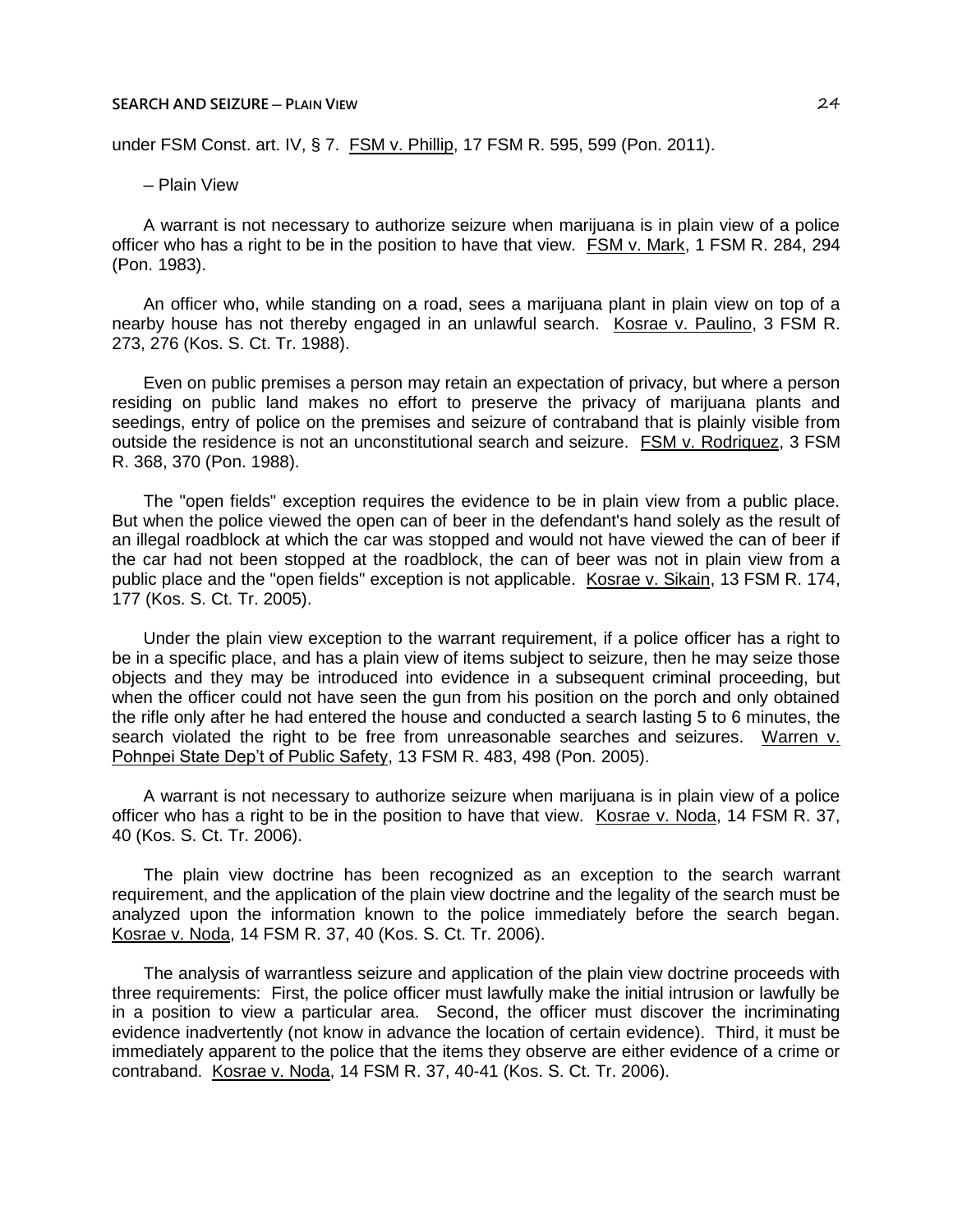When a police officer conducted a routine investigation of a vehicle involved in an accident and, since the vehicle had been abandoned and the driver had voluntarily left the scene of the accident with a bystander, was looking for the registration card to determine the vehicle's ownership (a proper action within the state's governmental authority and police power); when the officer discovered the marijuana roaches in the ashtray inadvertently while looking for the vehicle's registration card; and when the officer, upon viewing the marijuana cigarette roaches in the ashtray, immediately recognized those items as contraband, the requirements for the application of the plain view doctrine have been satisfied and the warrantless search conducted of the defendant's vehicle was within the state's governmental authority and police power and was not unreasonable and the marijuana evidence will not be suppressed. Kosrae v. Noda, 14 FSM R. 37, 41-42 (Kos. S. Ct. Tr. 2006).

Generally, a constitutional search may be conducted without a warrant if the search is incidental to a lawful arrest. This right to search is for the limited purposes of preventing the arrested person from reaching concealed weapons to injure the officer or others, and from destroying evidence. With respect to dwellings, an officer may conduct a warrantless search with validly obtained consent and, if evidence is discovered, the officer may seize it pursuant to the plain view doctrine. Chuuk v. Sipenuk, 15 FSM R. 262, 265-66 n.3 (Chk. S. Ct. Tr. 2007).

A warrant is not necessary to authorize seizure and the seizure is therefore reasonable when the contraband or the instrument of a crime is in plain view of a police officer who has a right to be in the position to have that view so that when the handgun, and the bag the officer saw the accused put the gun into, were in the officers' plain view because they were responding to an emergency call and were thus in a place where they had a right to be the motion to suppress the seizure of the handgun will be denied. FSM v. Sato, 16 FSM R. 26, 29-30 (Chk. 2008).

Despite the fact that the defendant and the backpack was in a public place, it is clear that the defendant had a reasonable expectation of privacy in the backpack's contents. FSM v. Phillip, 17 FSM R. 413, 421 (Pon. 2011).

There is no protected privacy interest in items exposed to public view. It is not a "search" if police observe what may be seen by any member of the general public. Thus, when a backpack was in a public location, in public view, the police were entitled to locate the backpack on the *Voyager* even without the defendant's consent. FSM v. Phillip, 17 FSM R. 413, 421 n.1 (Pon. 2011).

# ─ Probable Cause

While the existence of probable cause to believe that a crime has been committed and that a particular person has committed it is not in itself sufficient to justify a warrantless search, the establishment of probable cause is nevertheless critical to any unconsented search. FSM v. George, 1 FSM R. 449, 460-61 (Kos. 1984).

Without probable cause, no search warrant may be obtained and no unconsented search may be conducted. FSM v. George, 1 FSM R. 449, 461 (Kos. 1984).

The standard announced in the second sentence of FSM Constitution article IV, section 5 for issuance of a warrant must be employed in determining the reasonableness of a search or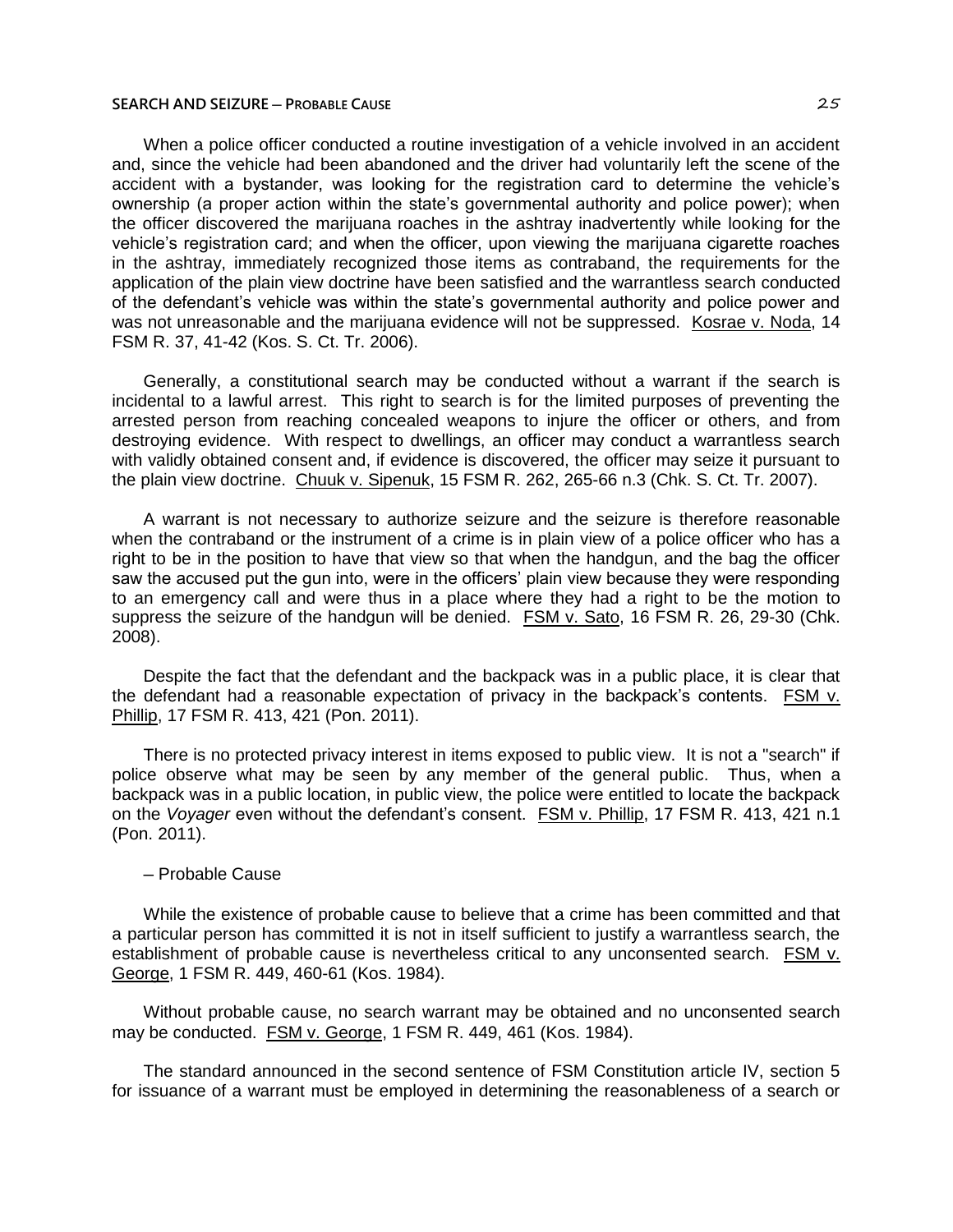seizure. Imposition of a standard of probable cause for issuance of a warrant in article IV, section 5 implies that no search or seizure may be considered reasonable unless justified by probable cause. Ludwig v. FSM, 2 FSM R. 27, 32 (App. 1985).

It is normally required that a hearing be held prior to seizure of a property. In extraordinary situations a seizure may take place prior to hearing, but the owner must be afforded a prompt post-seizure hearing at which the person seizing the property must at least make a showing of probable cause. Unreasonable delay in providing a post-seizure hearing may require that an otherwise valid seizure be set aside. Ishizawa v. Pohnpei, 2 FSM R. 67, 76 (Pon. 1985).

The general requirement under article IV, section 5 of the Constitution is that before a search or seizure may occur there must exist "probable cause," that is, a reasonable ground for suspicion, sufficiently strong to warrant a cautious person to believe that a crime has been committed and that the item to be seized has been used in the crime. Ishizawa v. Pohnpei, 2 FSM R. 67, 76 (Pon. 1985).

Any attempt to grant statutory authority to permit seizure of a fishing vessel upon a lesser standard than probable cause would raise serious questions of compatibility with article IV, sections 3 and 4 of the Constitution. Such an interpretation should be avoided unless clearly mandated by statute. Ishizawa v. Pohnpei, 2 FSM R. 67, 77 (Pon. 1985).

In probable cause determinations the court must regard the evidence from the vantage point of law enforcement officers acting on the scene but must make its own independent determination as to whether, considering all the facts at hand, a prudent and cautious law enforcement officer, guided by reasonable training and experience, would consider it more likely than not that a violation has occurred. Ishizawa v. Pohnpei, 2 FSM R. 67, 77 (Pon. 1985).

Consent, given in the face of a police request to search without the consenting person having been informed of his right to refuse consent, and without any written evidence that consent was voluntarily and knowingly given, renders such consent inadequate to permit a warrantless search absent probable cause. Kosrae v. Alanso, 3 FSM R. 39, 44 (Kos. S. Ct. Tr. 1985).

Probable cause is not proof of guilt, but shows that a reasonable ground for suspicion, sufficiently strong to warrant a cautious man to believe that the accused is guilty of the offense, exists. Kosrae v. Paulino, 3 FSM R. 273, 276 (Kos. S. Ct. Tr. 1988).

Because the purpose of article IV, section 5 of the Constitution is to protect the privacy rights of individuals against unreasonable and unauthorized searches and seizures by government officials it has been interpreted to require that an individual suspected of a crime be released from detention unless the government can establish "probable cause" to hold that individual. FSM v. Zhong Yuan Yu No. 621, 6 FSM R. 584, 588 (Pon. 1994).

The standard for determining probable cause is whether there is evidence and information sufficiently persuasive to warrant a cautious person to believe it is more likely than not that a violation of the law has occurred and that the accused committed that violation. The probable cause determination must be made by the deliberate, impartial, judgment of a judicial officer. FSM v. Zhong Yuan Yu No. 621, 6 FSM R. 584, 588-89 (Pon. 1994).

Often the determination of probable cause is made by a competent judicial officer upon the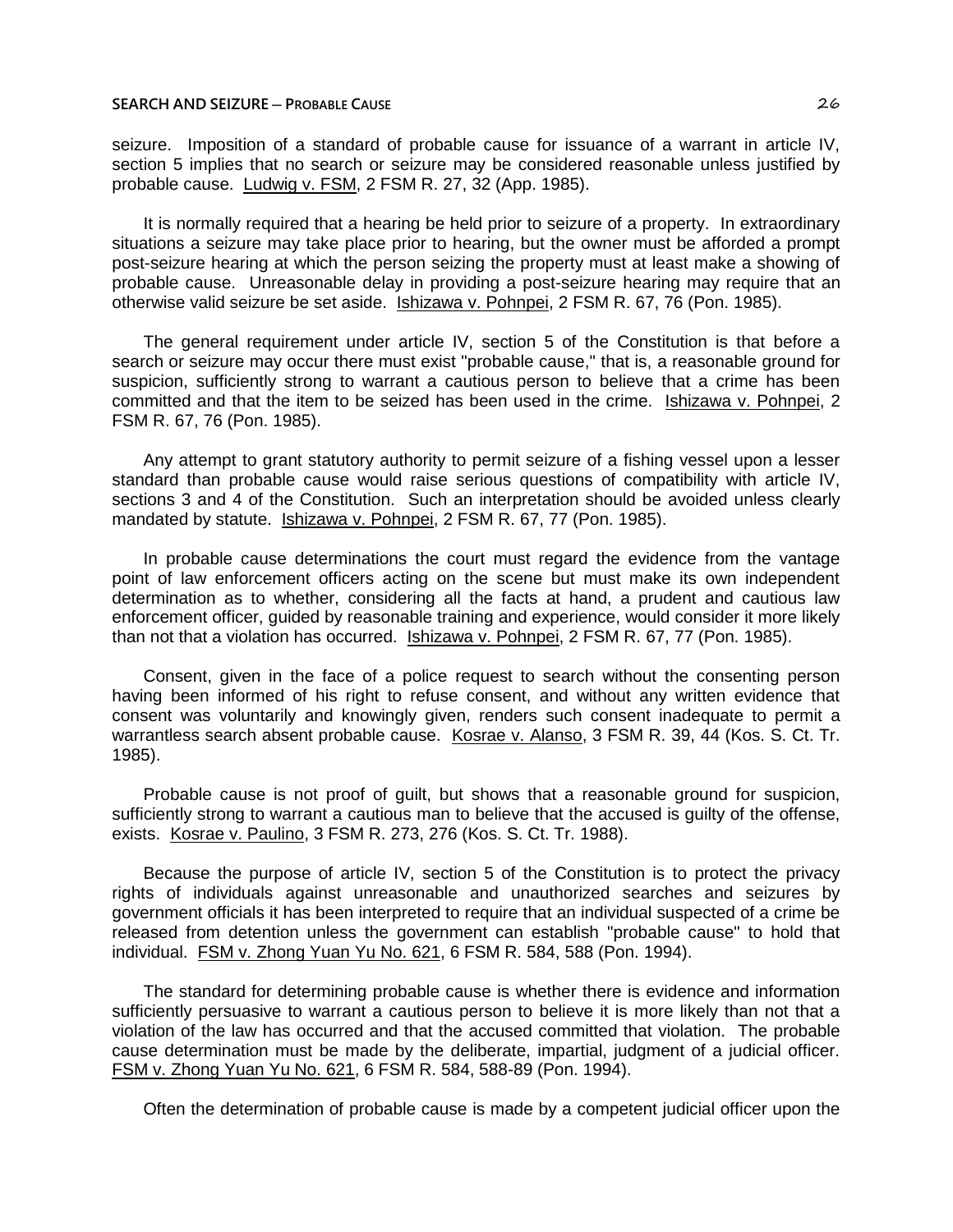issuance of an arrest warrant, but where an arrest is not made pursuant to a warrant the arrested is entitled to a judicial determination as to whether there is probable cause to detain the accused. FSM v. Zhong Yuan Yu No. 621, 6 FSM R. 584, 589 (Pon. 1994).

A probable cause hearing is an informal, non-adversarial proceeding in which the formal rules of evidence and the requirement of proof beyond a reasonable doubt do not apply. FSM v. Zhong Yuan Yu No. 621, 6 FSM R. 584, 589 (Pon. 1994).

An individual whose property has been seized pursuant to a civil forfeiture proceeding is entitled to a post-seizure hearing in order to determine whether there is probable cause to seize and detain that property. The probable cause standard in a civil forfeiture case is whether there is evidence and information sufficiently persuasive to warrant a cautious person to believe it is more likely than not that a violation has occurred and that the property was used in that violation. FSM v. Zhong Yuan Yu No. 621, 6 FSM R. 584, 589-90 (Pon. 1994).

The government has probable cause to detain a fishing vessel for illegal fishing when the evidence and information indicate that the vessel was conducting fishing operations within the FSM Exclusive Economic Zone, there was freshly caught fish aboard, and the permit provided to the officers contained a name different from the actual name of the vessel. FSM v. Zhong Yuan Yu No. 621, 6 FSM R. 584, 590-91 (Pon. 1994).

In a post-seizure probable cause hearing in a civil forfeiture case the standard for finding that the FSM has probable cause to seize a fishing vessel is defined by reference to 24 F.S.M.C. 513(2). FSM v. Yue Yuan Yu No. 708, 7 FSM R. 300, 302 n.1 (Kos. 1995).

A court may rely on hearsay evidence for the purpose of finding probable cause at a postseizure hearing. FSM v. Yue Yuan Yu No. 708, 7 FSM R. 300, 303 (Kos. 1995).

Although procedural and evidentiary rules are relaxed at a probable cause hearing a prosecutor may not rely solely on hearsay evidence when other, more competent testimony is available. FSM v. Yue Yuan Yu No. 708, 7 FSM R. 300, 304 (Kos. 1995).

Representations of counsel in a probable cause hearing are not a substitute for competent, reliable evidence in the form of testimony or appropriately detailed affidavits. FSM v. Yue Yuan Yu No. 708, 7 FSM R. 300, 305 (Kos. 1995).

The Due Process Clause does not require an immediate post-seizure probable cause hearing in advance of a civil forfeiture trial. It only requires that the government begin the forfeiture action within a reasonable time of the seizure. FSM v. Skico, Ltd. (II), 7 FSM R. 555, 557 (Chk. 1996).

A search warrant may not issue except on probable cause, supported by affidavit particularly describing the place to be searched and the persons or things to be seized. FSM v. Santa, 8 FSM R. 266, 268 (Chk. 1998).

To determine probable cause, the question is whether a substantial probability exists in the mind of a cautious person which leads him or her to conclude that the items to be seized that are the evidence of a crime are in a particular place at the time the warrant is issued – probable cause upon which a valid search warrant must be based must exist at the time at which the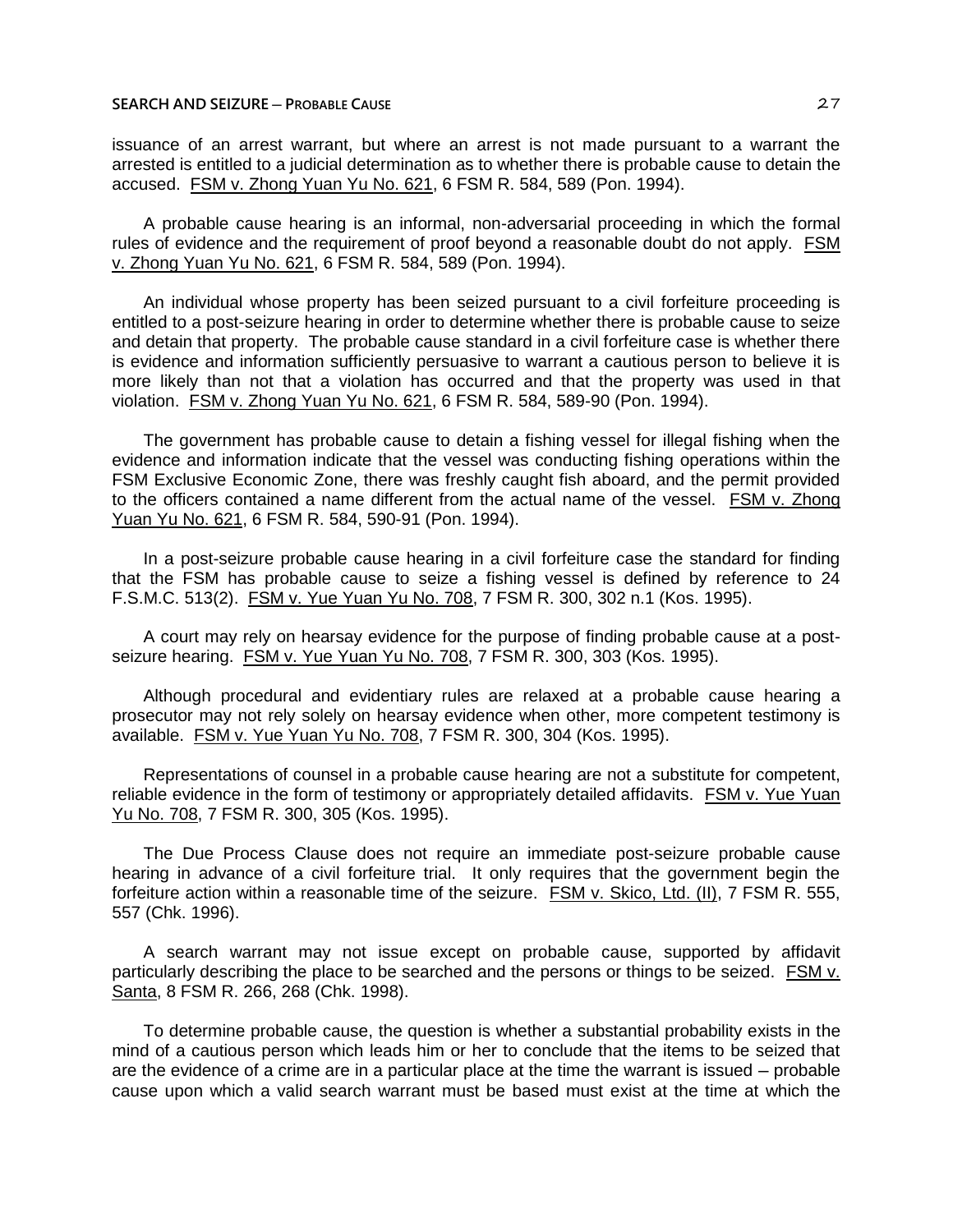warrant is issued, not at some earlier time. FSM v. Santa, 8 FSM R. 266, 269 (Chk. 1998).

Although crucial, the time lapse is not considered in isolation from other factors when determining probable cause. The passage of time is not necessarily a controlling factor in determining the existence of probable cause because a court should also evaluate the nature of the criminal activity and the kind of property for which authorization is sought. FSM v. Santa, 8 FSM R. 266, 269 (Chk. 1998).

First-hand information from a reliable informant that firearms were left in a particular building and other firearms were packed and shipped to that address months earlier will establish probable cause of illegal possession of firearms because firearms are something that do not deteriorate or pass away just through the passage of time and are usually left in just one position where kept and rarely, if ever, used, and delivery and then continued possession after receipt as a continuing matter may be inferred. FSM v. Santa, 8 FSM R. 266, 269 (Chk. 1998).

It is not unreasonable for police, as part of the routine procedure incident to incarcerating an arrested person, to search any container or article in his possession, in accordance with established inventory procedures. The justification for such searches does not rest on probable cause, and hence the absence of a warrant is immaterial to the reasonableness of the search. FSM v. Joseph, 9 FSM R. 66, 72 (Chk. 1999).

The police had probable cause to stop a sedan and detain its driver when they found it headed northbound a short time after it almost collided with a police car while it was speeding southbound and passing another southbound vehicle because the sedan had tinted windows and the police had no reason to believe that the sedan had switched drivers in the short time since they had last seen it. FSM v. Aki, 9 FSM R. 345, 348 (Chk. 2000).

When the police received the information from a known independent source that a person was carrying a handgun, the police not only had a reasonable suspicion that he was armed and carrying a handgun, they also had probable cause to believe that he was, and it was constitutionally permissible for the police to conduct a patdown search of or to frisk him for weapons. Such a warrantless search is reasonable. FSM v. Inek, 10 FSM R. 263, 266 (Chk. 2001).

Probable cause is a higher standard than reasonable suspicion. FSM v. Inek, 10 FSM R. 263, 266 (Chk. 2001).

Probable cause exists when there is evidence and information sufficiently persuasive to warrant a cautious person to believe it is more likely than not that a violation of the law has occurred and that the accused committed that violation. FSM v. Wainit, 10 FSM R. 618, 621 (Chk. 2002).

The finding of probable cause may be based upon hearsay evidence in whole or in part. FSM v. Wainit, 10 FSM R. 618, 621 (Chk. 2002).

A probable cause determination must be made by the deliberate, impartial, judgment of a judicial officer. FSM v. Wainit, 10 FSM R. 618, 622 (Chk. 2002).

The statute of limitations is no part of any definition of probable cause. Probable cause is present when there is evidence and information sufficiently persuasive to warrant a cautious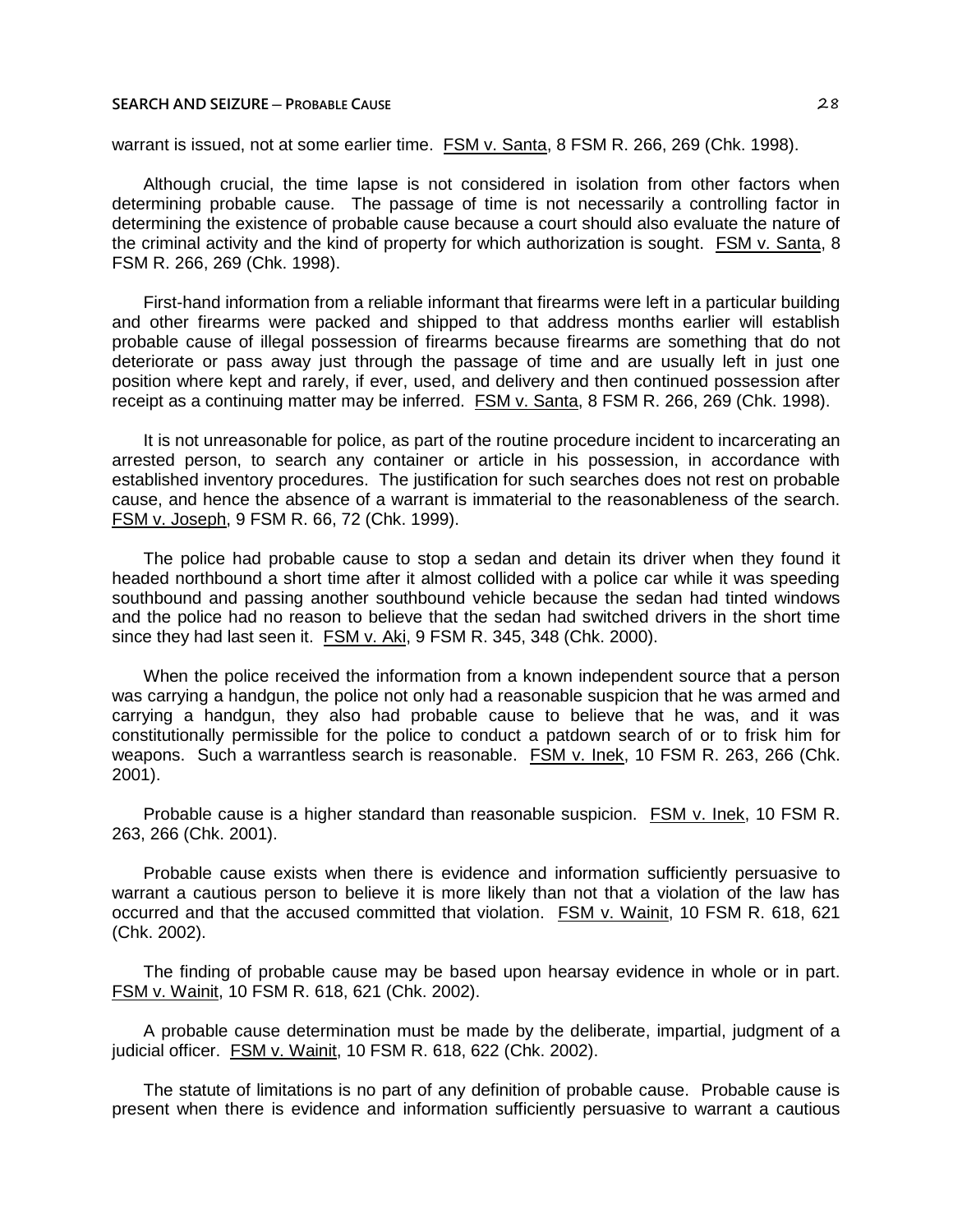person to believe it is more likely than not that a violation of the law has occurred and that the accused committed that violation. That the violation of law occurred within the statute of limitations is not an element that must be shown for probable cause to exist. FSM v. Wainit, 12 FSM R. 105, 108 (Chk. 2003).

Before a search or seizure may occur, there must exist "probable cause," that is, a reasonable ground for suspicion, sufficiently strong to warrant a cautious person to believe that a crime has been committed and that the item to be seized has been used in the crime. In re FSM Nat'l Police Case No. NP 10-04-03, 12 FSM R. 248, 251 (Pon. 2003).

Probable cause has not been provided that a crime has been committed and an application for a search warrant will be denied when the criminal law cited requires a showing that an individual threaten harm to a public official "with purpose to influence" a public official in a decision making capacity and the e-mails' language is ambiguous, and does not necessarily threaten harm to any public official and do not reference any decision, opinion, recommendation, vote, or other exercise of discretion by any FSM Immigration personnel and even if the court were to read the e-mails as serious threats to do harm, there is no connection between the threatened harm and any action by Immigration officials that could possibly be influenced. In re FSM Nat'l Police Case No. NP 10-04-03, 12 FSM R. 248, 251 (Pon. 2003).

A police officer may, as a general rule, consider any evidence in determining whether reasonable suspicion or probable cause exists. The information may be provided by an informer. Police should consider the underlying circumstances from which the informer drew his conclusion. Some of the underlying circumstances must show that the informant was reliable. However, evidence to establish reasonable suspicion or probable cause may be entirely based upon hearsay. The general rule is that virtually any evidence may be considered. Kosrae v. Tosie, 12 FSM R. 296, 299 (Kos. S. Ct. Tr. 2004).

Reasonable grounds or probable cause exist when factors and circumstance within the arresting officer's knowledge are sufficient to warrant a man of reasonable caution to believe an offense has been committed. For the offense of driving under the influence, these circumstances include odor of alcohol, results of the field sobriety tests, appearance and mannerism of intoxication, slurring of speech, and unsteady movement. Kosrae v. Tosie, 12 FSM R. 296, 300 (Kos. S. Ct. Tr. 2004).

An extradition hearing's purpose is not to hold a trial on the merits to determine guilt or innocence, but to determine whether probable cause exists to believe that the person whose surrender is sought has committed the crime for which extradition is requested. The probable cause standard applicable in extradition proceedings is described as sufficient evidence to cause a person of ordinary prudence and caution to conscientiously entertain a reasonable belief of the accused's guilt. In re Extradition of Benny Law Boon Leng, 13 FSM R. 370, 373 (Yap 2005).

An illegal search cannot justify a later arrest, and an arrest cannot be justified by a subsequent search. A search's legality must be tested on the basis of the information known to the police officer immediately before the search began. Warren v. Pohnpei State Dep't of Public Safety, 13 FSM R. 483, 497 (Pon. 2005).

In accordance with the Chuuk Constitution provision against unreasonable searches, seizures, and invasions of privacy, no warrant may be issued but upon probable cause,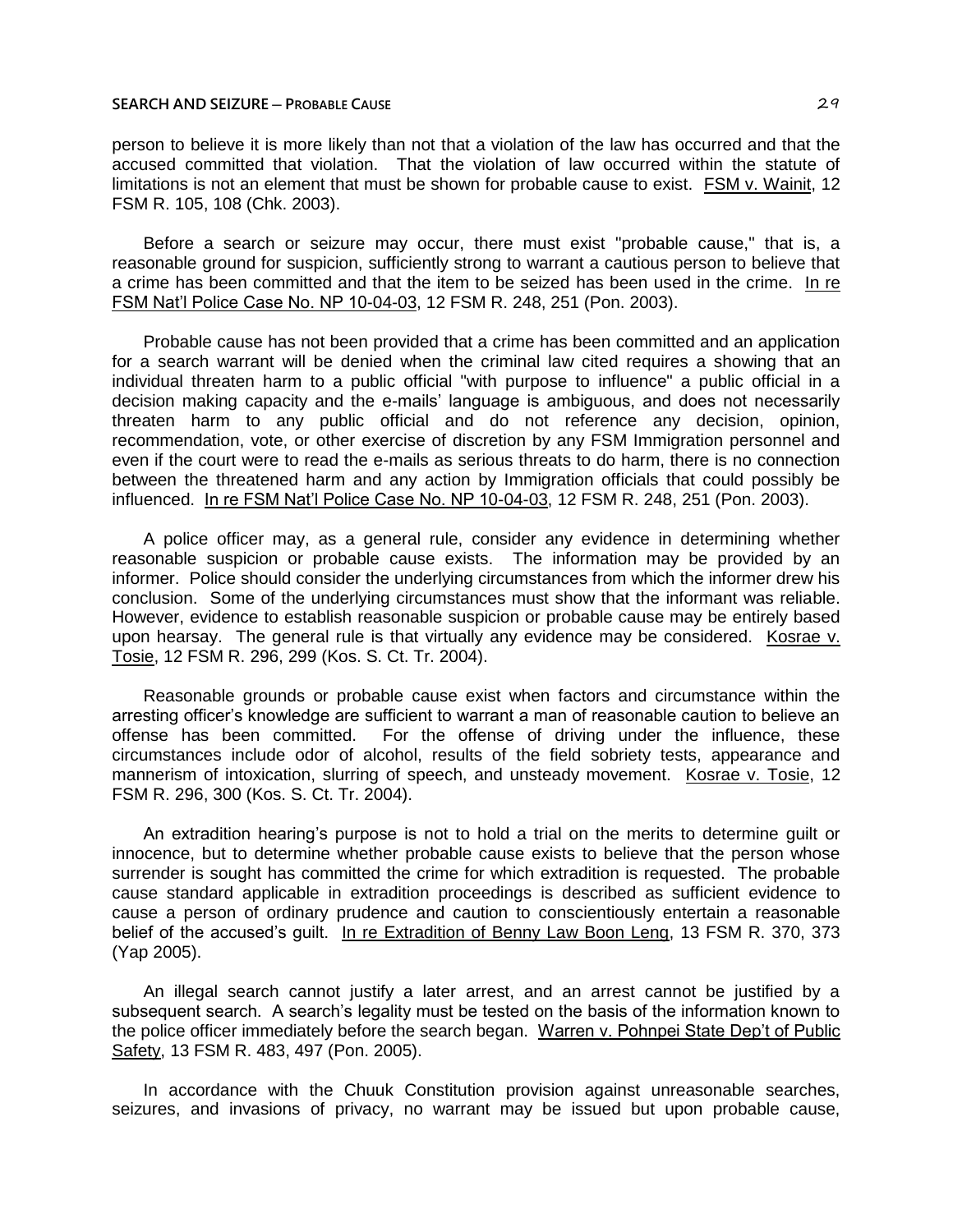supported by affidavit, specifically describing the place to be searched and the persons or things to be seized. An individual suspected of a crime must be released from detention unless the government can establish probable cause to hold that individual. Chuuk v. Chosa, 16 FSM R. 95, 97 (Chk. S. Ct. Tr. 2008).

The standard for determining probable cause is whether there is evidence and information sufficiently persuasive to warrant a cautious person to believe it is more likely than not that a violation of the law has occurred and that the accused committed that violation. As a general rule, any evidence may be considered in determining whether reasonable suspicion or probable cause exists, and the finding of probable cause may be based upon hearsay evidence in whole or in part. Chuuk v. Chosa, 16 FSM R. 95, 97-98 (Chk. S. Ct. Tr. 2008).

A probable cause determination must be made by a deliberate, impartial judicial officer. Often the determination of probable cause is made by a judicial officer upon the issuance of an arrest warrant, but when an arrest is not made pursuant to a warrant, an arrested person is entitled to a judicial determination as to whether there is probable cause to detain him. Chuuk v. Chosa, 16 FSM R. 95, 98 (Chk. S. Ct. Tr. 2008).

When informants are used to establish probable cause, the investigating officers should consider the underlying circumstances from which the informer drew his conclusion. Some of the underlying circumstances must show that the informant was reliable. When the court makes its determination as to whether probable cause was proven, it must regard the evidence from the vantage point of law enforcement officers acting on the scene, but must make its own independent determination as to whether, considering all the facts at hand, a prudent and cautious law enforcement officer, guided by reasonable training and experience, would consider it more likely than not that a violation has occurred. Chuuk v. Chosa, 16 FSM R. 95, 98 (Chk. S. Ct. Tr. 2008).

Although the strict guidelines against the admission of hearsay evidence do not apply in a probable cause determination, a prosecutor may not rely solely on hearsay testimony when other, more competent testimony is available. The court may therefore discount unreliable hearsay or other evidence that is inherently untrustworthy or suspicious, unless additional measures are taken to ensure reliability or to explain those exigent circumstances that make it impossible to produce more reliable or competent evidence. A prosecutor's own representations are not a substitute for competent, reliable evidence in the form of first-hand testimony or appropriately detailed affidavits from investigating officers who obtained first-hand accounts. Chuuk v. Chosa, 16 FSM R. 95, 98 (Chk. S. Ct. Tr. 2008).

When the affiant's belief that probable cause existed was based solely on affiant's review of a police report, which presumably was prepared by an officer who investigated the crime scene; when the affiant does not state whether the affiant spoke with the reporting officer, or even identify the reporting officer; when there is no explanation of how the information contained in the police report was obtained; when there is no evidence that the affiant or the unknown reporting officer interviewed witnesses or investigated the incident and there is no way to determine the extent to which the report itself was based on hearsay or any assurance that it was based on the investigating officer's reasonable belief rather than on pure speculation, then the "affidavit of probable cause" is deficient because the affidavit suffers from multiple layers of hearsay, and multiple levels of hearsay become less reliable as the number of levels of hearsay increase and because the affidavit fails to adequately identify the information's source or sources and may be based on unattributed hearsay statements of one or more declarants. As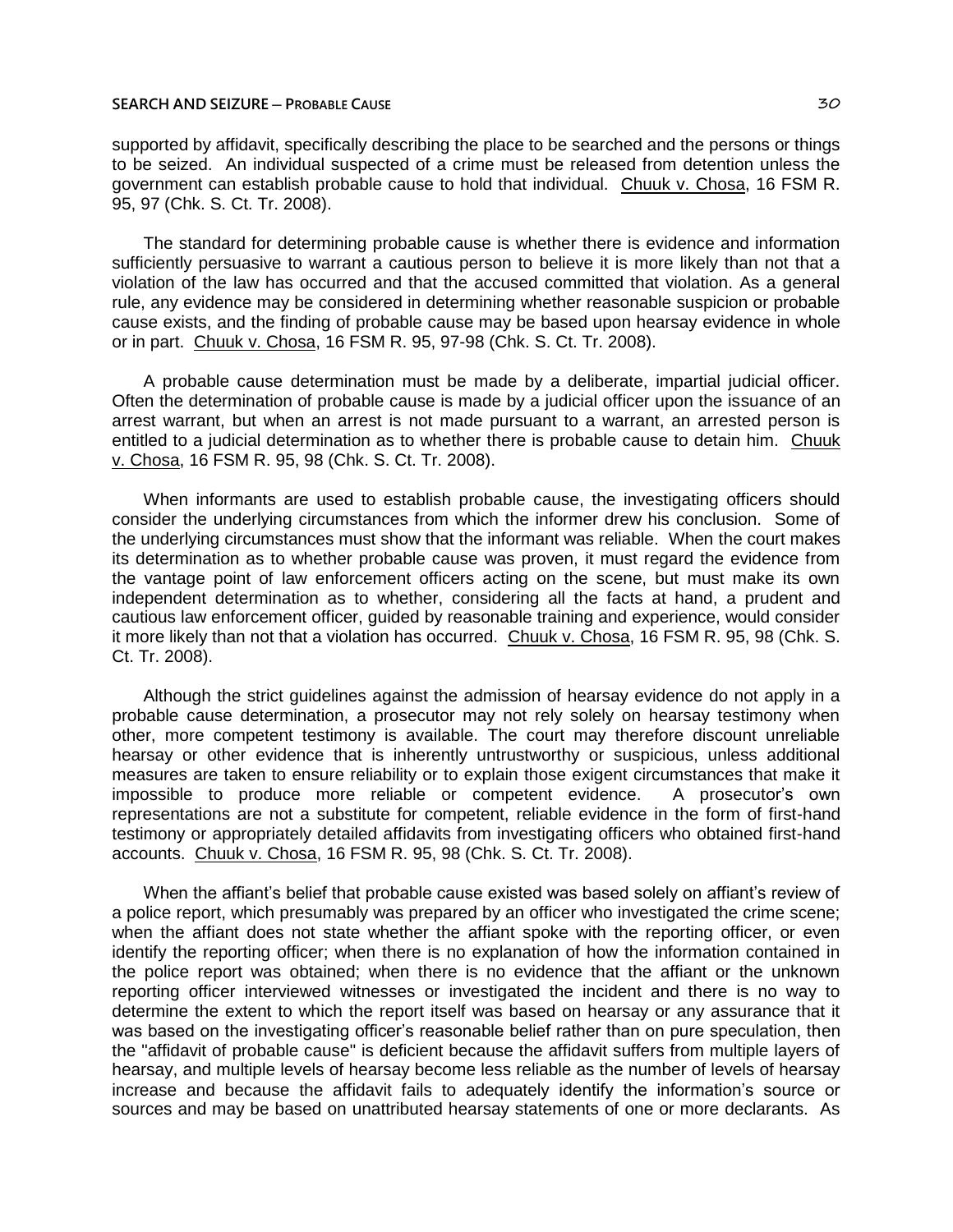the number of included hearsay statements increases, the guarantees of reliability that justify admission become attenuated. Hearsay that is otherwise admissible may be excluded where it primarily reiterates statements of other, unidentified persons. Chuuk v. Chosa, 16 FSM R. 95, 98-99 (Chk. S. Ct. Tr. 2008).

A counsel's affidavit used to establish probable cause places counsel in the position of being called as a witness in the case and detracts from the evidence's reliability because it merely adds another layer of hearsay. In that instance, counsel would be in apparent violation of Model Rule of Professional Conduct 3.7 (1983), which, subject to limited exceptions, prohibits counsel from being an advocate at a trial in which counsel is likely to be called as a witness. Chuuk v. Chosa, 16 FSM R. 95, 99 (Chk. S. Ct. Tr. 2008).

Although, there may be cases when an affidavit containing multiple layers of hearsay is deemed sufficiently reliable to prove probable cause, when the affidavit fails even a minimal level of reliability that might be justified by exigent circumstances, which, in any case, were not present, the affidavit filed with the information was not reliable enough to prove probable cause and the defendant's motion to suppress the affidavit of probable cause and for dismissal was therefore granted, and the case was dismissed. Chuuk v. Chosa, 16 FSM R. 95, 99 (Chk. S. Ct. Tr. 2008).

Once the police have reasonable suspicion that a suspect has committed a criminal offense, they may conduct an investigatory stop. An investigatory stop is a temporary stop of a car and its passengers that is used to confirm or dispel the suspicion that caused the investigatory stop. These stops are based on less than probable cause. Information gathered at the stop can be used to arrest or release the suspects. Berman v. Pohnpei, 16 FSM R. 567, 573-74 (Pon. 2009).

The police have a right to conduct a routine traffic stop, and when they, in order to investigate and confirm or refute their suspicions, stopped a car in which there was a passenger who they suspected had abandoned his Honda after driving it off the road while intoxicated, they did not conduct any unlawful search or seizure. Berman v. Pohnpei, 16 FSM R. 567, 574 (Pon. 2009).

Typically, before an arrest can be made, a warrant must be issued for that arrest. A warrant requires a showing of probable cause, and probable cause exists when there is evidence and information sufficiently persuasive such that a cautious person would believe it is more likely than not that a violation of the law has occurred and that the accused committed that violation. Berman v. Pohnpei, 16 FSM R. 567, 574 (Pon. 2009).

Pohnpei state law authorizes policemen to make an arrest without a warrant when 1) a breach of the peace or other criminal offense has been committed, and the offender is shall endeavoring to escape, he may be arrested by virtue of an oral order of any official authorized to issue a warrant, or without such order if no such official be present; 2) anyone is in the act of committing a criminal offense; 3) a criminal offense has been committed, and a policeman has reasonable ground to believe that the person to be arrested has committed it; and 4) even in cases where it is not certain that a criminal offense has been committed, arrest and detain for examination persons who may be found under such circumstances as justify a reasonable suspicion that they have committed or intend to commit a felony. Berman v. Pohnpei, 16 FSM R. 567, 574 (Pon. 2009).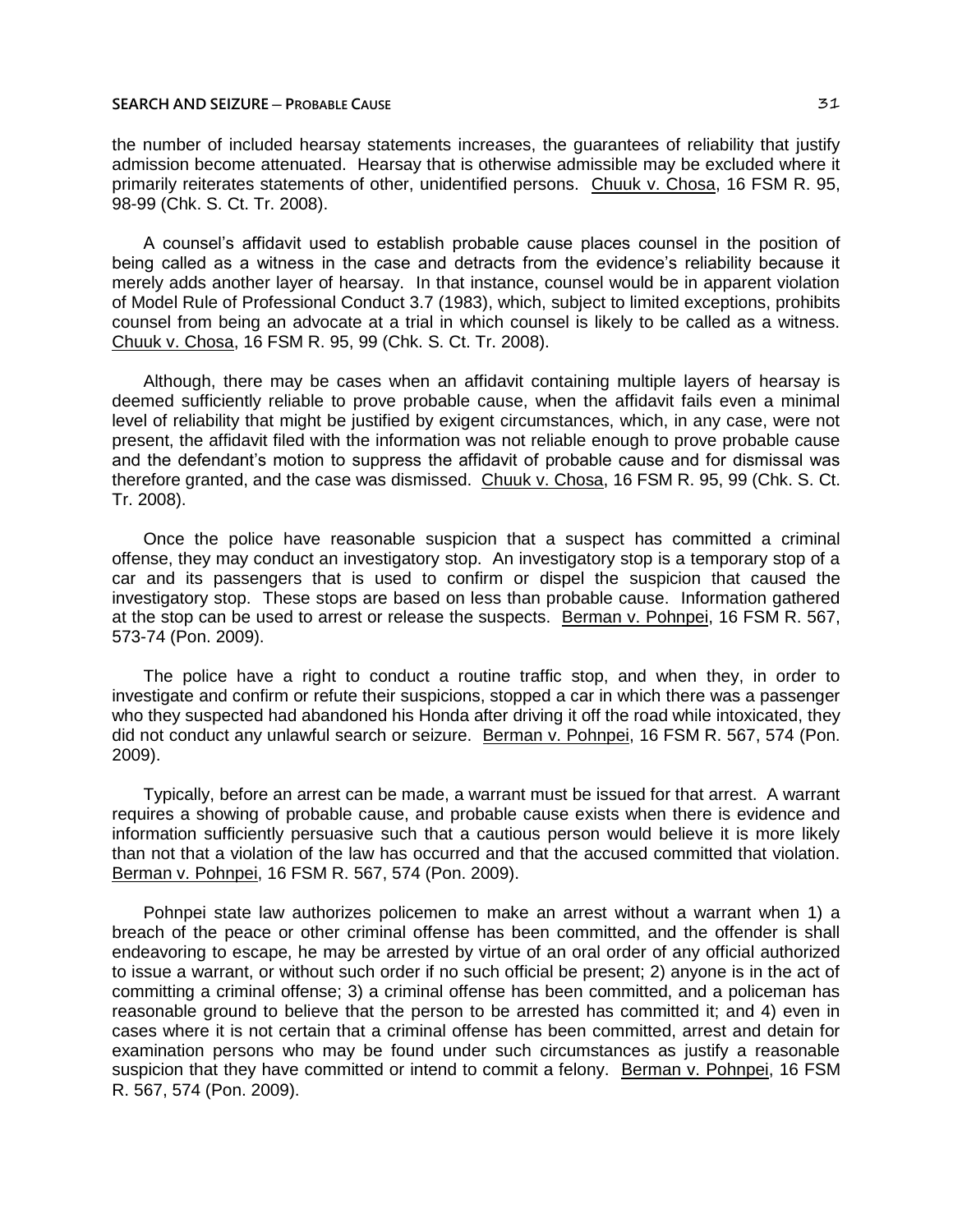A person arrested for obstructing justice because she refused to give the police officers access to her car and interfered with their peaceful attempts to talk with her husband, whom she locked inside the car, is arrested for an offense committed in the police officers' presence, and, that being the case, a warrant did not need to be issued prior to the arrest. Since the officers correctly determined that they had probable cause to arrest without a warrant because her conduct fell within the Pohnpei state law definition of obstruction of justice, they did not conduct an unlawful or false arrest of her. Berman v. Pohnpei, 16 FSM R. 567, 574 (Pon. 2009).

A traffic stop, no matter how brief, is a seizure. But this seizure is not a warrantless arrest such that probable cause is needed and the person stopped must immediately be advised of his or her rights. Berman v. Pohnpei, 17 FSM R. 360, 370 (App. 2011).

When the police had information from an off-duty police officer that gave them reason to suspect that a person had been involved in a car accident and that he was intoxicated, these facts equate to reasonable suspicion to stop him and investigate. Berman v. Pohnpei, 17 FSM R. 360, 370 (App. 2011).

Probable cause exists when there is evidence and information sufficiently persuasive to warrant a cautious person to believe it is more likely than not that a violation of the law has occurred and that the accused committed that violation. In probable cause determinations, a court must regard the evidence from the vantage point of law enforcement officers acting on the scene but must make its own independent determination as to whether, considering all the facts at hand, a prudent and cautious law enforcement officer, guided by reasonable training and experience, would consider it more likely than not that a violation has occurred. Berman v. Pohnpei, 17 FSM R. 360, 371 (App. 2011).

Since the police may arrest without a warrant persons who are in the process of committing an offense in their presence, when the trial court found as fact that a person had, in the presence of the police, been argumentative; had prevented them from gaining access to her husband, who they had reasonable suspicion to stop and to whom they wanted to talk about a car abandonment; and that when a sergeant arrested her it was for obstructing justice and for pushing him in the chest and when these facts remain the facts on appeal, the facts, viewed from the law enforcement officers' vantage point, would constitute probable cause for an arrest on an obstructing justice charge. Berman v. Pohnpei, 17 FSM R. 360, 371 (App. 2011).

That the police had probable cause for an arrest on an obstructing justice charge does not mean that the arrestee was guilty beyond a reasonable doubt of that charge or that there was sufficient evidence to convict her on that charge; it only means that the police had enough to arrest her. Berman v. Pohnpei, 17 FSM R. 360, 371 (App. 2011).

A finding of probable cause may be based upon hearsay since the general rule is that virtually any evidence may be considered. A police officer may consider any evidence in determining whether reasonable suspicion or probable cause exists. The information may be provided by an informer. Police should consider the underlying circumstances from which the informer drew his conclusion and some of the underlying circumstances must show that the informant was reliable. However, evidence to establish reasonable suspicion or probable cause may be based entirely upon hearsay. Chuuk v. Alluki, 17 FSM R. 385, 388 (Chk. S. Ct. Tr. 2011).

Probable cause exists when there is evidence and information sufficiently persuasive such that a cautious person would believe it is more likely than not that a violation of the law has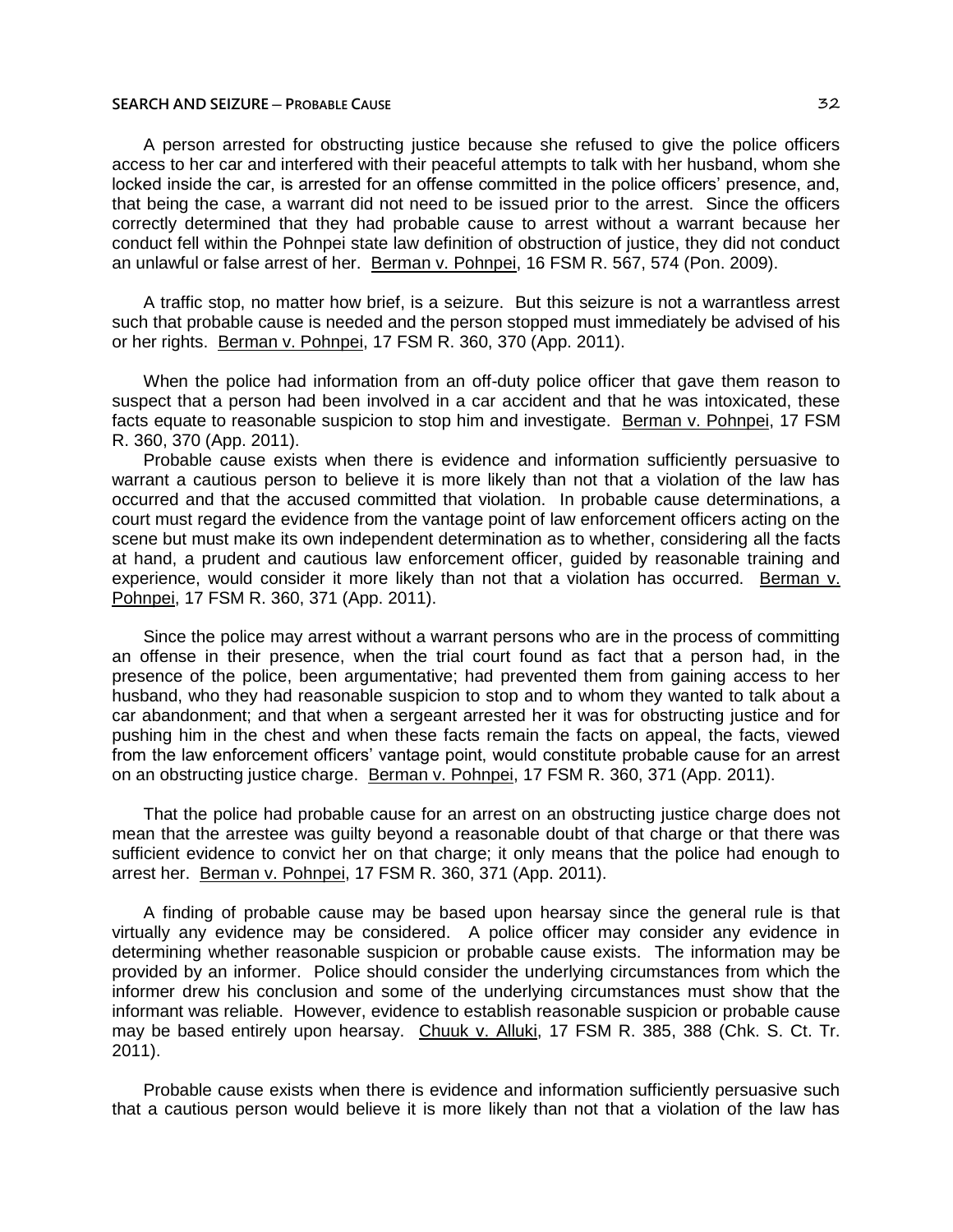occurred and that the accused committed that violation. Chuuk v. Alluki, 17 FSM R. 385, 388 (Chk. S. Ct. Tr. 2011).

When the affidavit in support of the information is simply too vague, it does not contain any evidence or factual information that might lead a cautious person to believe it likely that defendant committed a crime prior to being arrested and searched. Chuuk v. Alluki, 17 FSM R. 385, 388 (Chk. S. Ct. Tr. 2011).

When the nature of the complaint that law enforcement received and responded to is unspecified either by hearsay or any other kind of evidence; when the accused is said to have been arrested and brought to DPS for processing as a result of police action triggered by the complaint but that arrest's details and circumstances are also unsubstantiated; and when the affidavit reads as a cursory afterthought to the arrest, incarceration, search, and ultimate seizure perpetrated by law enforcement on the accused, it could not, in and of itself, have supported a finding of probable cause prior to the arrest. Chuuk v. Alluki, 17 FSM R. 385, 388 (Chk. S. Ct. Tr. 2011).

When a factually-sufficient information is unsupported by an affidavit showing probable cause but at the motion hearing the State, although neither was the affiant, elicited testimony from an officer involved in the actual arrest and another involved in defendant's search and booking and the arresting officer provided sufficient detail to remedy the affidavit's defects; when the accused was given the opportunity, and in fact did, cross-examine both witnesses; when the court finds their testimony credible and is satisfied that ample probable cause existed for accused's arrest; and when there is nothing before the court to indicate that the accused would in any way be prejudiced if the sworn testimony elicited at the hearing were admitted for the purposes of demonstrating that law enforcement had probable cause to arrest and subsequently search the accused incident to his arrest, at the time he was arrested, the information's charging portion remains unaffected and the accused's motion to suppress will be denied. Chuuk v. Alluki, 17 FSM R. 385, 388 (Chk. S. Ct. Tr. 2011).

A probable cause finding may be based upon hearsay evidence in whole or in part. FSM v. Esefan, 17 FSM R. 389, 395 (Chk. 2011).

Because the FSM Supreme Court has previously looked to the principles underlying the U.S. Constitution's Fourth Amendment when analyzing the requirements necessary to establish consent sufficient to justify a warrantless search in the FSM, the court may engage in that analysis again. FSM v. Phillip, 17 FSM R. 413, 423 (Pon. 2011).

When the three officers' affidavits are sufficient to establish facts which, if proven, may support the defendant's conviction on the charges brought; when the connection between a customs officer and an informant, to the extent that it exists, is not necessary to show probable cause to arrest the defendant; and when the affidavits support the discovery of significant quantities of a leafy substance resembling marijuana in the defendant's backpack, as well as further tests of that substance which revealed that it was marijuana, these affidavits provide probable cause to believe that a crime was committed, and the defendant's motion to dismiss the information will be denied. FSM v. Phillip, 17 FSM R. 413, 426 (Pon. 2011).

If it appears from the complaint, or from affidavit or affidavit filed with the complaint, that there is probable cause to believe that an offense has been committed and that the defendant has committed it, a warrant for the defendant's arrest will issue to any officer authorized by law to execute it. The probable cause finding may be based upon hearsay evidence in whole or in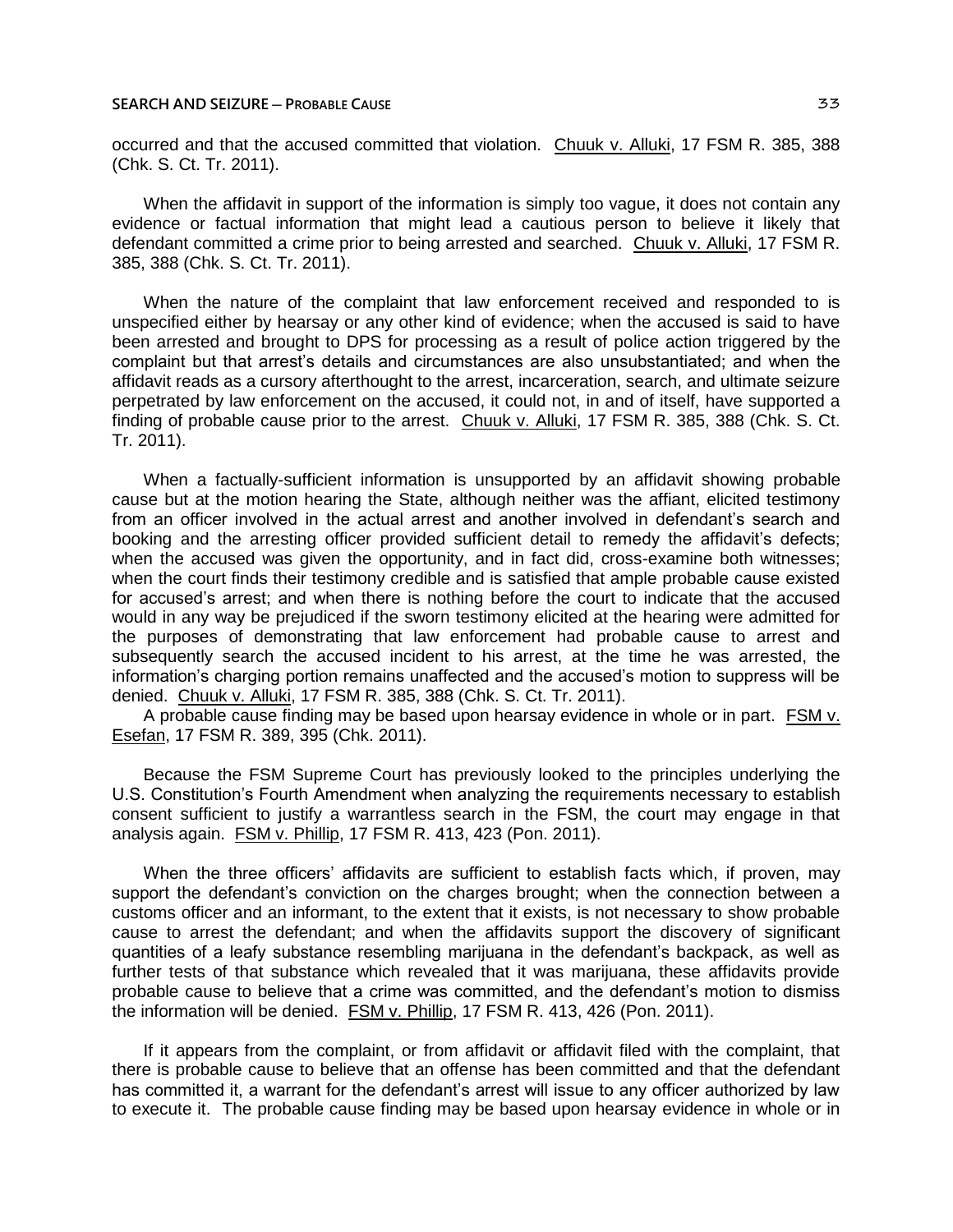part. Chuuk v. Hauk, 17 FSM R. 508, 512 (Chk. S. Ct. Tr. 2011).

A police officer may, as a general rule, consider any evidence in determining whether reasonable suspicion or probable cause exists. An informer may provide the information. Police should consider the underlying circumstances from which the informer drew his conclusion. Some of the underlying circumstances must show that the informant was reliable. However, evidence to establish reasonable suspicion or probable cause may be entirely based upon hearsay since the general rule is that virtually any evidence may be considered. Chuuk v. Hauk, 17 FSM R. 508, 512 (Chk. S. Ct. Tr. 2011).

As the levels of hearsay included in the affidavit increase, the guarantees of reliability that justify admission become attenuated. Hearsay that is otherwise admissible may be excluded where it primarily reiterates statements of other, unidentified persons. Chuuk v. Hauk, 17 FSM R. 508, 512 (Chk. S. Ct. Tr. 2011).

When the court makes its determination as to whether probable cause was proven, it must regard the evidence from the vantage point of law enforcement officers acting on the scene but must make its own independent determination as to whether, considering all the facts at hand, a prudent and cautious law enforcement officer, guided by reasonable training and experience, would consider it more likely than not that a violation has occurred. Chuuk v. Hauk, 17 FSM R. 508, 512-13 (Chk. S. Ct. Tr. 2011).

When the affidavit identifies its author as a Chuuk State Public Safety Department police detective and indicates that the detective was assigned to investigate the offenses alleged in the information; when the affidavit does not identify informants but describes facts uncovered during the course of the investigation; and when the defendant admits that the affiant formed his conclusions based upon the alleged victim's representations, the affiant's failure to name sources of information does not render the affidavit defective, in part because the defendant admits that the affiant gathered information directly from the victim. The affidavit does not suffer from multiple layers of hearsay because the affiant identifies himself and attests to personally investigating the criminal violations alleged. Chuuk v. Hauk, 17 FSM R. 508, 513 (Chk. S. Ct. Tr. 2011).

It is difficult to imagine how the vast majority of criminal prosecutions might proceed without using hearsay: it is the exception rather than the norm that court testimony underpins probable cause determinations. Any statements made to the affiant by the alleged victim are by definition hearsay and hearsay may, in whole or in part, form the basis of probable cause determinations, as may virtually any kind of evidence. Chuuk v. Hauk, 17 FSM R. 508, 513 (Chk. S. Ct. Tr. 2011).

Generally speaking, a prudent and thorough investigation likely would involve questioning the defendant before a probable cause determination is made, but the court is not in the business of investigating criminal allegations; law enforcement officials are and whether and to what extent the officer determined that such questioning was unnecessary and whether the omission somehow weakens the State's case is a factual issue to be determined at trial. Nothing in FSM or Chuuk state law provides that every investigating officer in every criminal case must question all or any criminal suspects before making a probable cause determination. Chuuk v. Hauk, 17 FSM R. 508, 513-14 (Chk. S. Ct. Tr. 2011).

Although there are civil remedies for the wrongs alleged, the possible existence of civil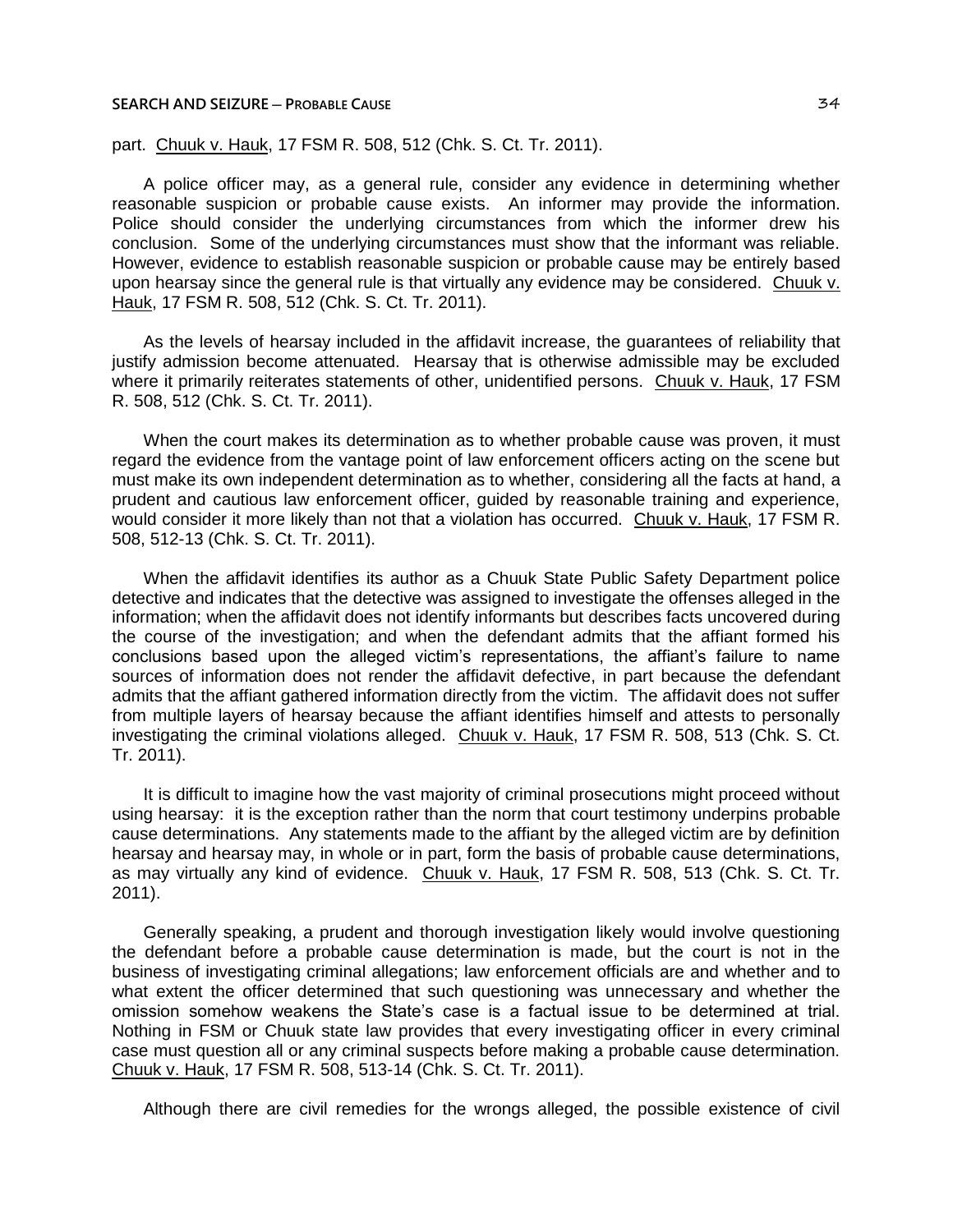remedies in no way negates the fact that the legislature has criminalized the behavior alleged. The court's task in a probable cause determination is to determine whether the criminal allegations have merit, not to contemplate the propriety of the legal venue. Chuuk v. Hauk, 17 FSM R. 508, 514 (Chk. S. Ct. Tr. 2011).

When the court finds nothing to indicate that information obtained from the alleged victim is unreliable; when it does not seem reasonable or realistic to expect an alleged victim to remain neutral and unbiased regarding his claims about being victimized; and when the defendant admits that there was a financial arrangement of some sort between himself and the complainant and that the agreement itself is part of the nexus of facts leading up to this prosecution, the defendant has failed to demonstrate that from the investigating officer's perspective, information obtained during the course of the investigation is insufficient to justify a probable cause finding. Chuuk v. Hauk, 17 FSM R. 508, 514 (Chk. S. Ct. Tr. 2011).

The time to raise issues regarding probable cause is immediately after arrest, preferably at the initial appearance, arraignment, or, upon motion, at a probable cause hearing. It is not approximately one month before trial is scheduled to begin. Chuuk v. Hauk, 17 FSM R. 508, 514 (Chk. S. Ct. Tr. 2011).

When the information alleges that the accused presented checks to merchants knowing that those checks were false documents, those factual allegations, supported by affidavit, establish probable cause that the accused violated 11 F.S.M.C. 529(1)(b). FSM v. Sorim, 17 FSM R. 515, 522 (Chk. 2011).

Since the existence of an agreement forming a conspiracy may be proven entirely by circumstantial evidence, circumstantial evidence can be sufficient to establish probable cause that such an agreement existed. FSM v. Sorim, 17 FSM R. 515, 524 (Chk. 2011).

Redaction is not required for a defendant's statement when it is used to help establish probable cause since hearsay may be used to establish probable cause. FSM v. Sorim, 17 FSM R. 515, 524 n.2 (Chk. 2011).

An arrest warrant or summons may issue if it appears from the complaint, or from affidavit or affidavit filed with the complaint, that there is probable cause to believe that an offense has been committed and that the defendant has committed it. The probable cause finding may be based upon hearsay evidence in whole or in part. Chuuk v. Mitipok, 17 FSM R. 552, 553 (Chk. S. Ct. Tr. 2011).

Since the general rule is that virtually any evidence may be considered, a police officer may consider any evidence in determining whether reasonable suspicion or probable cause exists and the evidence to establish reasonable suspicion or probable cause may be entirely based upon hearsay. The police officers' determination of reasonable grounds and probable cause is based upon their training and understanding of conduct which forms the basis of criminal offenses. Chuuk v. Mitipok, 17 FSM R. 552, 553-54 (Chk. S. Ct. Tr. 2011).

Probable cause exists when there is evidence and information sufficiently persuasive such that a cautious person would believe it is more likely than not that a violation of the law has occurred and that the accused committed that violation. Chuuk v. Mitipok, 17 FSM R. 552, 554 (Chk. S. Ct. Tr. 2011).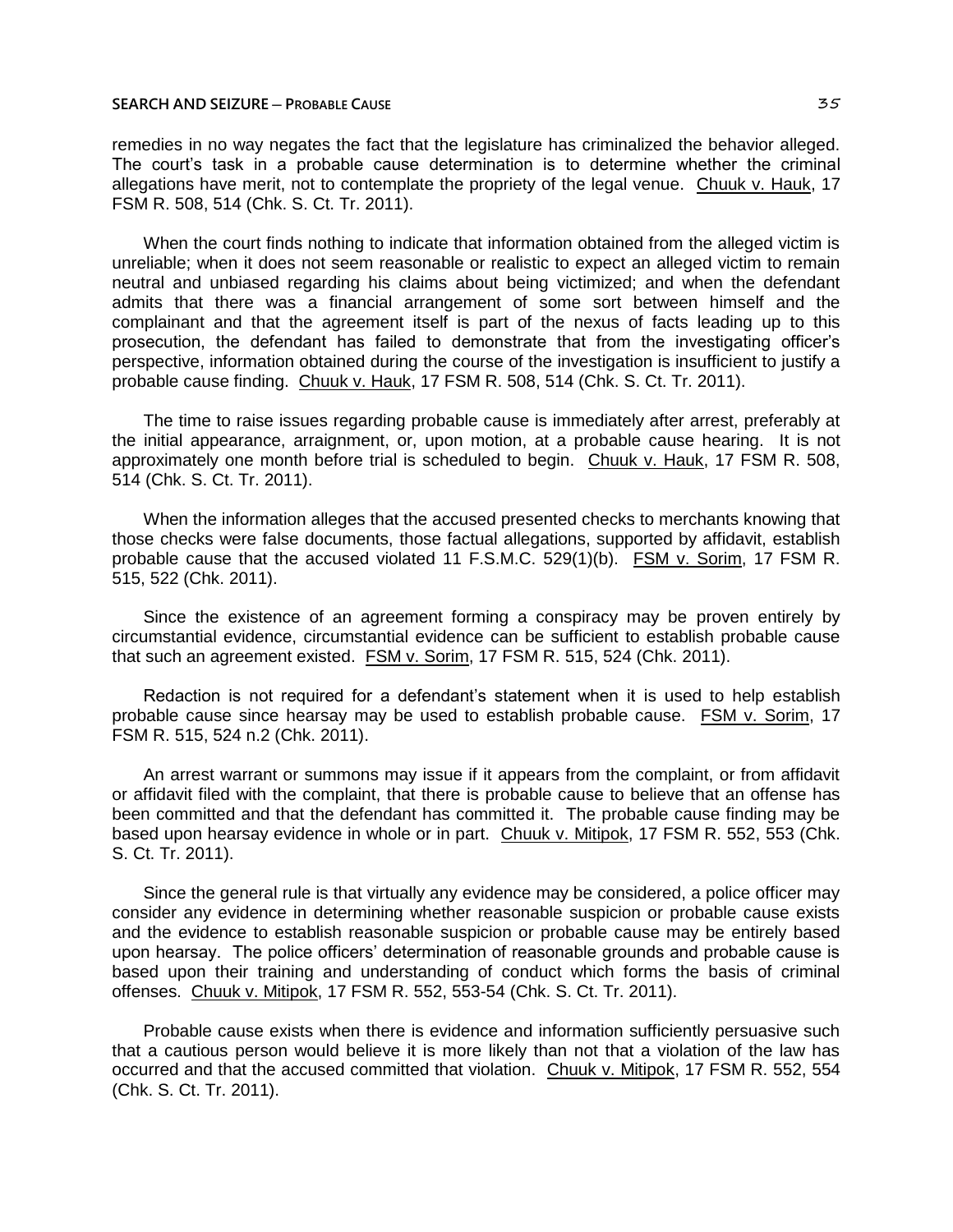When, although the affiant does not identify sources of information in his affidavit, the court finds that the description he includes regarding the results of his investigation are enough to enable a cautious person to believe it is more likely than not that a violation of the laws charged in the information occurred; when if the affiant obtained information from the statements of any witnesses, as hearsay it is permissible in making the probable cause determination; when it appears from the affidavit that the officer was able to observe damage to a vehicle that the defendant caused, the court will find that probable cause existed to support the information's charges and that defendant's motion to dismiss the information is without merit and will be denied. Chuuk v. Mitipok, 17 FSM R. 552, 554 (Chk. S. Ct. Tr. 2011).

The government must make a probable cause showing at a hearing before pretrial restraints on a defendant's liberty can be granted. This is because a fair and reliable determination of probable cause is a condition for any significant pretrial restraint of liberty, and this determination must be made by a judicial officer either before or promptly after arrest. Affidavits can be used, if properly introduced, as evidence at that hearing to make the probable cause showing. In re Anzures, 18 FSM R. 316, 320 n.7 (Kos. 2012).

Probable cause is a constitutional requirement for a warrant. In re Anzures, 18 FSM R. 316, 320 (Kos. 2012).

An individual suspected of a crime must be released from detention unless the government can establish "probable cause" to hold that individual. The standard for determining "probable cause" is whether there is evidence and information sufficiently persuasive to warrant a cautious person to believe it is more likely than not that a violation of the law has occurred and that the accused committed that violation. In re Anzures, 18 FSM R. 316, 324 (Kos. 2012).

A finding of probable cause may be based upon hearsay evidence in whole or in part. In re Anzures, 18 FSM R. 316, 324 n.12 (Kos. 2012).

Probable cause is present when there is evidence and information sufficiently persuasive to warrant a cautious person to believe it is more likely than not that a violation of the law has occurred and that the accused committed that violation. A court must regard the evidence from the vantage point of law enforcement officers acting on the scene but must make its own independent determination as to whether, considering all the facts at hand, a prudent and cautious law enforcement officer, guided by reasonable training and experience would consider it more likely than not that a violation has occurred. Chuuk v. Akapito, 19 FSM R. 13, 15 (Chk. S. Ct. Tr. 2013).

Probable cause existed when the affidavit of probable cause includes such facts that the court can find that the detective had sufficient information to believe that it was more likely than not a violation of the law had occurred involving the defendant. Chuuk v. Akapito, 19 FSM R. 13, 15 (Chk. S. Ct. Tr. 2013).

Article IV, § V protects individuals against illegal search and seizures, which can only be done based on probable cause. The standard for determining probable cause is whether there is evidence and information sufficiently persuasive to warrant a cautious person to believe it is more likely than not that a violation of the law has occurred and that the accused committed that violation. The probable cause determination must be made by the deliberate, impartial judgment of a judicial officer. FSM v. Benjamin, 19 FSM R. 342, 346-47 (Pon. 2014).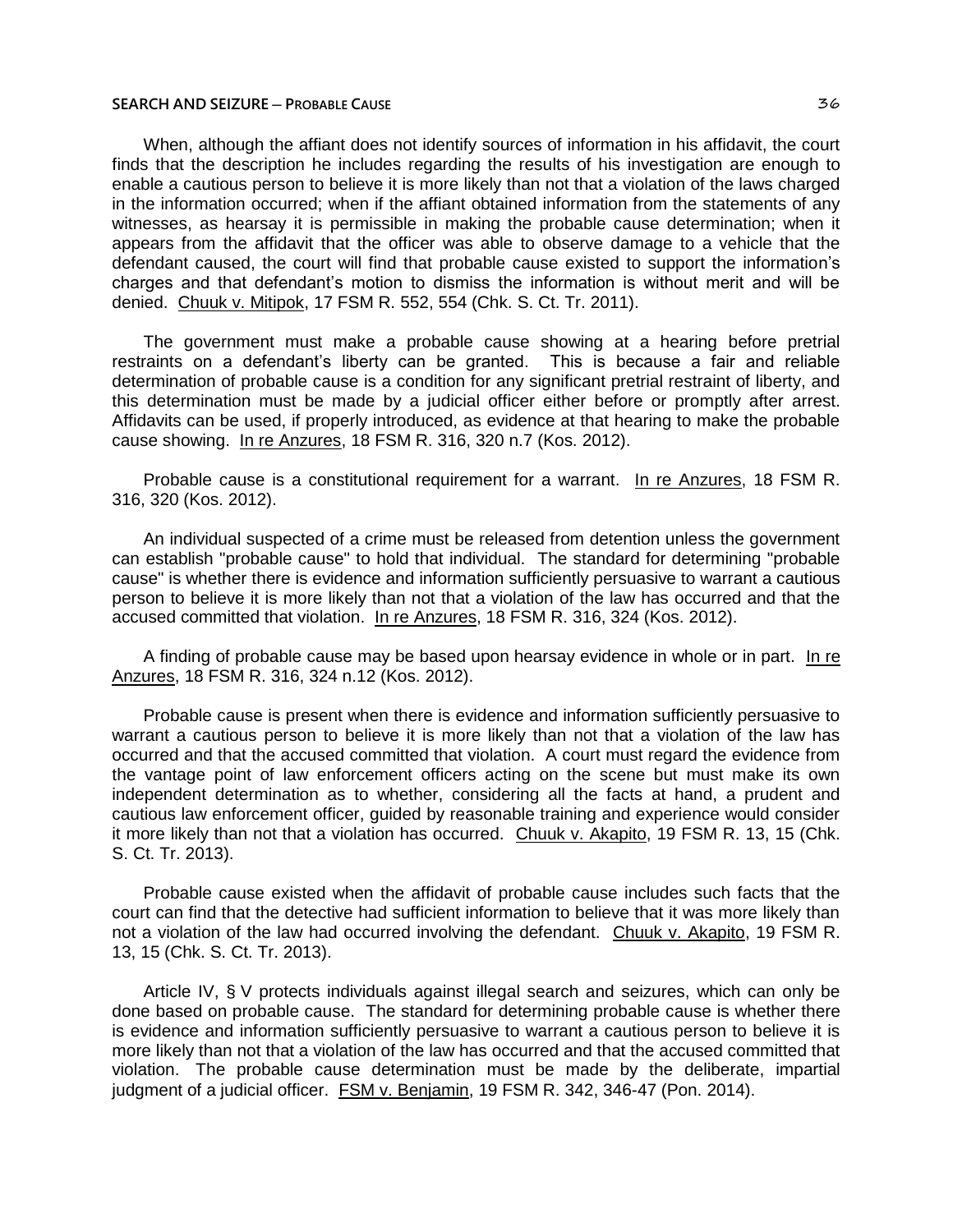The protection in article IV, § 5 of the FSM Constitution against unreasonable search and seizure is based on a comparable provision in the fourth amendment of the U.S. Constitution. FSM v. Benjamin, 19 FSM R. 342, 347 n.4 (Pon. 2014).

When the defendant was found in the area after hours and his answers to the officer's questions were inconsistent, that and the surrounding circumstances rise to the level of reasonable suspicion, but not the higher standard of probable cause, which is needed for a lawful arrest. "Reasonable suspicion" is formed by specific, articulable facts which, together with objective and reasonable inferences, form the basis for suspecting that the particular person detained is engaged in criminal activity. **FSM v. Benjamin**, 19 FSM R. 342, 347 & n.5 (Pon. 2014).

In adopting the Declaration of Rights as part of the FSM Constitution and therefore the supreme law of the land, the people of Micronesia subscribed to various principles which place upon the judiciary the obligation, among others, to assure that arrests are based upon probable cause. Probable cause has been defined as a reasonable ground for suspicion, sufficiently strong to warrant a cautious person to believe that a crime has been committed. FSM v. Ezra, 19 FSM R. 497, 514 (Pon. 2014).

In probable cause determinations, the court must regard evidence from vantage point of law enforcement officers acting on scene but must make its own independent determination as to whether, considering all facts at hand, a prudent and cautious law enforcement officer, guided by reasonable training and experience, would consider it more likely than not that a violation has occurred. Thus, an officer's prior training and experience is a valid source of consideration when making a probable cause determination. FSM v. Ezra, 19 FSM R. 497, 515 n.13 (Pon. 2014).

The finding of probable cause may be based upon hearsay evidence in whole or in part. As a general rule, a police officer may consider virtually any evidence in determining whether reasonable suspicion or probable cause exists. FSM v. Ezra, 19 FSM R. 497, 515 (Pon. 2014).

Probable cause existed when the police knew a crime had occurred because they received a call reporting a break-in at the Chinese Embassy; when there was reason to believe that a crime had occurred inside the Chinese Embassy compound; when based partly on the victim's statement and the Chinese Embassy's video surveillance, the police brought in two suspects whose statements implicated another; and when even though some of the evidence used by the police in determining that the other was a suspect to that crime was hearsay, a cautious person, based on the evidence the police already had in their possession, would have had reason to bring him in for questioning or to make an arrest without further questioning. The police have the discretion to formally arrest someone or to gather more information as they deem necessary. FSM v. Ezra, 19 FSM R. 497, 516 (Pon. 2014).

Probable cause is a reasonable ground for suspicion, sufficiently strong to warrant a cautious person to believe that a crime has been committed. FSM v. Kimura, 19 FSM R. 630, 634 (Pon. 2015).

In probable cause determinations, a court must regard the evidence from the vantage point of law enforcement officers acting on the scene but must make its own independent determination as to whether, considering all the facts at hand, a prudent and cautious law enforcement officer, guided by reasonable training and experience, would consider it more likely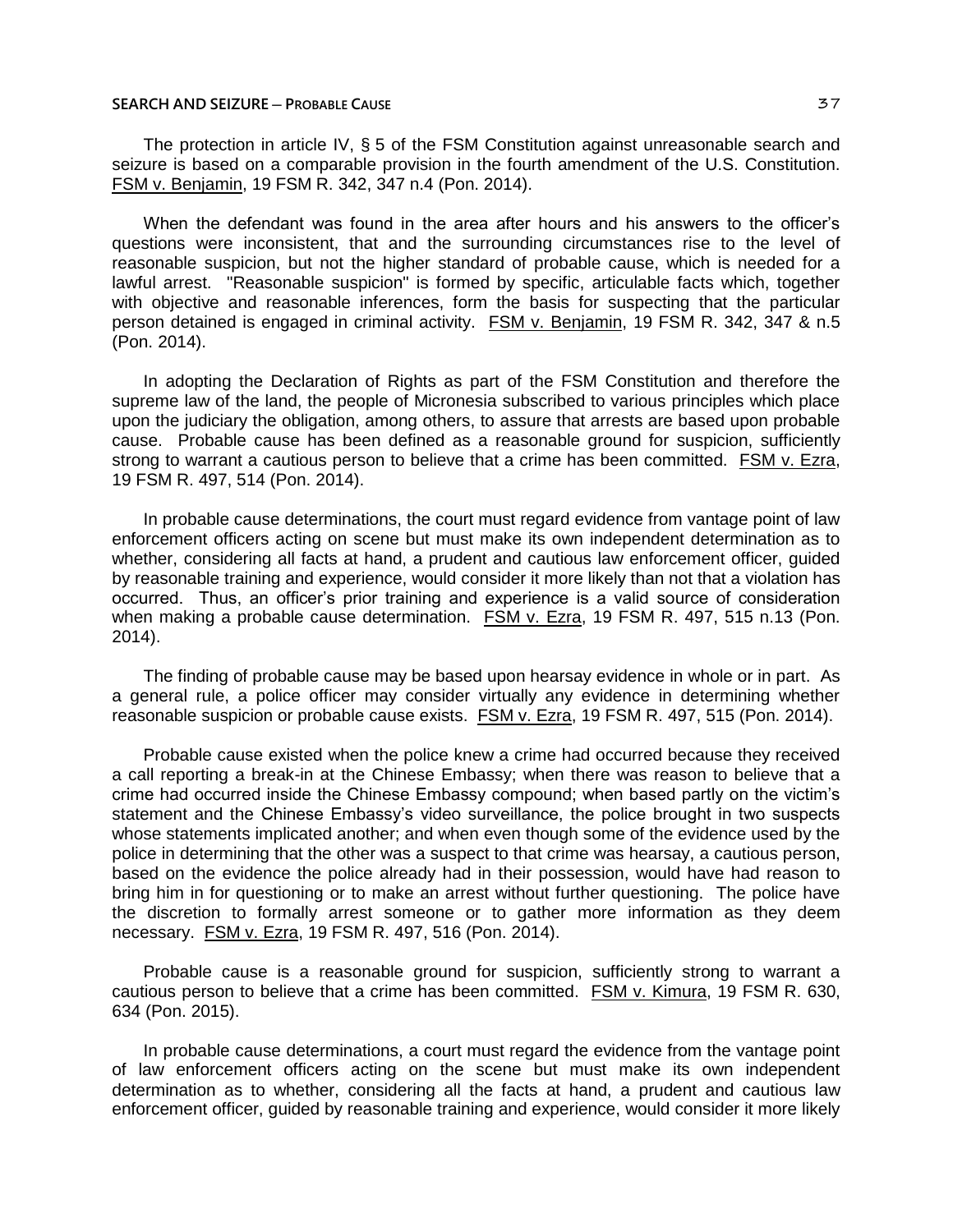than not that a violation has occurred. FSM v. Kimura, 19 FSM R. 630, 634 (Pon. 2015).

Under the collective knowledge doctrine is a specific application called the "Fellow-Officer Rule," which expresses the principle that an investigative stop or an arrest is valid even if the law-enforcement officer lacks personal knowledge to establish reasonable suspicion or probable cause as long as the officer is acting on the knowledge of another officer and the collective knowledge of the law-enforcement office. FSM v. Kimura, 19 FSM R. 630, 635 (Pon. 2015).

A probable cause hearing is an informal, non-adversarial proceeding in which the formal rules of evidence do not apply. Thus, the finding of probable cause may be based upon hearsay evidence in whole or in part. This is not however, an open invitation to completely ignore the FSM Rules of Evidence, and the court must discount evidence that is inherently untrustworthy or suspicious. FSM v. Kimura, 19 FSM R. 630, 635 (Pon. 2015).

In a criminal case, a prosecutor may not, at a probable cause hearing, rely solely on hearsay testimony when competent evidence is readily available from perceiving witnesses. A probable cause hearing is a matter of limited purpose, and procedural and evidentiary rules are relaxed. But hearsay evidence alone will not suffice when other, more competent testimony is available. Thus, although the strict guidelines against the admission of hearsay evidence do not apply in a probable cause hearing, the court may discount unreliable hearsay. FSM v. Kimura, 19 FSM R. 630, 635 (Pon. 2015).

Establishing probable cause on the basis of hearsay alone should only be resorted to when the testimony of a perceiving witness is unavailable or when it is demonstrably inconvenient to summon witnesses able to testify to facts from personal knowledge. FSM v. Kimura, 19 FSM R. 630, 636 (Pon. 2015).

Hearsay provided by other law enforcement officers is often reliable without requiring any additional showing. Ultimately, hearsay from the police, or other government agencies involved in law enforcement, should not be treated the same as hearsay from an unknown informant or an anonymous tip. In short, who the informant is affects how the court weighs credibility behind the allegations supporting probable cause. FSM v. Kimura, 19 FSM R. 630, 636 (Pon. 2015).

Even though admiralty and maritime cases arrests are often made without an arrest warrant, the defendant is nonetheless entitled to a judicial determination as to whether there is probable cause to detain the accused. In this hearing, the government bears the burden of proving it had probable cause to seize the vessel. FSM v. Kimura, 19 FSM R. 630, 636 (Pon. 2015).

There is a substantial difference between the quantum of proof necessary to constitute sufficient evidence to establish probable cause and that necessary to support a conviction. FSM v. Kimura, 19 FSM R. 630, 636, 638 (Pon. 2015).

When, although no one officer had all of the information, collectively the agency did; when one or more government officers had the actual knowledge of each fact necessary to support the belief; when government officers are entitled to rely on representations from fellow officers if those representations are corroborated upon investigation and do not show the indicia of error; when similarly, the government may rely on hearsay derived from other investigative agencies, specifically NORMA observers; and when, regardless of the number of hearsay layers, these intermediaries should all be presumed reliable, the information and evidence was sufficient to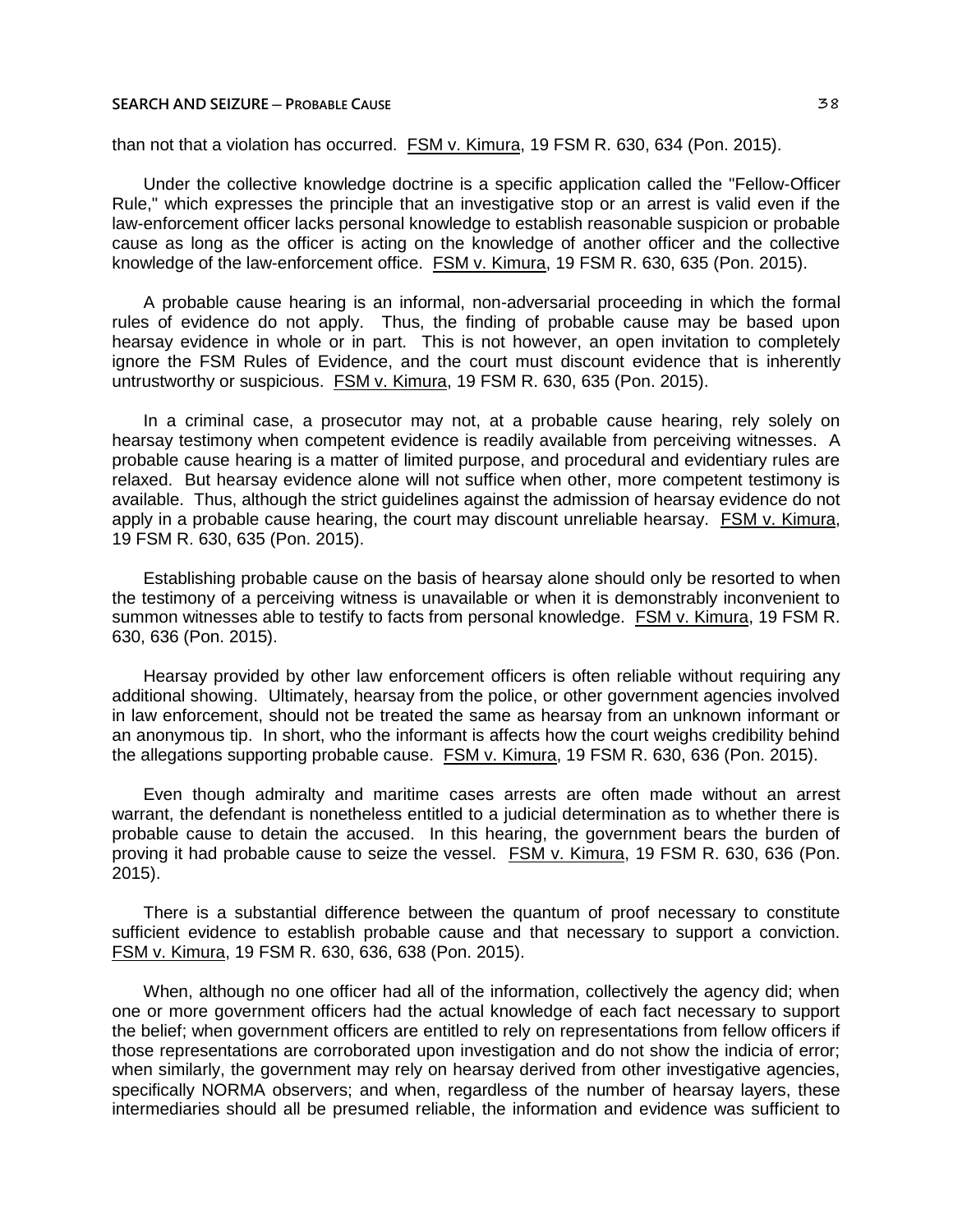support probable cause by the government at the time of the arrest. FSM v. Kimura, 19 FSM R. 630, 638 (Pon. 2015).

Probable cause must be made from a reasonable person's perspective, using the fellowofficer rule, to include all of the information that collectively the government had in its possession at the time of the arrest, and not merely any one particular officer's actual knowledge. FSM v. Kimura, 19 FSM R. 630, 638 (Pon. 2015).

Hearsay can be used to support a probable cause finding, if it has the indicia of reliability. Assessments on the reliability of hearsay should include a consideration for the integrity, training, and the experience of police officers, or other law enforcement agents, from whom it comes. If, after a reasonable investigation under the circumstances, which includes the knowledge of the source, this hearsay is corroborated, it should be considered by the court and weighed accordingly. FSM v. Kimura, 19 FSM R. 630, 638 (Pon. 2015).

An arrest based upon probable cause does not violate the constitutional right to due process. Palasko v. Pohnpei, 20 FSM R. 90, 96 (Pon. 2015).

An individual suspected of a crime must be released from detention unless the government can establish "probable cause" to hold that individual. The standard for determining probable cause is whether there is evidence and information sufficiently persuasive to warrant a cautious person to believe it is more likely than not that a violation of the law has occurred and that the accused committed that violation. Palasko v. Pohnpei, 20 FSM R. 90, 96 (Pon. 2015).

The police had probable cause to arrest a person and that arrest was lawful when they knew that he had someone else's pigs and that he would not release them to their owner. Since his arrest was lawful, the resulting overnight detention was lawful and was not false imprisonment. Palasko v. Pohnpei, 20 FSM R. 90, 96 (Pon. 2015).

Probable cause exists when there is evidence and information sufficiently persuasive to warrant a cautious person to believe it is more likely than not that a violation of the law has occurred and that the accused committed that violation. FSM v. Kimura, 20 FSM R. 297, 302 (Pon. 2016).

In probable cause determinations, a court must regard the evidence from the vantage point of law enforcement officers acting on the scene but must make its own independent determination as to whether, considering all the facts at hand, a prudent and cautious law enforcement officer, guided by reasonable training and experience, would consider it more likely than not that a violation has occurred. FSM v. Kimura, 20 FSM R. 297, 302 (Pon. 2016).

The report of a trained and experienced fisheries observer on the scene and his later deposition testimony is more than sufficient to show probable cause — that it was more likely than not that a violation occurred – when, although the observer never actually saw a crew member throw the trash overboard, the court can infer from the circumstantial evidence that it is more likely than not that that is what occurred. Whether the government will be able to prove that beyond a reasonable doubt, a higher standard, is a matter left for trial. FSM v. Kimura, 20 FSM R. 297, 302 (Pon. 2016).

Police officers had probable cause to arrest a person, whose fingerprints were found at the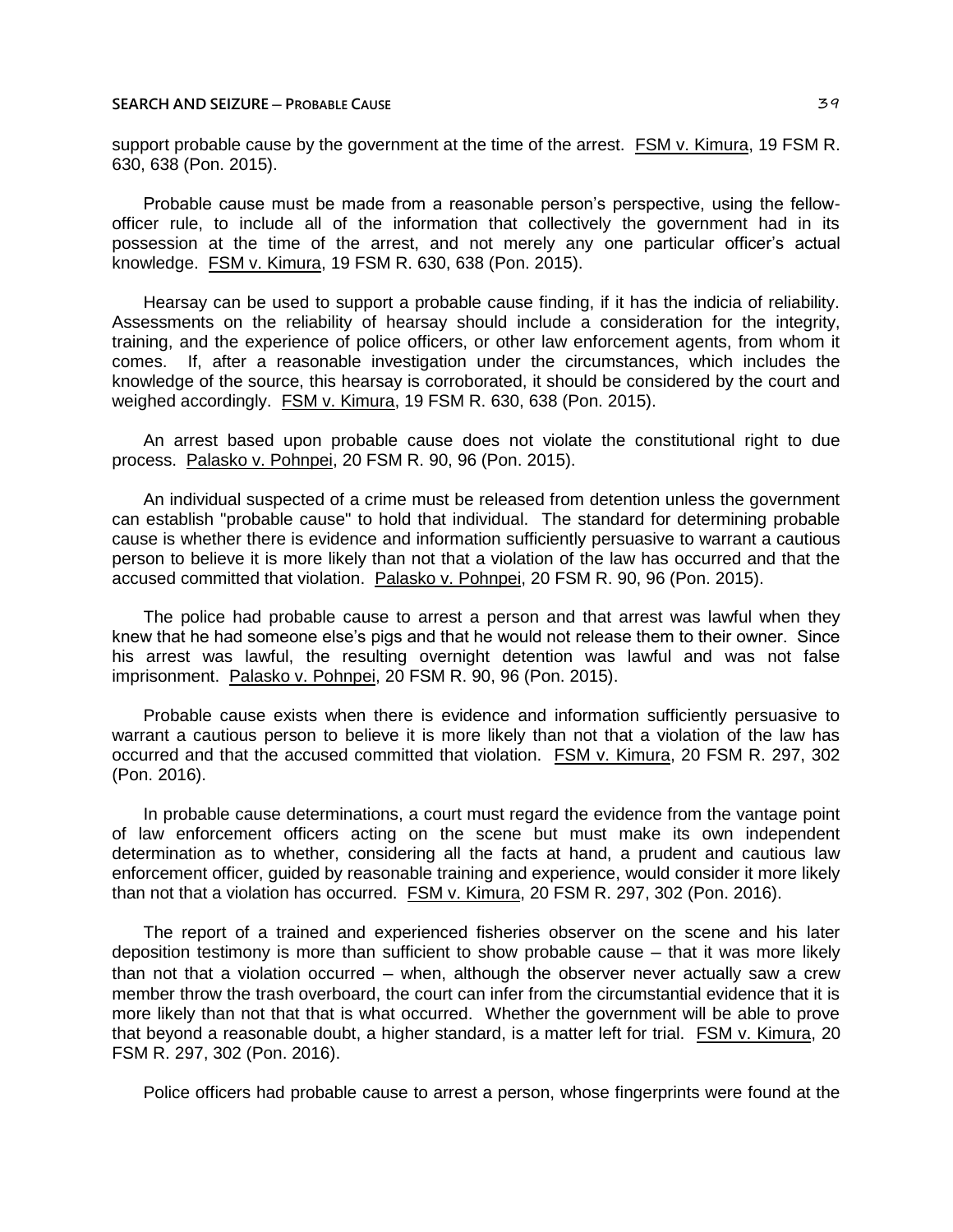crime scene, when he turned over the alleged stolen goods because probable cause is present when there is evidence and information sufficiently persuasive to warrant a cautious person to believe it is more likely than not that a violation of the law has occurred and that the accused committed that violation. FSM v. Isaac, 21 FSM R. 370, 374 (Pon. 2017).

The police have a reasonable suspicion about someone's involvement in the crime when they have a particularized and objective basis, supported by specific and articulable facts, for suspecting that person of criminal activity. FSM v. Isaac, 21 FSM R. 370, 374 & n.5 (Pon. 2017).

Even if the police officers have probable cause to make an arrest, nothing precludes them from further investigating someone before arresting him because questioning of witnesses and suspects is a necessary tool for the effective enforcement of criminal laws, and without such investigation, those who were innocent might be falsely accused, those who were guilty might wholly escape prosecution, and many crimes would go unsolved. FSM v. Isaac, 21 FSM R. 370, 374 (Pon. 2017).

Once someone voluntarily led the investigating officers to and surrendered the alleged stolen items, probable cause existed to arrest him and no warrant was necessary. FSM v. Isaac, 21 FSM R. 370, 374 (Pon. 2017).

Redaction is not required for a co-defendant's statement when it is used to help establish probable cause since hearsay may be used to establish probable cause. FSM v. Jappan, 22 FSM R. 81, 83 n.1 (Chk. 2018).

Article III of the Chuuk Constitution prohibits the court from issuing a warrant unless there is probable cause, supported by affidavit, specifically describing the person to be seized. Chuuk v. Kincho, 22 FSM R. 411, 413 (Chk. S. Ct. Tr. 2019).

When the FSM has applied for a search warrant after granting a foreign request for mutual assistance, the warrant application must satisfy the court that there is probable cause to believe that a serious offense has been or may have been committed against the laws of the foreign state. In re Wrecked/Damaged Helicopter, 22 FSM R. 447, 455 (Pon. 2020).

It is well-established that hearsay may be used to establish probable cause. The finding of probable cause may be based upon hearsay evidence in whole or in part. In re Wrecked/Damaged Helicopter, 22 FSM R. 447, 456 (Pon. 2020).

For the purpose of establishing probable cause that a serious offense has been or may have been committed against the laws of a foreign state, a statement contained in the foreign request to the effect that a serious offense has been or may have been committed against the laws of a foreign state is prima facie evidence of that fact. The statute does not require that the foreign request's statement be under oath. In re Wrecked/Damaged Helicopter, 22 FSM R. 447, 456 (Pon. 2020).

An affidavit supporting probable cause is not deficient when the signature line says "notary public" below it, but the signature is that of an FSM Supreme Court court clerk and her signature is sealed by the court's seal. Nor is the inadvertent omission of the date on the line is provided for entry of the date above the clerk's signature, which the court clerk apparently neglected to fill it in before she signed, fatal to the warrant application or the warrant itself. In re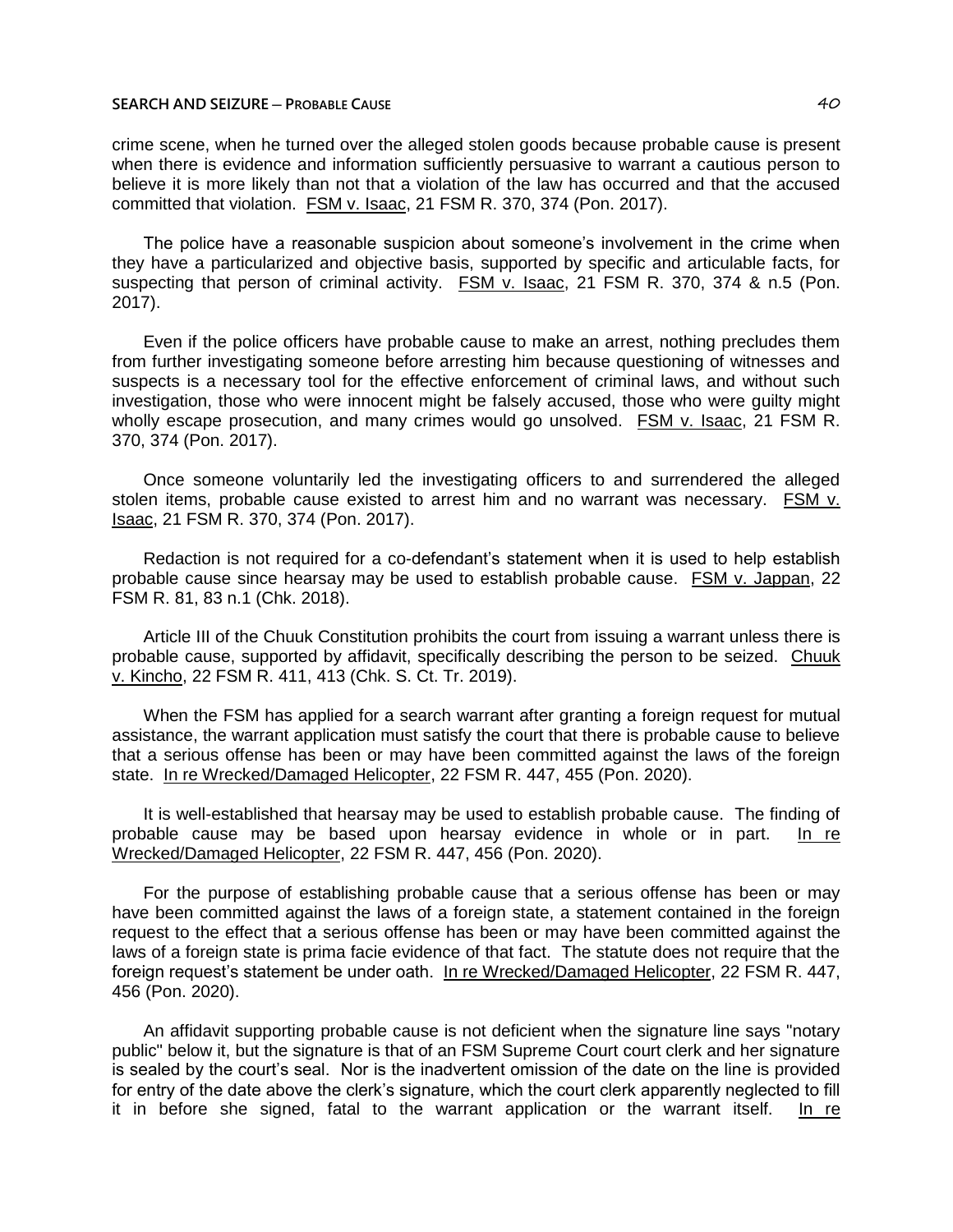# Wrecked/Damaged Helicopter, 22 FSM R. 447, 456 (Pon. 2020).

While a U.S. court should, and probably will at some point, have the final say whether a helicopter's supposedly invalid U.S. registration conferred extraterritorial jurisdiction on the U.S., for the purpose of establishing probable cause that U.S. laws were violated, the helicopter's U.S. registration is sufficient. In re Wrecked/Damaged Helicopter, 22 FSM R. 447, 458 (Pon. 2020).

An FSM search warrant application established that there was probable cause to believe that a serious offense had been committed against the laws of a foreign state (the U.S.) when it showed that a U.S. registered helicopter was no longer in a flyable condition - no longer airworthy ─ because the helicopter had had either an "aircraft accident" as there was substantial damage to it, or because there had been a "serious incident" caused by "ground damage," to the helicopter's tail and U.S. law required that U.S. registered aircraft immediately report such events and the helicopter owner did not. In re Wrecked/Damaged Helicopter, 22 FSM R. 447, 460 (Pon. 2020).

If there is information received from a known independent source, that information may be used to establish probable cause even if the same information was also obtained through an illegal search. In re Wrecked/Damaged Helicopter, 22 FSM R. 447, 461 (Pon. 2020).

The border search exception to the constitutional search warrant requirement applies equally to persons and goods leaving the country as it does to persons and goods entering the country. A border search, or a search at the functional equivalent of a border, of outgoing passengers or goods requires neither a warrant nor probable cause. In re Wrecked/Damaged Helicopter, 22 FSM R. 447, 461 (Pon. 2020).

A warrant may not issue except on probable cause, supported by affidavit particularly describing the place to be searched and the persons or things to be seized. The search warrant application must particularly identify the specific property to be seized and name or describe the place to be searched. In re Wrecked/Damaged Helicopter, 22 FSM R. 447, 462 (Pon. 2020).

Article III of the Chuuk Constitution prohibits the court from issuing a warrant unless there is probable cause, supported by affidavit, specifically describing the person to be seized. Chuuk v. Hebwer, 22 FSM R. 542, 543 (Chk. S. Ct. Tr. 2020).

Chuuk Criminal Procedure Rule 4 only allows an arrest warrant or summons to issue when it appears from the complaint, or from affidavit or affidavit filed with the complaint, that there is probable cause to believe that an offense has been committed and that the defendant has committed it, and a warrant for the defendant's arrest will issue to any officer authorized by law to execute it. It further provides that a probable cause finding may be based upon hearsay evidence in whole or in part. Chuuk v. Hebwer, 22 FSM R. 542, 543 (Chk. S. Ct. Tr. 2020).

When the supporting affidavit fails to allege any involvement by the two co-defendants in a conspiracy with the lead defendant, no probable cause exists to pursue the matter against the co-defendants, and, since no other counts are alleged against them, the two co-defendants will be dismissed. Chuuk v. Hebwer, 22 FSM R. 542, 543 (Chk. S. Ct. Tr. 2020).

FSM law provides that a statement contained in the foreign request to the effect that a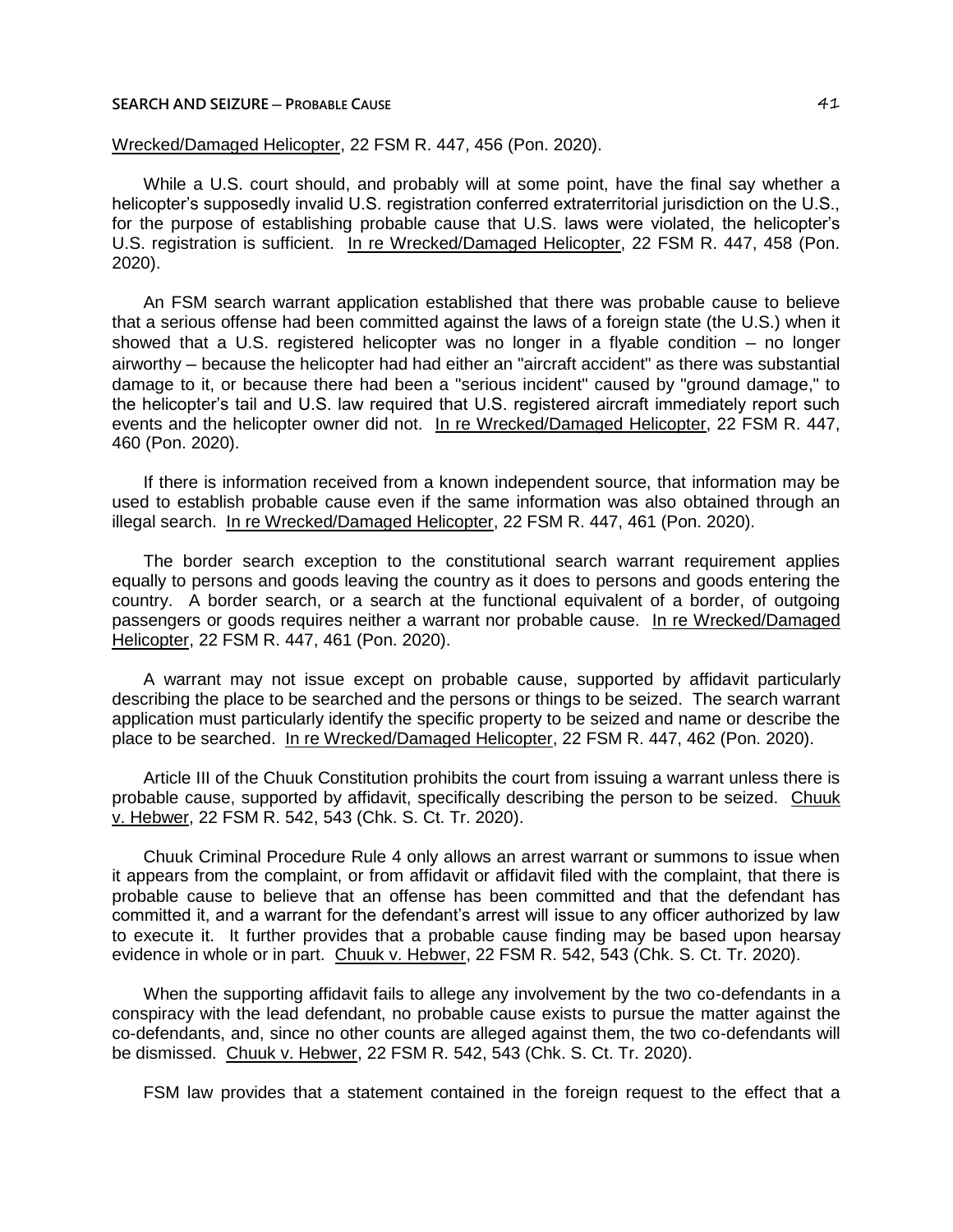serious offense has been or may have been committed against the foreign state's laws is prima facie evidence of that fact. When the appellant has presented nothing that overcomes that prima facie evidence, the true real party in interest, will, of course, be able to contest whether a serious offense was committed against the laws of a foreign state – the U.S. – in the courts of that foreign state and argue there about whether the evidence seized by the FSM for shipment to Guam is evidence of the commission of that alleged serious offense. In re Wrecked/Damaged Helicopter, 22 FSM R. 580, 585 (Pon. 2020).

─ Traffic Stop

Stopping motorists on a public road is reasonable, even if there is no particularized suspicion of crime, but police roadblocks must be designed to advance a specific purpose, such as eradication of drunken driving, and the court must determine whether the roadblock was reasonable, through consideration of several factors: the importance of the state's interest served by the roadblock; the effectiveness of the roadblock in advancing the public interest, and the degree to which the roadblock interferes with the motorist. Kosrae v. Sigrah, 11 FSM R. 249, 254 (Kos. S. Ct. Tr. 2002).

When a roadblock's purpose was to check motorists for valid driver's licenses and vehicle registrations, the roadblock was designed to advance a specific state and public interest of assuring that drivers are properly licensed to drive, and to assure that the vehicle being driven meets minimum safety standards by being registered, and it addressed problems which were associated with the persons stopped. When a roadblock was designed to advance a specific public interest and was effective in advancing that public interest because motorists were detained for a temporary and brief period of time, interfering with them only to a minimal degree, the roadblock was reasonable under the Kosrae Constitution and a warrant was not required to conduct it nor was a warrant required for the police to stop a person at the roadblock. Kosrae v. Sigrah, 11 FSM R. 249, 254 (Kos. S. Ct. Tr. 2002).

When a motorist, detained at routine traffic stop for a temporary and brief period, was not arrested and was not in custody at the time he was questioned regarding his driver's license, the police questioning at the roadblock was routine questioning, conducted by government agents as part of their roadblock procedure and did not require Miranda warnings. Therefore, based upon the totality of the circumstances, that motorist was not compelled into giving incriminating evidence against himself, his right against self-incrimination was not violated by the roadblock, and the evidence thus obtained will not be suppressed. Kosrae v. Sigrah, 11 FSM R. 249, 255 (Kos. S. Ct. Tr. 2002).

The requirements that a person's driver's license be in the immediate possession of the operator, and that the operator display his license to a police officer upon demand do not violate the Kosrae Constitution. Kosrae v. Sigrah, 11 FSM R. 249, 257 (Kos. S. Ct. Tr. 2002).

A roadblock stop where all oncoming traffic was stopped is not an arrest. Just as indubitably, such a stop is a "seizure" within the meaning of the proscription against unreasonable search and seizures. Sigrah v. Kosrae, 12 FSM R. 320, 328 (App. 2004).

The standard by which the actions of law enforcement personnel is to be measured in conducting a traffic stop is one of reasonableness. To ensure against the arbitrary invasion of an individual motorist's security and privacy interests, the stop may not involve the discretionary exercise of authority by the officers who are actually on the scene and making the stops. The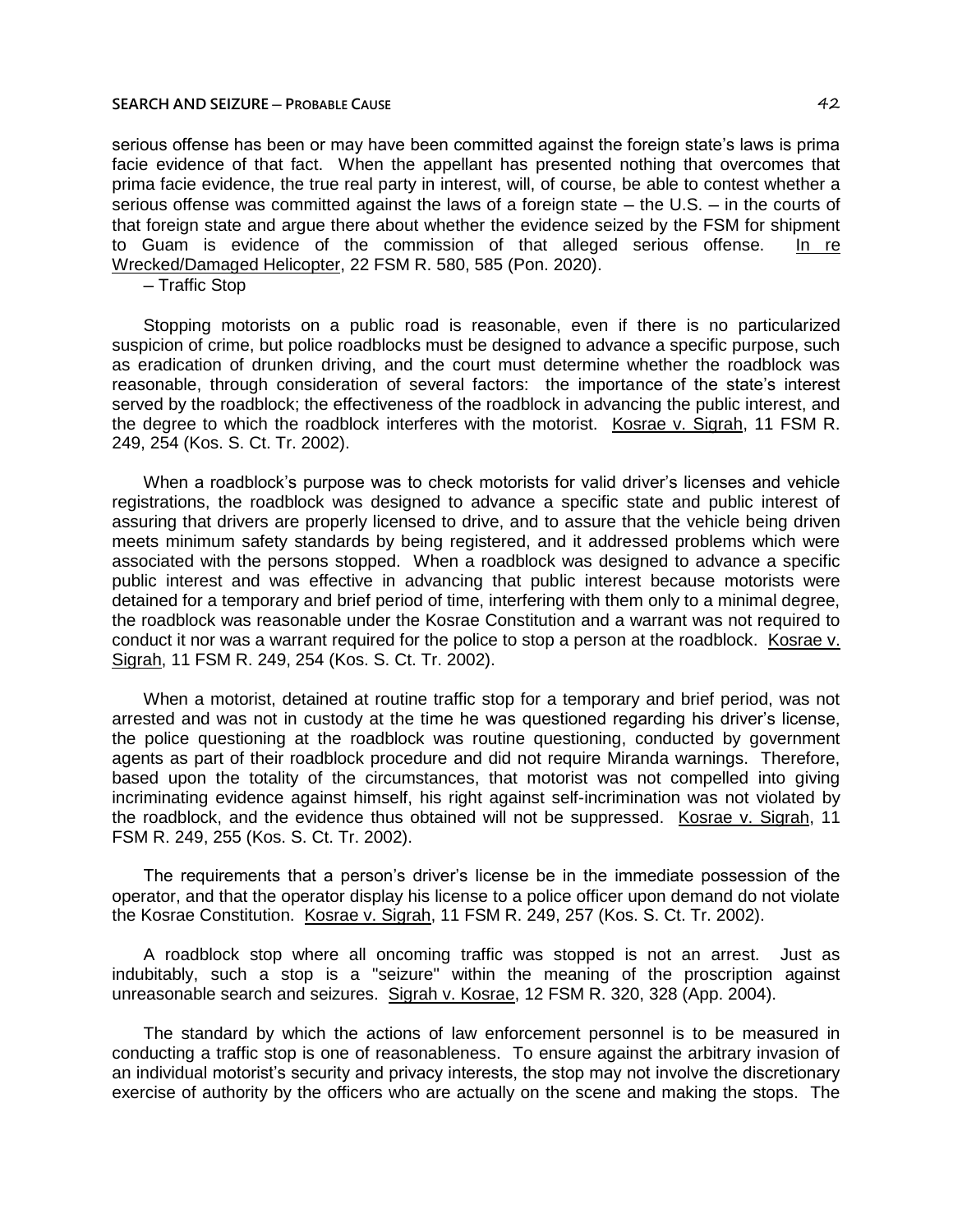#### **SEARCH AND SEIZURE ─ TRAFFIC STOP** 43

stops may not be made on an ad hoc basis, but must be implemented by public safety administrative personnel as part of a legitimate, rational program intended to make the state's roads safer, and not as a means of circumventing either the probable cause or reasonable, articulable suspicion, standards that would otherwise apply to the stop of an individual motorist. The manner of stopping must be in a rational, predetermined way. Either all motorists must be stopped, or the stops must occur in a specified incremental manner, such as every second, every fifth, etc., motorist. To insure the arbitrary, discretionary conduct is not merely shifted from the officer in the field to the public safety administrator responsible for the planning and implementation of the stops, the public must be given advance notice by means of radio announcement that the stops will be held. With these safeguards in place, the state's interest in promoting roadway safety more than outweighs the intrusion upon the privacy of and momentary inconvenience to the stopped motorists. Sigrah v. Kosrae, 12 FSM R. 320, 329 (App. 2004).

A checkpoint stop constitutes a mechanism for enforcing applicable laws. The roadblock itself, together with its prior announcement, is a means of causing people to take action to comply with applicable laws. When the stop is conducted in such a way that the rights conferred upon citizens under both Article II, § 1(d) of the Kosrae Constitution and Article IV, § 5 of the FSM Constitution are afforded adequate protection, the roadblock stop is not an unreasonable seizure. Sigrah v. Kosrae, 12 FSM R. 320, 330 (App. 2004).

It is sufficiently plain that automobiles by their intrinsic nature implicate safety concerns. Thus it does not take a statistical analysis to make the point that they are powerful mechanical devices that must be operated in a responsible manner, and that the operation of an automobile that is not roadworthy creates a hazard for other motorists and pedestrians, and a statistical analysis, however useful it might prove, is not a critical predicate to a finding that Kosrae's program of roadway safety roadblocks is constitutional. Sigrah v. Kosrae, 12 FSM R. 320, 330 (App. 2004).

A roadblock traffic stop may not involve the discretionary exercise of authority by the officers who are actually on the scene and making the stops. The stops may not be made on an ad hoc basis, but must be implemented by public safety administrative personnel as part of a legitimate rational program. To insure the arbitrary, discretionary conduct is not merely shifted from the officer in the field to the public safety administrator responsible for the planning and implementation of the stops, the public must be given advance notice by means of radio announcement that the stops will be held. Kosrae v. Robert, 13 FSM R. 109, 111 (Kos. S. Ct. Tr. 2005).

The purpose of a roadblock, with proper advance notice, is a means to cause people to take action to comply with applicable laws. Kosrae v. Robert, 13 FSM R. 109, 111 (Kos. S. Ct. Tr. 2005).

The state's radio announcements made from October 11 through 19, 2004, which stated that roadblocks would be implemented "throughout the year" without specifying the dates of the roadblocks, constituted a failure to announce the date or dates of the scheduled roadblocks necessarily and did not provide adequate advance notice to the public thus resulting in discretionary conduct by giving the public safety administrator and the police officers unfettered discretion to determine the dates of the roadblocks. This arbitrary and discretionary exercise of authority is not permissible. The advance notice and the roadblock held on October 22, 2004 did not provide the necessary constitutional protections and therefore all evidence obtained by the state against the defendant as a result of the roadblock is suppressed and not admissible at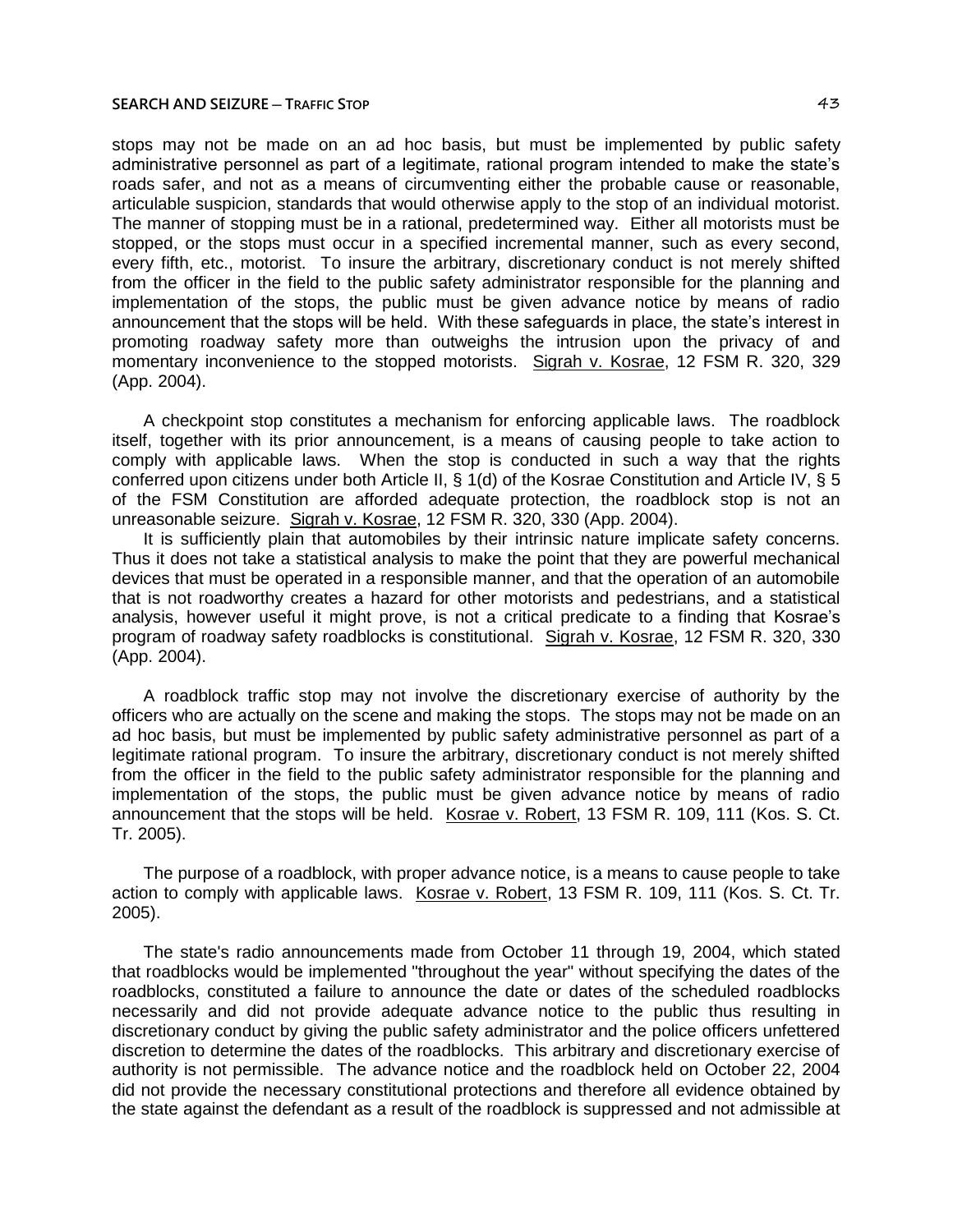#### **SEARCH AND SEIZURE ─ RETURN OF SEIZED PROPERTY** 44

trial. Kosrae v. Robert, 13 FSM R. 109, 112 (Kos. S. Ct. Tr. 2005).

A roadblock stop may not involve the discretionary exercise of authority by the officers who are actually on the scene and making the stops. To insure the arbitrary, discretionary conduct is not merely shifted from the officer in the field to the public safety administrator responsible for the planning and implementation of the stops, the public must be given advance notice by means of radio announcement that the stops will be held. Kosrae v. Sikain, 13 FSM R. 174, 174 (Kos. S. Ct. Tr. 2005).

The purpose of a roadblock, with proper advance notice is a means to cause people to take action to comply with applicable laws. Kosrae v. Sikain, 13 FSM R. 174, 176 (Kos. S. Ct. Tr. 2005).

There are two purposes for requiring advance notice of a roadblock to the public: first, to eliminate arbitrary and discretionary conduct by the officers, and second, to cause people to take action to comply with applicable law. Accordingly, the general public, including passengers, and not just drivers, must be given advance notice. Kosrae v. Sikain, 13 FSM R. 174, 176-77 (Kos. S. Ct. Tr. 2005).

─ Return of Seized Property

For a court to order property seized pursuant to a search warrant to be returned, the defendants' burden is to show both that there has been an illegal seizure by the state and that they have a claim of lawful possession to the property. Chuuk v. Mijares, 7 FSM R. 149, 150 (Chk. S. Ct. Tr. 1995).

A party who denies ownership of the seized items has no standing to ask for return of the property. Chuuk v. Mijares, 7 FSM R. 149, 150 (Chk. S. Ct. Tr. 1995).

For a party to have a valid claim of lawful possession of alcohol seized by the state that party must have paid the possession tax on the seized items. Chuuk v. Mijares, 7 FSM R. 149, 150 (Chk. S. Ct. Tr. 1995).

Where a defendant's motion is one for the return of seized property and he has failed to meet his burden to show a right to lawful possession, a court need not reach the issue of the illegal seizure and suppression of the evidence. Chuuk v. Mijares, 7 FSM R. 149, 151 (Chk. S. Ct. Tr. 1995).

Because a Rule 41(e) motion for return of seized property is predicated on the seizure's illegality and the showing of a right to possession, return of unregistered firearms is improper because possession of unregistered firearms is unlawful there is thus no right to possession. FSM v. Santa, 8 FSM R. 266, 268 (Chk. 1998).

A criminal defendant has the right to move for the return of his property pursuant to Rule 41(e). This offers prompt and adequate relief for his grievance. FSM v. Joseph, 8 FSM R. 469, 470 (Chk. 1998).

The government may retain property seized from a criminal defendant that is not contraband or subject to forfeiture when it intends to offer the items in evidence at trial, and has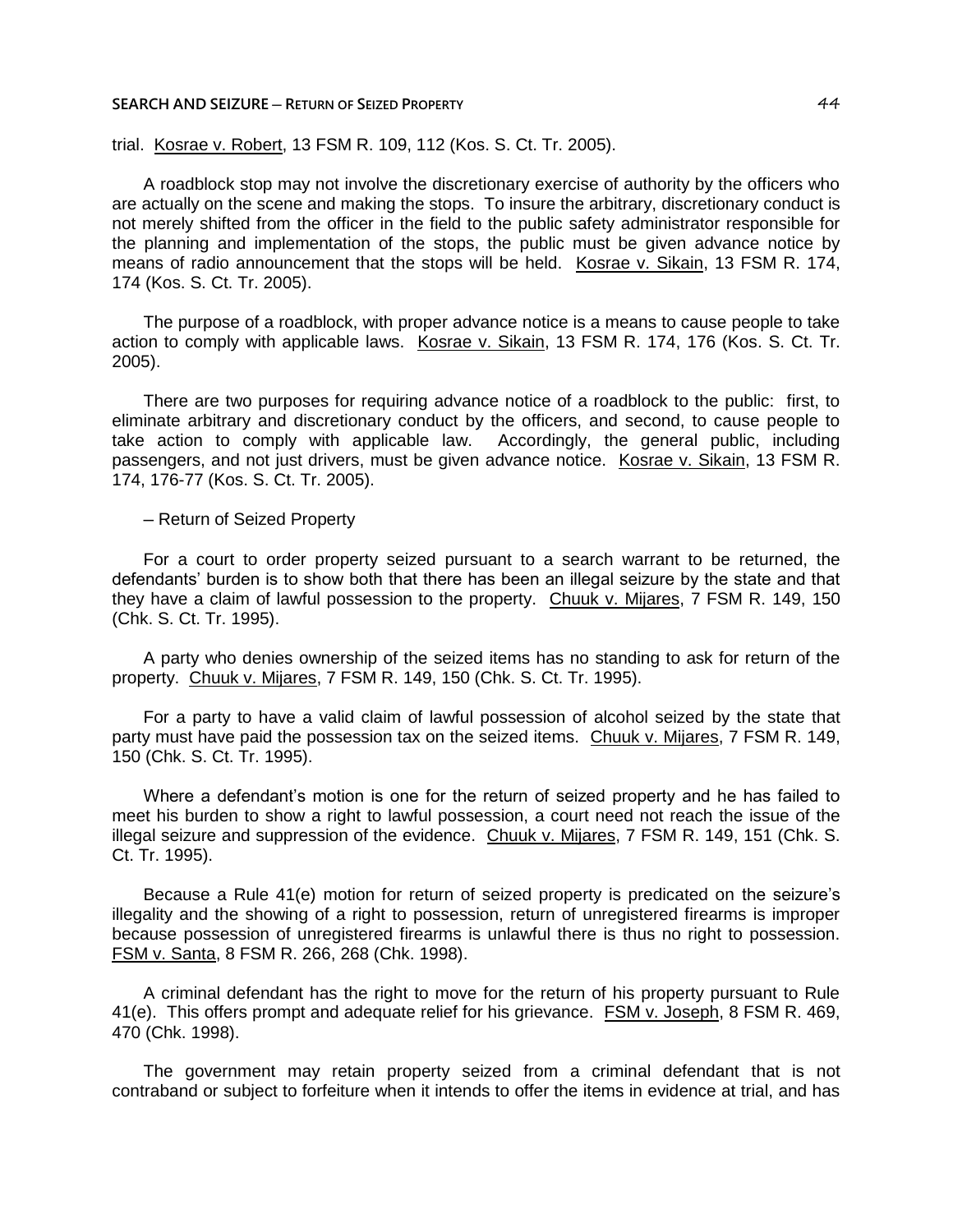a plausible reason for so intending. FSM v. Joseph, 8 FSM R. 469, 470 (Chk. 1998).

The court shall receive evidence on any issue of fact necessary to decide a motion for return of property. FSM v. Aki, 9 FSM R. 345, 349 (Chk. 2000).

A Rule 41(e) motion to return seized property the government claims it never had will be treated as a civil proceeding and may be entertained post-judgment or prejudgment. FSM v. Aki, 9 FSM R. 345, 349-50 (Chk. 2000).

To prevail in his motion the defendant must show that the seizure of the property was illegal, and that he is entitled to lawful possession. The burden of persuasion as to the possession is by a preponderance of the evidence. FSM v. Aki, 9 FSM R. 345, 350 (Chk. 2000).

When the defendant has established by a preponderance of the evidence that the \$900 existed, that it was in his briefcase, that it was taken from his briefcase sometime after the police obtained the briefcase and before it was returned, and that he is entitled to lawful possession of the \$900.00, a motion to return will be granted and since that money is not in the possession of the government, the defendant shall have judgment against the state for \$900.00. FSM v. Aki, 9 FSM R. 345, 350 (Chk. 2000).

## ─ Warrants

Police must, whenever practicable, obtain advance judicial approval of searches and seizures through the warrant procedure. FSM v. Tipen, 1 FSM R. 79, 85 (Pon. 1982).

Without probable cause, no search warrant may be obtained and no unconsented search may be conducted. FSM v. George, 1 FSM R. 449, 461 (Kos. 1984).

Police officers desiring to conduct a search should normally obtain a search warrant. This requirement serves to motivate officers to assess their case and to obtain perspective from the very start. FSM v. George, 1 FSM R. 449, 461-62 (Kos. 1984).

The standard announced in the second sentence of FSM Constitution article IV, section 5 for issuance of a warrant must be employed in determining the reasonableness of a search or seizure. Imposition of a standard of probable cause for issuance of a warrant in article IV, section 5 implies that no search or seizure may be considered reasonable unless justified by probable cause. Ludwig v. FSM, 2 FSM R. 27, 32 (App. 1985).

The Constitution does not protect a person against a "reasonable" search and/or seizure and a search is reasonable where a search warrant has been obtained prior to the search. Kosrae v. Paulino, 3 FSM R. 273, 275 (Kos. S. Ct. Tr. 1988).

Issuance of a search warrant is indisputedly within the FSM Supreme Court's jurisdiction. Jano v. King, 5 FSM R. 388, 392 (Pon. 1992).

When a search or seizure is conducted without a warrant the burden is on the government to justify the search or seizure, but when the search or seizure is conducted pursuant to a judicially-issued warrant the burden rests with the defendant to prove the illegality of the search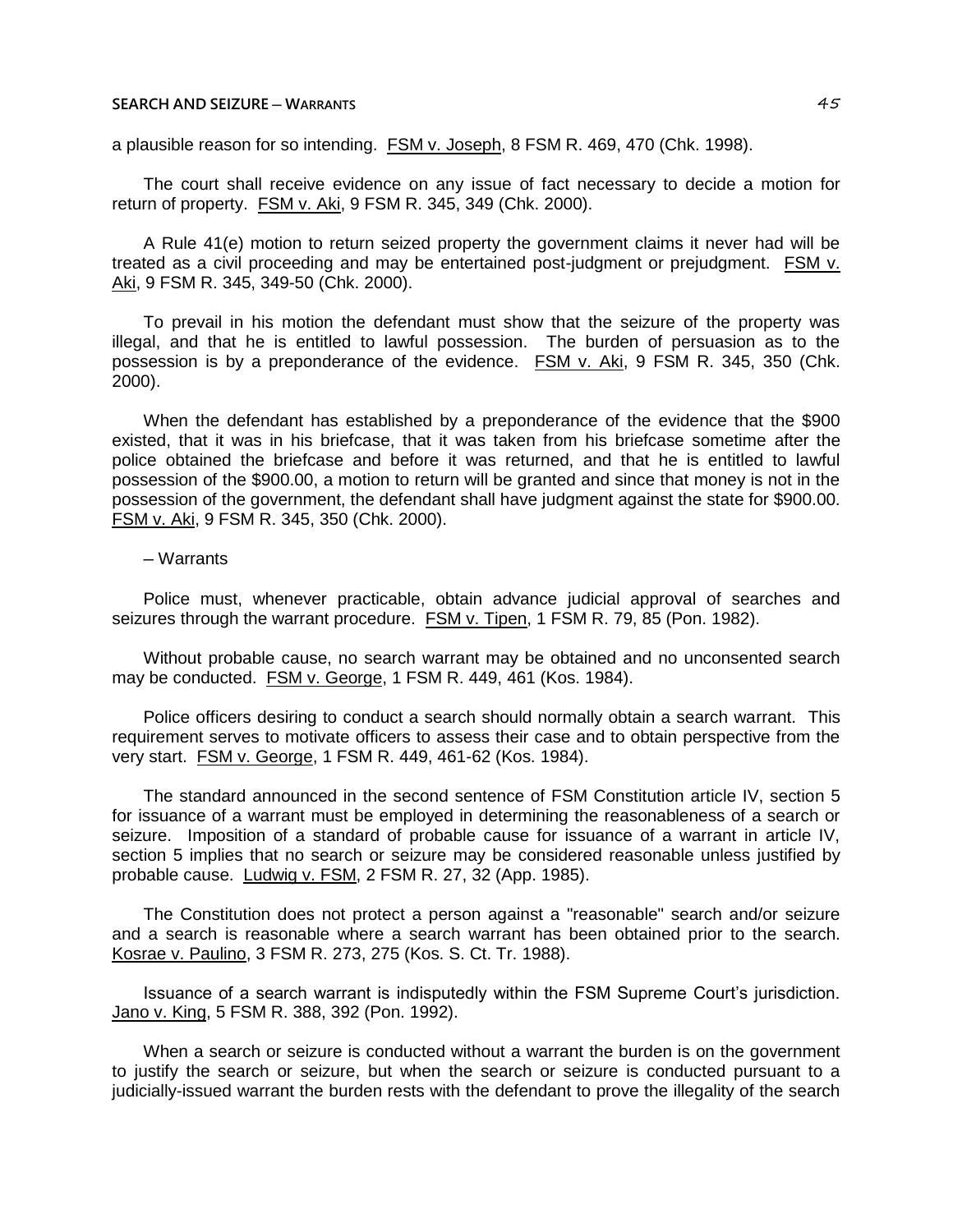or seizure. FSM v. Santa, 8 FSM R. 266, 268 (Chk. 1998).

One reason for limiting the government's right to discovery is the many other means the government has for obtaining needed information, such as the search warrant. FSM v. Wainit, 11 FSM R. 1, 10 (Chk. 2002).

Frequently, a search warrant is used at the start of an investigation before charges are brought. But no statute, rule, legal principle, or constitutional provision bars its use at a later stage in the proceeding. FSM v. Wainit, 11 FSM R. 1, 10 (Chk. 2002).

Rule 16(b) only concerns the limited amount of information that the government may, in very limited circumstances, seek by discovery. It is not concerned with what the government may seek to obtain through the use of a search warrant – search warrants are not "discovery." FSM v. Wainit, 11 FSM R. 1, 10 (Chk. 2002).

Persons executing search warrants are required to promptly file a return with an inventory of the property seized. **FSM v. Wainit, 11 FSM R. 1, 10 (Chk. 2002).** 

In light of the prompt filing requirement for search warrant inventories, it would be unreasonable to expect the government's inventory to list every document when there are numerous documents. FSM v. Wainit, 11 FSM R. 1, 10-11 (Chk. 2002).

Generally, the failure to promptly file a return with an inventory is a ministerial violation which does not void an otherwise valid search in the absence of a showing of prejudice. FSM v. Wainit, 11 FSM R. 1, 11 (Chk. 2002).

The ostensible purpose of the inventory requirement is to enable the court to determine, on the face of the warrant, return and inventory, whether the seizure was properly limited to the property identified in the warrant. FSM v. Wainit, 11 FSM R. 1, 11 (Chk. 2002).

An inventory which lists four file folders and how each folder is labeled, but which does not individually list each document in the 600 pages of documents in the folders, does not show the prejudice that would void an otherwise valid search. If the inventory were found to be inadequate, the most likely remedy would be an order for the government to file a more detailed inventory, not suppression. FSM v. Wainit, 11 FSM R. 1, 11 (Chk. 2002).

The inadvertent omission of a document from the search warrant inventory would, in itself, not be grounds to suppress that document. FSM v. Wainit, 11 FSM R. 1, 11 (Chk. 2002).

Rule 41 only requires that a return be made promptly and be accompanied by a written inventory, not that the seized property itself be brought before the court. FSM v. Wainit, 11 FSM R. 1, 12 (Chk. 2002).

A defendant is entitled to a protective order barring the admission of any of the seized items that were outside the search warrant's scope. But when there is no indication that the government intends to offer any of them in evidence, the court will not inspect each item seized and rule on its relevance and whether it was outside the warrant's scope. FSM v. Wainit, 11 FSM R. 1, 12 (Chk. 2002).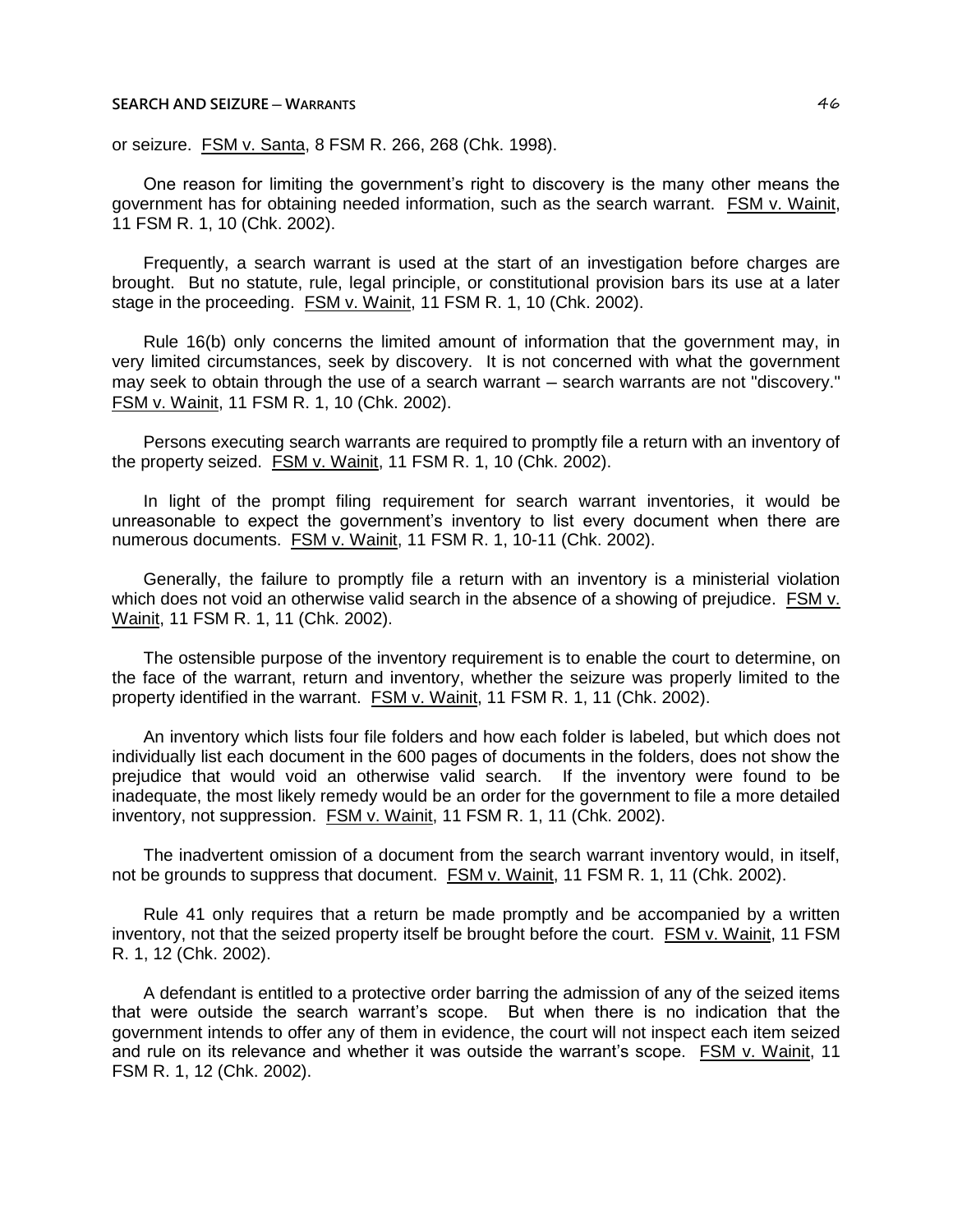As long as probable cause still exists, it is generally accepted that a warrant need only be executed within a reasonable time after its issuance, notwithstanding the presence of "forthwith" language in the warrant. FSM v. Wainit, 11 FSM R. 424, 432 (Chk. 2003).

To "execute" a search warrant does not mean a fully completed search but to "execute" is in that instance synonymous with to serve a search warrant. FSM v. Wainit, 11 FSM R. 424, 433 (Chk. 2003).

Even if a search warrant was valid for execution only until 4 p.m., on September 5, 2002, the government having executed, that is served, the search warrant and begun its search before 4 p.m. on September 5th, could have continued its search after 4 p.m. on the 5th until done, even if it ran over onto the 6th. The court does not see much difference between that and securing the site with police present inside to resume physically searching the next morning. FSM v. Wainit, 11 FSM R. 424, 433 (Chk. 2003).

The historical reason for restricting searches to daytime hours was that invasion of private premises in the small hours of the night and abrupt intrusion upon sleeping residents in the dark was more likely to create terror that precipitated violence. That reason does not apply to a search started in daytime that continues after dark. FSM v. Wainit, 11 FSM R. 424, 433 (Chk. 2003).

Normally, a search warrant's validity is brought into question by a motion to suppress the evidence seized as a result of the questioned warrant. FSM v. Wainit, 11 FSM R. 424, 434 (Chk. 2003).

The reasoning behind the principle barring physical resistance to an invalid search warrant is that while society has an interest in securing for its members the right to be free from unreasonable searches and seizures, society also has an interest in the orderly settlement of disputes between citizens and their government and it has an especially strong interest in minimizing the use of violent self-help in the resolution of those disputes particularly when a proper accommodation of those interests requires that a person claiming to be aggrieved by a search conducted pursuant to an allegedly invalid warrant test that claim in a court of law and not forcibly resist the warrant's execution at the place of search. This reasoning resonates even more strongly in Micronesia, where society has customarily prized peaceful and orderly resolution of disputes much higher than in the United States. FSM v. Wainit, 11 FSM R. 424, 436 (Chk. 2003).

At the time the FSM Constitution was framed and adopted, the prevailing U.S. constitutional analysis of its constitutional search and seizure provision, which the FSM constitutional provision was modeled after, was that persons had no right to resist a search warrant even if that warrant was invalid. FSM v. Wainit, 11 FSM R. 424, 436 (Chk. 2003).

Two old (1937 and 1924) cases that do not reflect U.S. constitutional analysis and practice at the time the FSM Constitution was drafted and adopted in the last half of the 1970's cannot be a basis for an FSM constitutional analysis of provisions adopted from and similar to a provision in the U.S. Constitution's Bill of Rights when those cases differ significantly from the constitutional analysis current in the 1970's. FSM v. Wainit, 11 FSM R. 424, 436 (Chk. 2003).

Process "void on its face" usually means process that the court did not have jurisdiction to issue or that was in excess of its jurisdiction. Since the FSM Supreme Court has the jurisdiction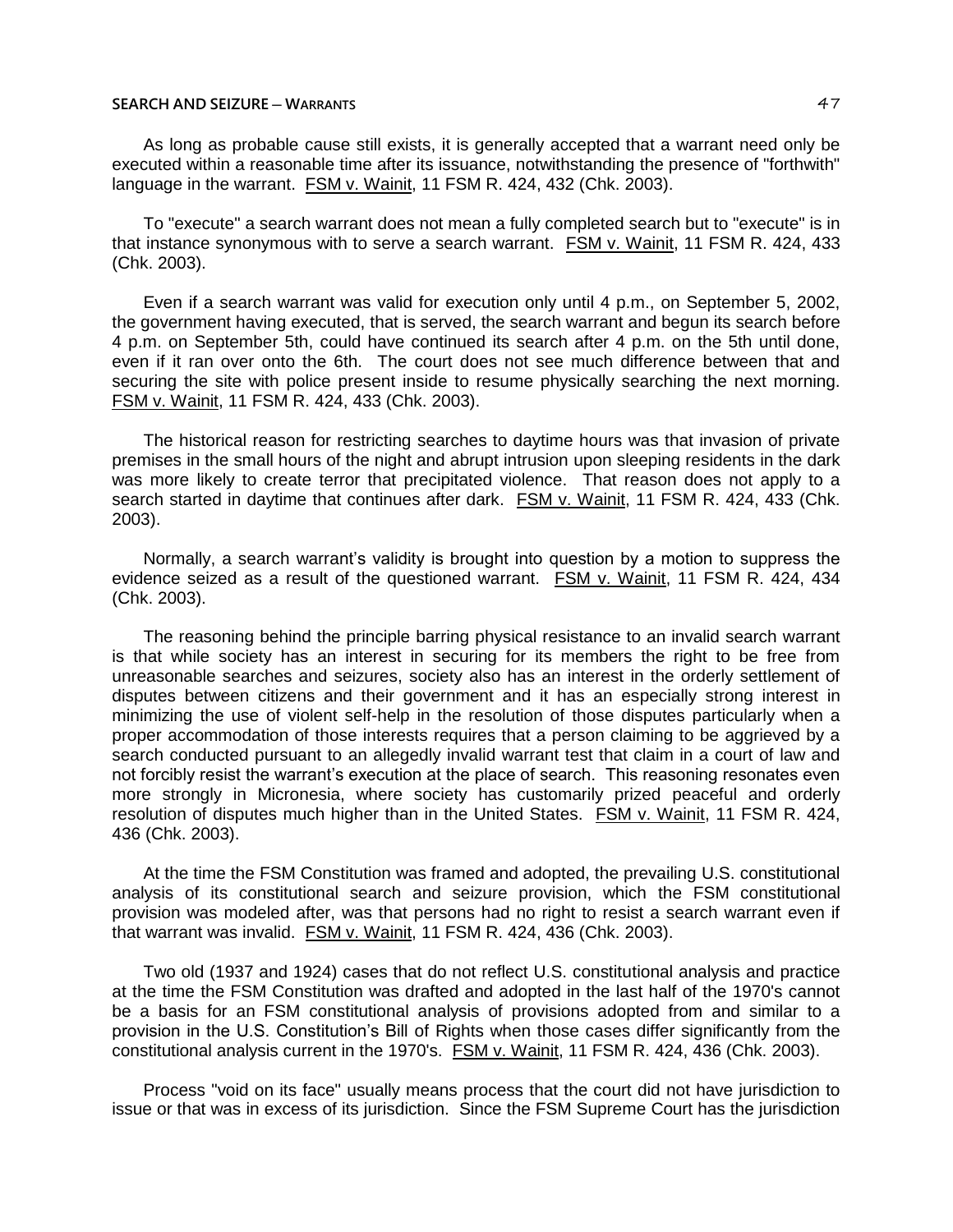to issue search warrants anywhere in the FSM, and the island of Udot is within the FSM's territorial jurisdiction, and on September 4, 2002, the court had jurisdiction to issue a search warrant that would be valid on September 6, 2002, a search warrant used on Udot on September 6, 2002 was not void on its face. FSM v. Wainit, 11 FSM R. 424, 436 (Chk. 2003).

A defective search warrant is not a defense to a prosecution for resisting the defective warrant. FSM v. Wainit, 11 FSM R. 424, 436 (Chk. 2003).

Under FSM constitutional jurisprudence, a person has no right, with some possible narrow exception, to resist a court-issued search warrant even if that search warrant turns out to be invalid. A person's remedies for being subjected to a search with an invalid search warrant are the suppression of any evidence seized, and, in the proper case, a civil suit for damages. The self-help of resistance is not a remedy and because of the Micronesian customary preference for the peaceful resolution of disputes, this conclusion is consistent not only with the FSM Constitution, but also with the social configuration of Micronesia as is required by the Constitution's Judicial Guidance Clause. FSM v. Wainit, 11 FSM R. 424, 436-37 (Chk. 2003).

The issue of a search warrant's validity is not a central, or even major issue in a case of resisting a search. It is not an available defense. FSM v. Wainit, 11 FSM R. 424, 437 (Chk. 2003).

A subscriber to an internet service in the FSM may have a reasonable expectation of privacy in the content of e-mails that are stored on the server at the FSM Telecom's offices. Even though e-mails are computer generated, digital images, they are "papers and possessions" that a person reasonably expects will be kept private, and they should not be subject to unchecked governmental intrusion or seizure. Thus, before the court can issue a warrant, it must find that there is evidence sufficiently strong to warrant a cautious person to believe that a crime has been committed. In re FSM Nat'l Police Case No. NP 10-04-03, 12 FSM R. 248, 251 (Pon. 2003).

The reasoning behind the principle barring physical resistance to an invalid search warrant is that society has an interest in securing for its members the right to be free from unreasonable searches and seizures. Society also has an interest, however, in the orderly settlement of disputes between citizens and their government; it has an especially strong interest in minimizing the use of violent self-help in the resolution of those disputes. A proper accommodation of those interests requires that a person claiming to be aggrieved by a search conducted by a peace officer pursuant to an allegedly invalid warrant test that claim in a court of law and not forcibly resist the execution of the warrant at the place of search. This reasoning resonates even more strongly in Micronesia, where society has customarily prized peaceful and orderly resolution of disputes much higher than in the United States. FSM v. Wainit, 13 FSM R. 433, 446 (Chk. 2005).

At the time the FSM Constitution was framed and adopted, the prevailing U.S. constitutional analysis of its constitutional search and seizure provision, which the FSM constitutional provision was modeled after, was that persons had no right to resist a search warrant even if that warrant was invalid. FSM v. Wainit, 13 FSM R. 433, 446 (Chk. 2005).

In the FSM, a person has no right to resist the execution of a search warrant by police or government agents even if the search warrant is later shown to be invalid. Consequently, a defendant may not assert as a defense that he has no liability and may resist a search warrant if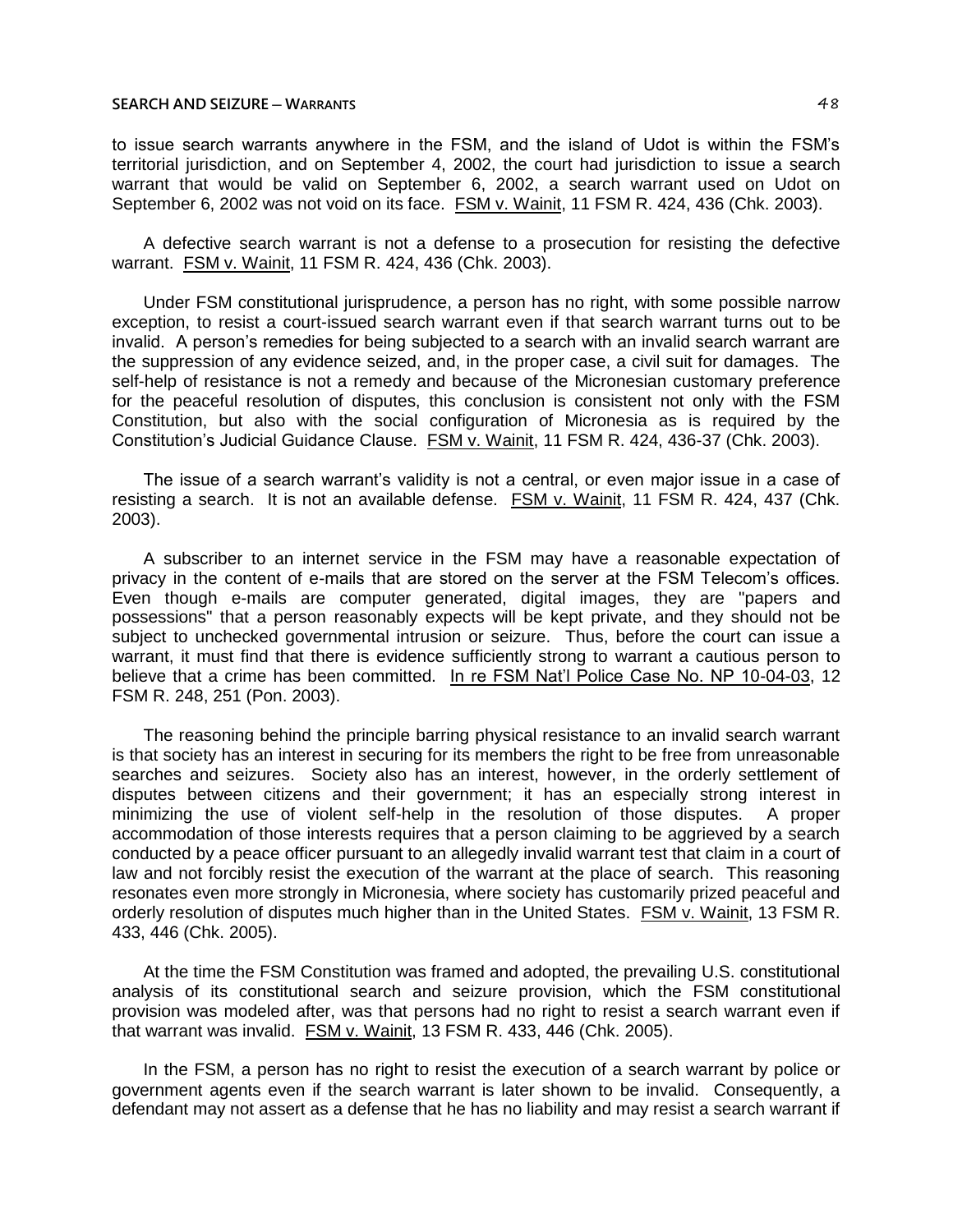he believes it is, or if it is, an invalid warrant. The law does not permit this. The search warrant's validity is irrelevant to the case and the court will refuse to hear testimony concerning it. FSM v. Wainit, 13 FSM R. 433, 446 (Chk. 2005).

As a matter of law, a search warrant's invalidity is not a defense under 11 F.S.M.C. 107(1) because it is not a fact or set of facts which removes or mitigates penal liability. Even a belief that a search warrant is invalid does not remove or mitigate penal liability. If a person believes that he has a legal right to resist an invalid search warrant that is a mistake or ignorance of law, not a mistake (or ignorance) of fact, and that is not a defense under section 301A(3). FSM v. Wainit, 13 FSM R. 433, 446 (Chk. 2005).

A search warrant's invalidity, or a belief it is invalid, is not a defense to charges stemming from resistance to the search warrant's execution. FSM v. Wainit, 13 FSM R. 433, 447 (Chk. 2005).

Under FSM constitutional jurisprudence, a person has no right, with some possible narrow exception which the court has not decided whether it is a viable defense, to resist a court-issued search warrant even if that search warrant turns out to be invalid. FSM v. Wainit, 13 FSM R. 433, 448 (Chk. 2005).

If the building to be searched is closed, the person executing the search warrant shall first demand entrance in a loud voice and state that he desires to execute a search warrant, and if the doors, gates, or other bars to the entrance are not immediately opened, he may force an entrance, by breaking them if necessary. Thus, since the defendant's residence was completely vacant at the time with no one there to grant them entry, the national police had every right to force an entry into the residence. FSM v. Wainit, 14 FSM R. 51, 56-57 (Chk. 2006).

Once a search has been completed, the policeman taking property under a search warrant shall give to the person from whom or from whose premises the property was taken a copy of the warrant and a receipt for the property taken, or shall leave the copy and receipt at the place from which the property was taken. But, although termed "caretakers" of the property, when the municipal police did not occupy the property and could they provide entry to the residence, they were thus not persons from whom or from whose premises the property was taken and upon whom a copy of the search warrant had to be served, and since the search was not finished on September 5, 2002, whether a copy of the search warrant was left with the municipal police on September 5, 2002 is irrelevant. FSM v. Wainit, 14 FSM R. 51, 57 (Chk. 2006).

The mere presence of prosecutors during a search is not *per se* improper. A prosecutor may assist in a search to provide legal advice. The reason a prosecutor might not want to participate in investigative matters such as executing a search warrant is that prosecutors only enjoy a limited immunity from civil liability when participating in investigative acts, unlike the absolute immunity from civil liability that prosecutors enjoy for their actions connected with their role in judicial proceedings. FSM v. Wainit, 14 FSM R. 51, 57 (Chk. 2006).

Although a person has a right to be present while his residence is searched as long as he does not interfere with the search, members of the public and others who entered the residence after the owner had no right to be present during the residence's search. FSM v. Wainit, 14 FSM R. 51, 59 (Chk. 2006).

Although the remedy of self-help or resistance to a search thought to be unlawful is barred,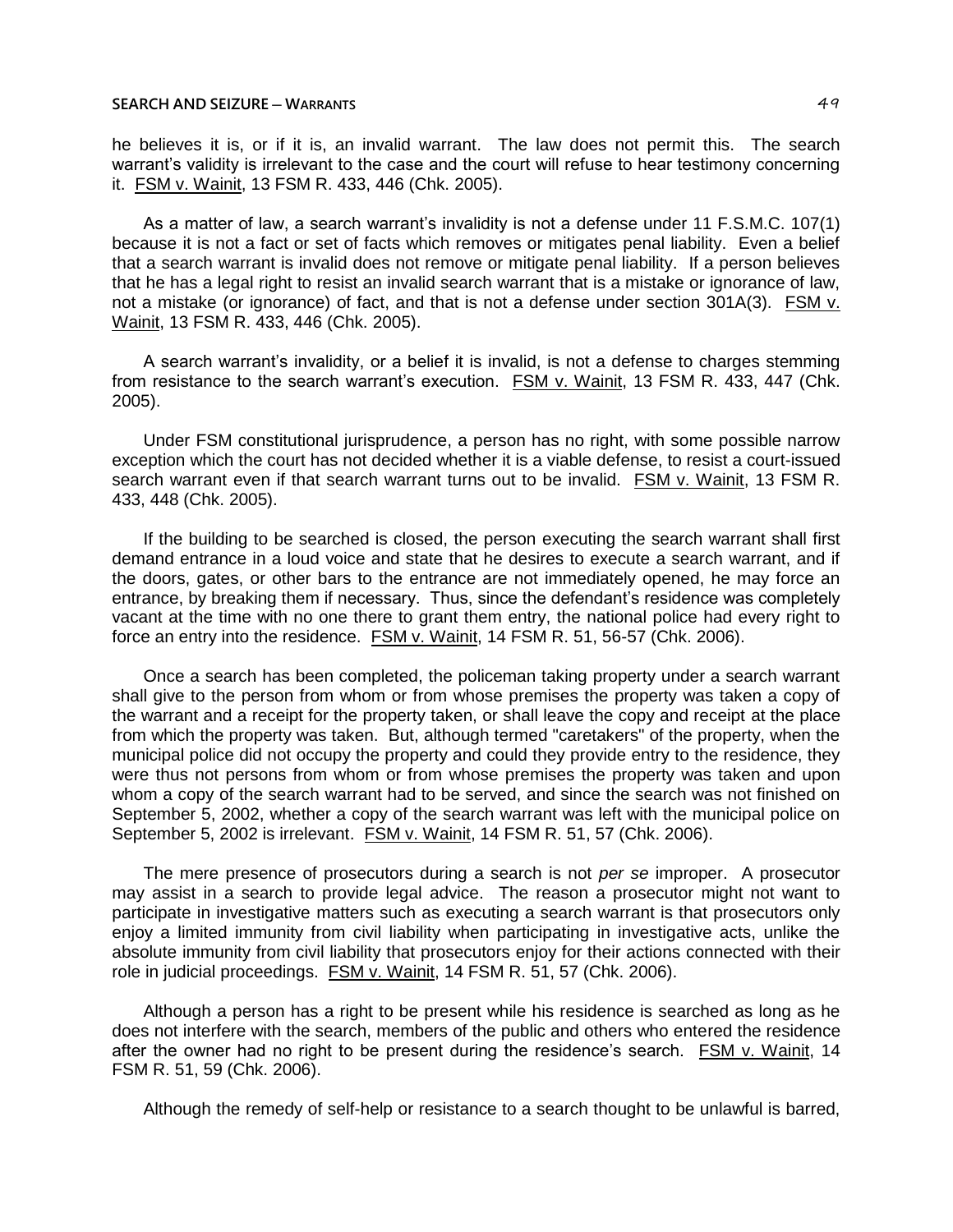the court has not decided whether there are some unlawful searches, with or without warrant, the circumstances of which would be so provocative to a reasonable man that the seriousness of the offense of resistance ought to be mitigated as a result of such provocation, and when the defendant had the opportunity to put on such evidence at trial but no such showing (by a preponderance of the evidence), was made, the court did not need to decide whether such an exception could be permitted since the search warrant execution attempt was neither provocative nor was the force used unreasonable. FSM v. Wainit, 14 FSM R. 51, 59-60 (Chk. 2006).

A person whose residence is being searched would, of course, be within his rights to tell the search party that if it insisted upon continuing its search it could do so over his protest, but that, in his view, the search warrant was invalid or expired and he would pursue every available civil remedy and suppression motion available to him so that the search party might want to reconsider whether it wanted to continue. FSM v. Wainit, 14 FSM R. 51, 60 n.8 (Chk. 2006).

A search warrant should be issued in the state where the property sought to be seized was alleged to be located. FSM v. Kansou, 14 FSM R. 136, 138 (Chk. 2006).

A return of the items seized pursuant to a search warrant must be made even if nothing is found or seized. FSM v. Kansou, 14 FSM R. 136, 138 (Chk. 2006).

When the defendant's arrest was by warrant, the burden of showing its supposed illegality rested with the defendant. When the defendant failed to meet that burden and when the motion's other ground that witnesses were not given required legal warnings is legally unsound, the government's failure to produce evidence at the hearing was not fatal and the motion to suppress is accordingly denied. FSM v. Aiken, 16 FSM R. 178, 185 (Chk. 2008).

The FSM Supreme Court has the authority to issue a search warrant only upon probable cause supported by affidavit and the search warrant application must particularly identify the specific property or persons to be seized and naming or describing the person or place to be searched. In re Search Warrant Application, 19 FSM R. 399, 400 (Pon. 2014).

The search warrant's particularity requirement prohibits general searches and exploratory rummaging while looking for evidence of a crime. The constitutional protection of the individual against unreasonable searches and the limitations of powers of the police apply wherever an individual may harbor a reasonable expectation of privacy. In re Search Warrant Application, 19 FSM R. 399, 400 (Pon. 2014).

When the search warrant application adequately establishes probable cause as required but is unreasonably broad in its request to search the suspect's dwelling, an adjacent house owned by his mother-in-law but believed to be used as an alternative residence, and his vehicle, the court will grant the warrant to search the suspect's dwelling and his vehicle but deny the request to search the mother-in-law's home. The breadth of the application is not supported by the facts therein because the mere belief that the suspect uses the other home as a residence is not sufficient, nor is it reason to believe that the evidence sought will be found there. The Department of Justice may file another application, or applications, supported by additional evidence, if that location is determined to be necessary to the investigation. In re Search Warrant Application, 19 FSM R. 399, 400 (Pon. 2014).

A warrant cannot stand if it is too broad or vague. The warrant must be particularly specific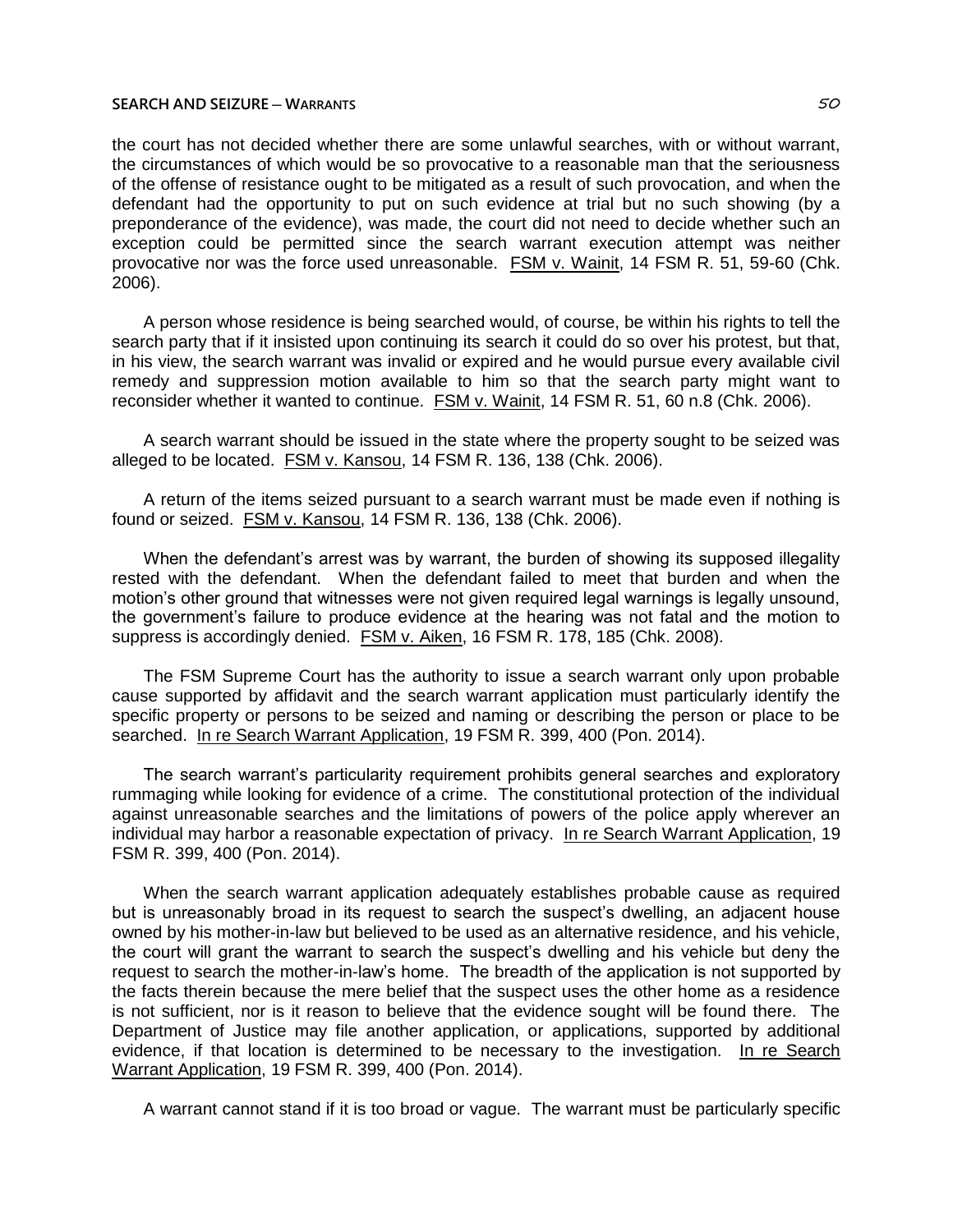in designating the place to be searched or the things to be seized. In re Search of All Electronically Stored Information, 21 FSM R. 192, 193 (Pon. 2017).

To avoid turning a limited search for particular information into a general search of electronic databases, the courts have established special particularity requirements for searching electronic databases. In re Search of All Electronically Stored Information, 21 FSM R. 192, 193-94 (Pon. 2017).

Although on rare occasions, the police may have reason to believe that all of the digital information in a particular device contains evidence of a crime, judges must be vigilant in observing the FSM Constitution's particularity requirement. In re Search of All Electronically Stored Information, 21 FSM R. 192, 194 (Pon. 2017).

When, due to the lack of particularity required by the FSM Constitution, the court is not satisfied that the search warrant application and affidavit are sufficient to grant a warrant for electronically stored information, the application will be denied. The court must tread carefully because the law in this area is still developing and expanding dramatically as the digital age matures. In re Search of All Electronically Stored Information, 21 FSM R. 192, 194 (Pon. 2017).

A search warrant application may be resubmitted in order to conform to the customary practice and constitutional limitations for electronic searches. In re Search of All Electronically Stored Information, 21 FSM R. 192, 194 (Pon. 2017).

The collateral bar rule applies to the execution of search warrants. The reasoning behind the principle barring physical resistance to an invalid search warrant is that while society has an interest in securing for its members the right to be free from unreasonable searches and seizures, society also has an interest in the orderly settlement of disputes between citizens and their government, and it has an especially strong interest in minimizing the use of violent selfhelp to resolve those disputes particularly when a proper accommodation of those interests requires that a person, claiming to be aggrieved by a search conducted pursuant to an allegedly invalid warrant, test that claim in a court of law and not forcibly resist the warrant's execution at the place of search. Governor v. Chuuk House of Senate, 21 FSM R. 428, 435 (Chk. S. Ct. Tr. 2018).

Article III of the Chuuk Constitution prohibits the court from issuing a warrant unless there is probable cause, supported by affidavit, specifically describing the person to be seized. Chuuk v. Kincho, 22 FSM R. 411, 413 (Chk. S. Ct. Tr. 2019).

An affidavit supporting probable cause is not deficient when the signature line says "notary public" below it, but the signature is that of an FSM Supreme Court court clerk and her signature is sealed by the court's seal. Nor is the inadvertent omission of the date on the line is provided for entry of the date above the clerk's signature, which the court clerk apparently neglected to fill it in before she signed, fatal to the warrant application or the warrant itself. In re Wrecked/Damaged Helicopter, 22 FSM R. 447, 456 (Pon. 2020).

The border search exception to the constitutional search warrant requirement applies equally to persons and goods leaving the country as it does to persons and goods entering the country. A border search, or a search at the functional equivalent of a border, of outgoing passengers or goods requires neither a warrant nor probable cause. In re Wrecked/Damaged Helicopter, 22 FSM R. 447, 461 (Pon. 2020).